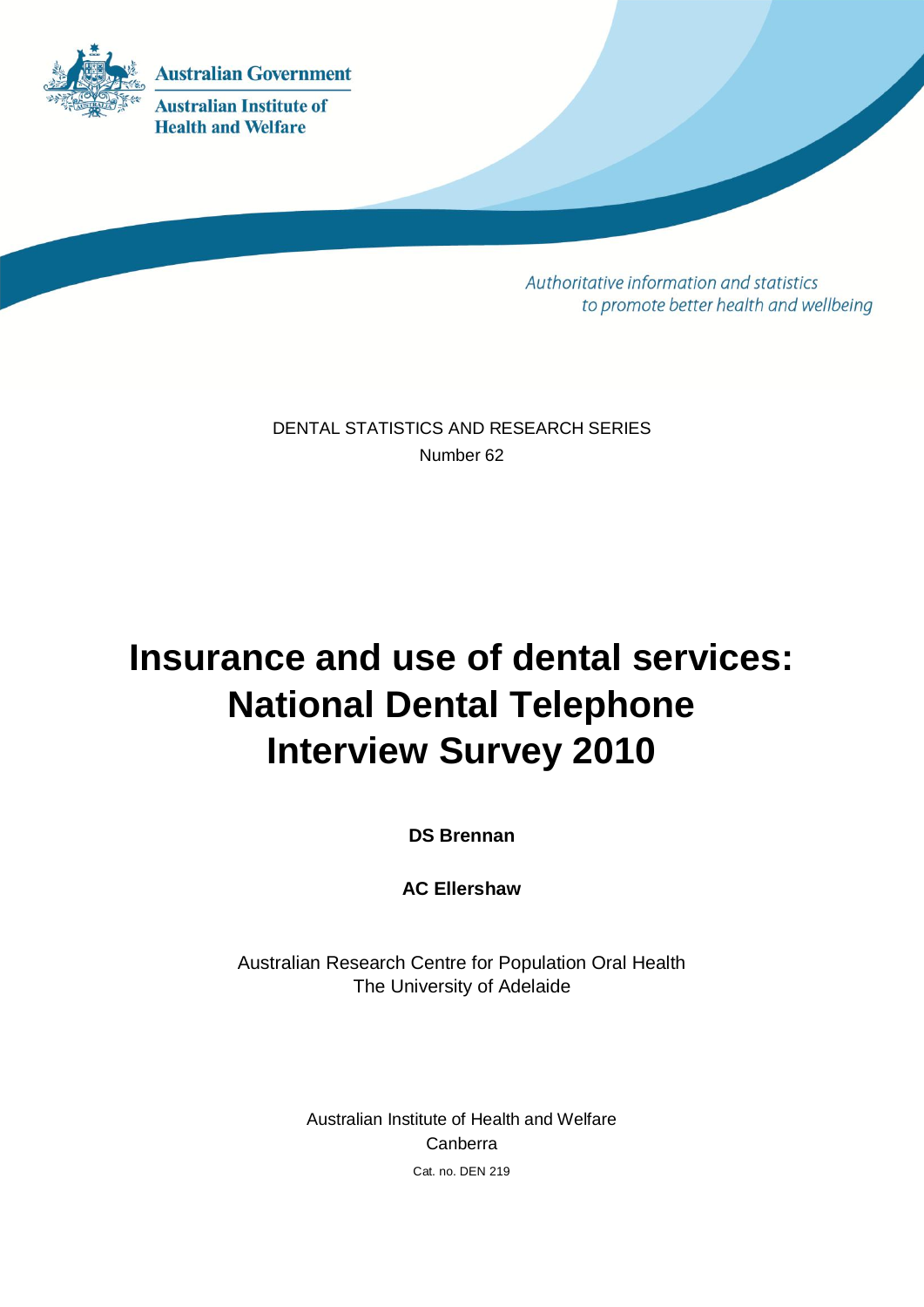#### **The Australian Institute of Health and Welfare is a major national agency which provides reliable, regular and relevant information and statistics on Australia's health and welfare. The Institute's mission is** *authoritative information and statistics to promote better health and wellbeing***.**

© Australian Institute of Health and Welfare 2012

This work is copyright. Apart from any use as permitted under the *Copyright Act 1968*, no part may be reproduced without prior written permission from the Australian Institute of Health and Welfare.

Requests and enquiries concerning reproduction and rights should be directed to the Head of the Communications, Media and Marketing Unit, Australian Institute of Health and Welfare, GPO Box 570, Canberra ACT 2601.

This publication is part of the Australian Institute of Health and Welfare's Dental Statistics and Research series. A complete list of the Institute's publications is available from the Institute's website <www.aihw.gov.au>.

© Australian Institute of Health and Welfare 2012

ISSN 1321-0254 ISBN 978-1-74249-295-7

#### **Suggested citation**

Brennan DS & Ellershaw AC 2012. Insurance and use of dental services*:* National Dental Telephone Interview Survey 2010. Dental statistics and research series no. 62. Cat. no. DEN 219. Canberra: Australian Institute of Health and Welfare.

#### **Australian Institute of Health and Welfare**

Board Chair Dr Andrew Refshauge **Director** David Kalisch

Any enquiries about or comments on this publication should be directed to: Communications, Media and Marketing Unit Australian Institute of Health and Welfare GPO Box 570 Canberra ACT 2601 Phone: (02) 6244 1032 Email: info@aihw.gov.au

Published by the Australian Institute of Health and Welfare

**Please note that there is the potential for minor revisions of data in this report. Please check the online version at <www.aihw.gov.au> for any amendments.**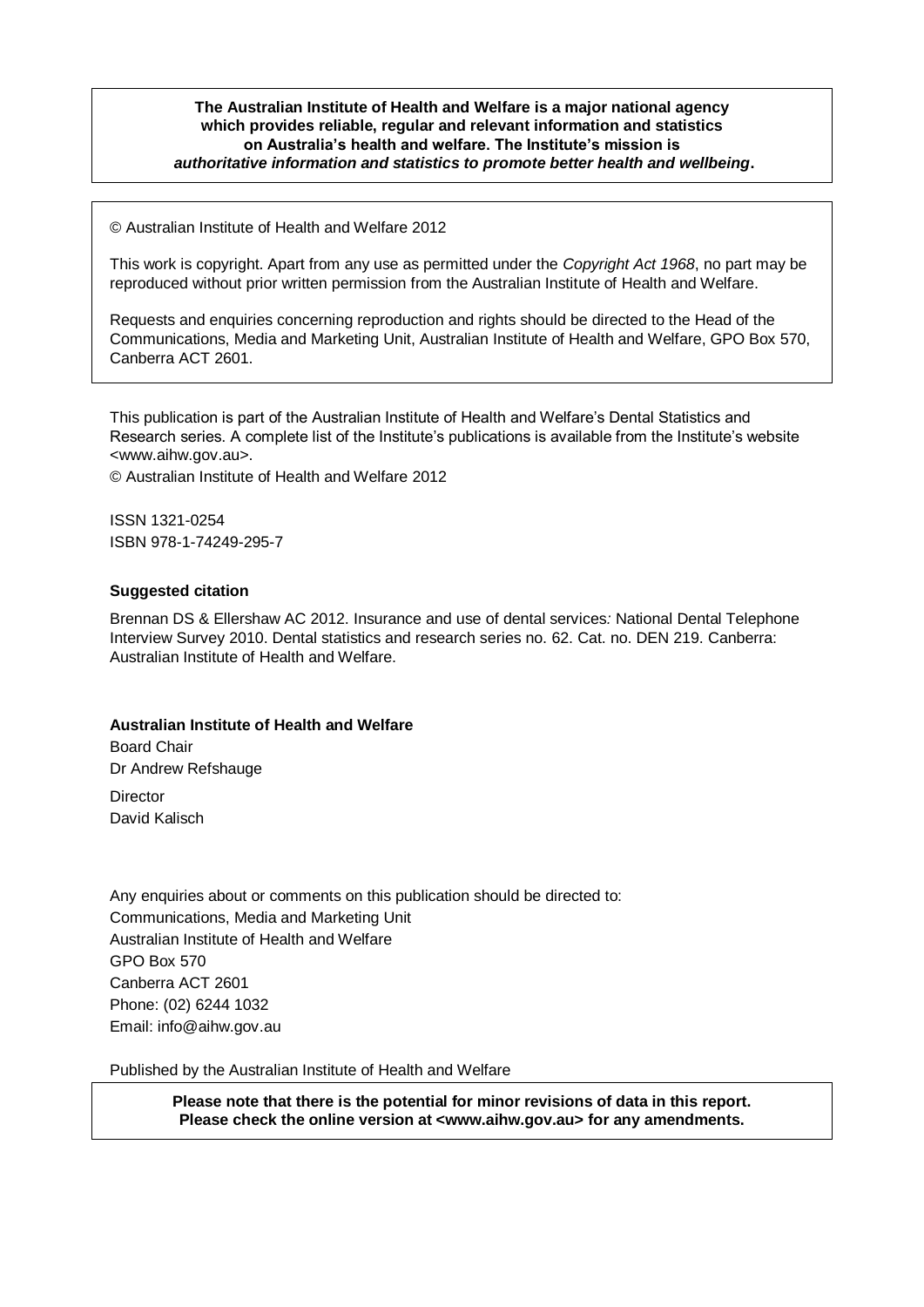# **Contents**

| 1            |                                                                            |  |
|--------------|----------------------------------------------------------------------------|--|
| $\mathbf{2}$ |                                                                            |  |
| 3            |                                                                            |  |
| 4            |                                                                            |  |
| 5            | Are check-up visits more common for those with dental insurance?5          |  |
| 6            |                                                                            |  |
|              |                                                                            |  |
|              |                                                                            |  |
|              |                                                                            |  |
|              |                                                                            |  |
|              |                                                                            |  |
|              |                                                                            |  |
|              |                                                                            |  |
| 7            | Do insurance-related visit patterns vary with cardholder status? 14        |  |
|              |                                                                            |  |
|              |                                                                            |  |
|              |                                                                            |  |
| 8            | Do insurance-related treatment patterns vary with cardholder status? 17    |  |
|              |                                                                            |  |
|              |                                                                            |  |
| 9            |                                                                            |  |
|              |                                                                            |  |
|              |                                                                            |  |
|              |                                                                            |  |
|              | Appendix A: Background to the National Dental Telephone Interview Survey21 |  |
|              |                                                                            |  |
|              |                                                                            |  |
|              |                                                                            |  |
|              |                                                                            |  |
|              |                                                                            |  |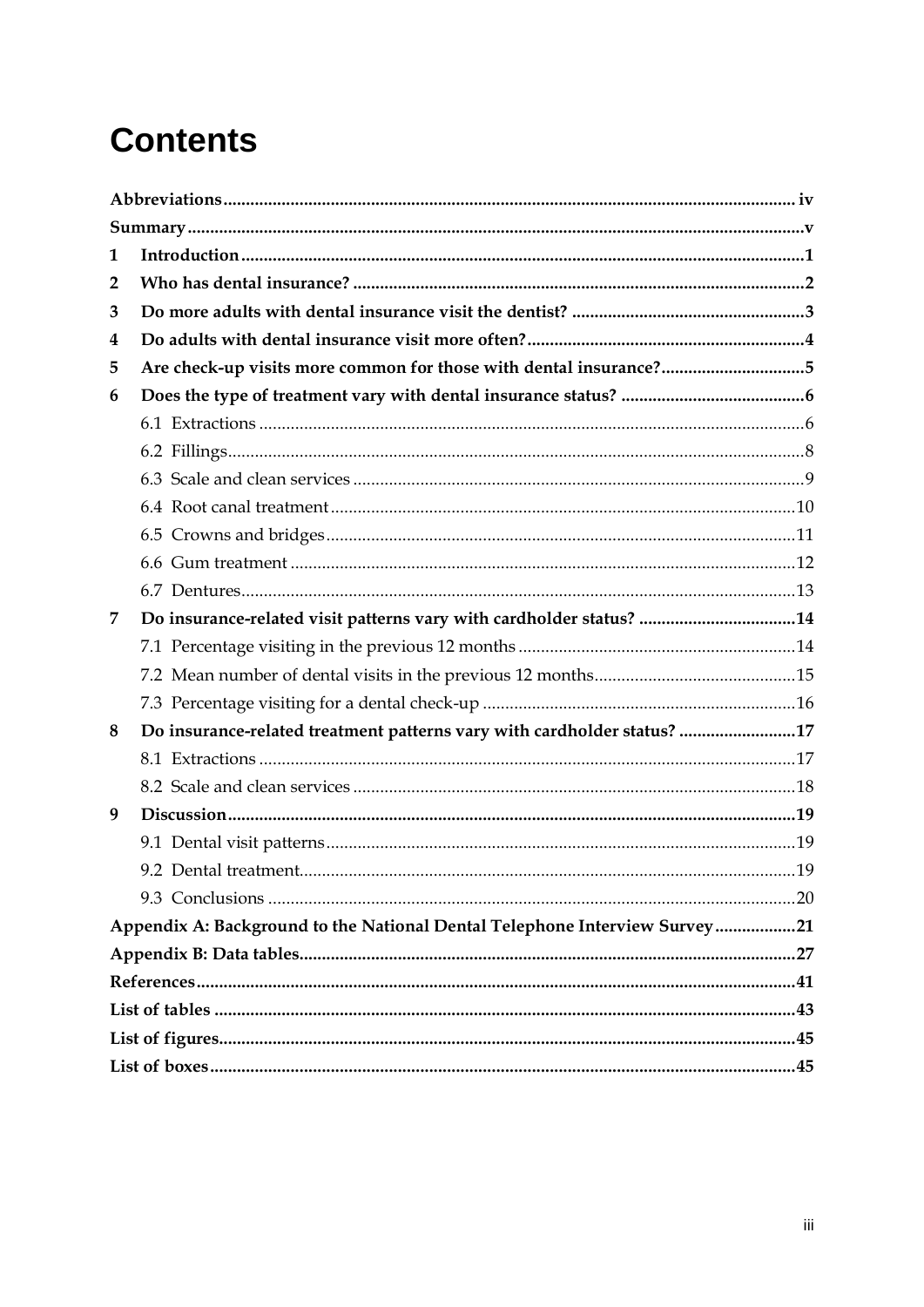# <span id="page-3-0"></span>**Abbreviations**

| <b>ABS</b>    | <b>Australian Bureau of Statistics</b>                |
|---------------|-------------------------------------------------------|
| <b>AEC</b>    | <b>Australian Electoral Commission</b>                |
| <b>AIHW</b>   | Australian Institute of Health and Welfare            |
| <b>ARCPOH</b> | Australian Research Centre for Population Oral Health |
| <b>CATI</b>   | computer-assisted telephone interviewing              |
| <b>CDHP</b>   | Commonwealth Dental Health Program                    |
| CI.           | confidence interval                                   |
| <b>DSRU</b>   | Dental Statistics and Research Unit                   |
| ERP           | estimated resident population                         |
| <b>EWP</b>    | <b>Electronic White Pages</b>                         |
| <b>NDTIS</b>  | National Dental Telephone Interview Survey            |
| <b>NSAOH</b>  | National Survey of Adult Oral Health                  |
|               |                                                       |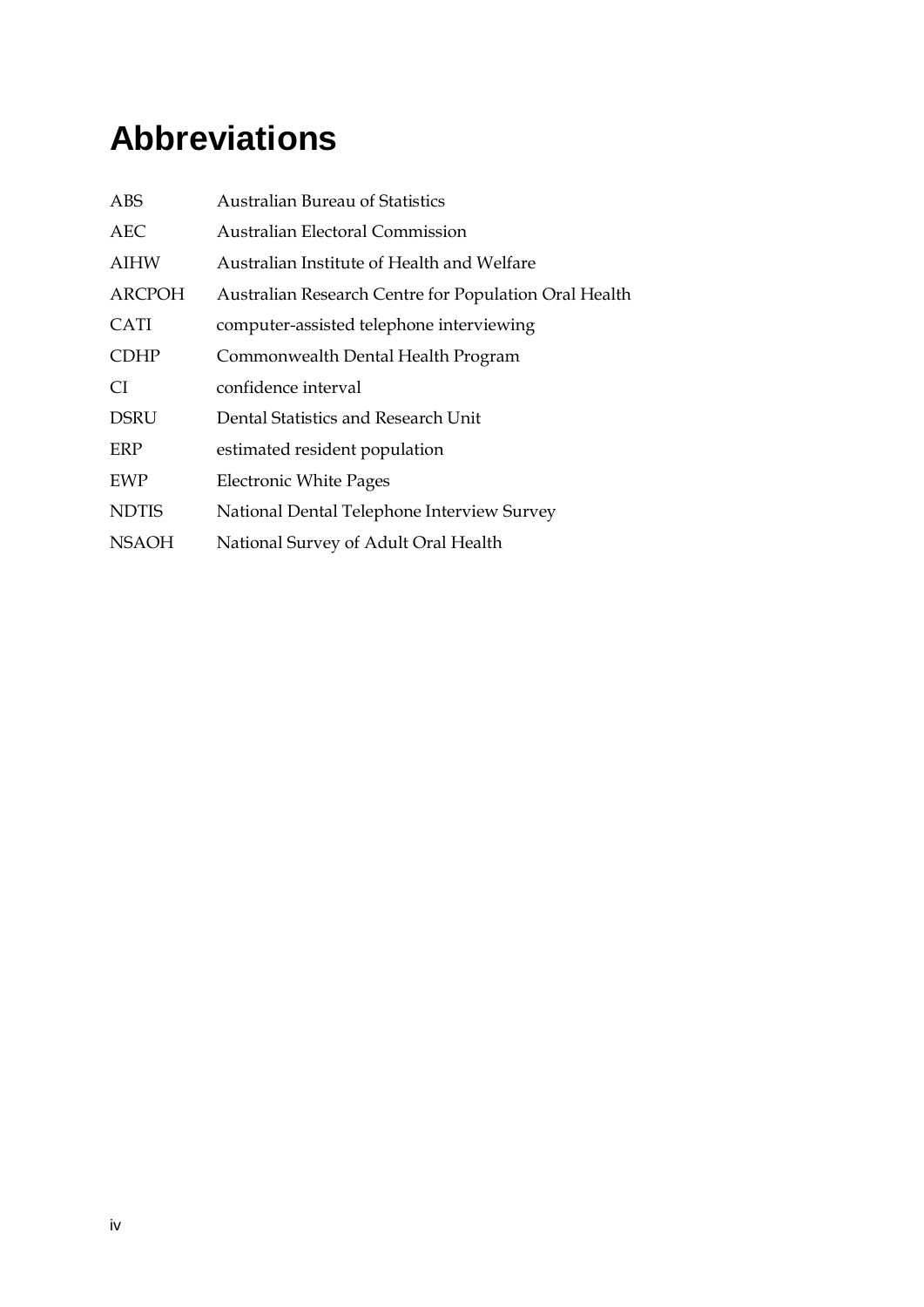# <span id="page-4-0"></span>**Summary**

### **Dental insurance associated with proportion visiting**

'Dental insurance' means private health insurance extras cover (also known as ancillary cover) that includes any form of dental cover. A higher proportion of Australian adults with insurance made a dental visit in the last 12 months (70.9%) than adults without insurance (48.3%). Adults who visited in the last 12 months made 2.3 dental visits on average, and this did not vary between those with and without insurance. This indicates that while insurance may have enabled access to dental care, it did not lead to a greater demand for visits once access had been obtained. A higher proportion of adults with dental insurance visited for a check-up (66.1%) than adults without insurance (50.2%).

### **Dental insurance related to more preventive care**

A higher proportion of adults with insurance had scale and clean services in the previous 12 months (83.5%) than adults without insurance (63.6%). A lower proportion of adults with insurance had fillings (37.2%), than adults without insurance (43.9%). A higher proportion of adults without insurance had extractions (19.0%) than adults with insurance (10.4%). Provision of dentures varied by insurance status, with a lower proportion of adults with insurance receiving dentures (3.2%) than adults without insurance (6.3%). Insurance was associated with a different reason for dental visits and a different pattern of services that was more oriented to prevention and retention of natural teeth.

### **Similar visit and treatment patterns for cardholders and non-cardholders with dental insurance**

Proportions of adults who made a dental visit in the previous 12 months were similar for Australian Government concession cardholders (see Box 1) and non-cardholders with insurance (68.3% and 73.0%) and for adults without insurance (46.4% and 52.1%). Average numbers of dental visits were similar for cardholders and non-cardholders for adults with insurance (2.6 and 2.2 visits) and without (2.4 and 2.3). Cardholders with insurance were far more likely than cardholders without insurance to have visited for a check-up at their most recent dental visit (61.9% and 40.4%).

Proportions of adults who had extractions were similar for cardholders and non-cardholders for adults with insurance (15.2% and 10.4%) and without (23.8% and 17.5%). Proportions of adults who had scale and clean services were similar for cardholders and non-cardholders for adults with insurance (81.2% and 83.4%) and without (57.3% and 67.4%).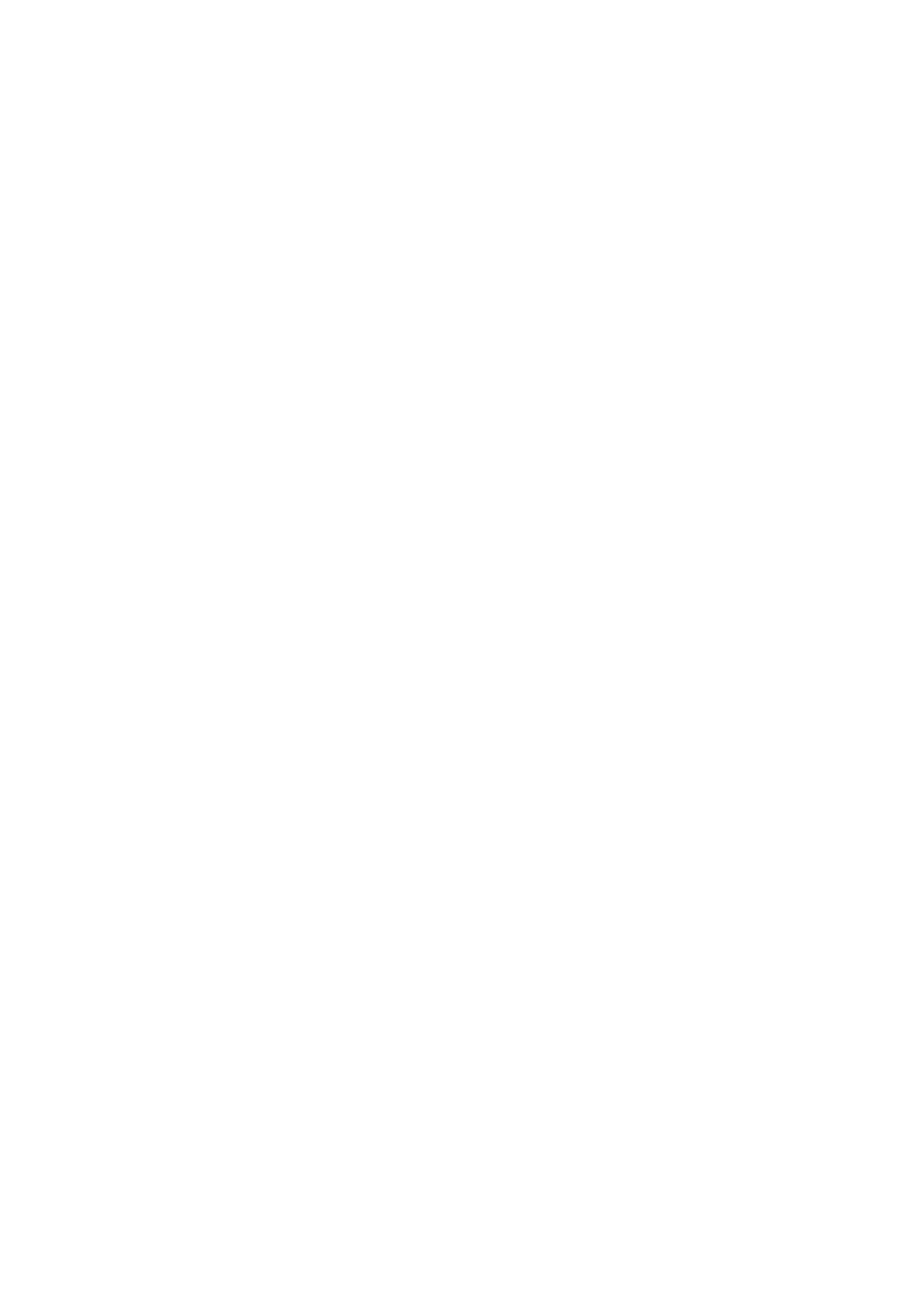## <span id="page-6-0"></span>**1 Introduction**

### **Background**

In Australia, more than two-thirds of total health expenditure is funded by government, with the majority coming from the Australian Government primarily through Medicare and the Pharmaceutical Benefits Scheme (AIHW 2010). In addition, there are a range of dental insurance products supported by an Australian Government private health insurance rebate.

Most dental care is provided through the private sector, with the majority of dentists in private practice (ARCPOH 2010). Adults accessing private dental care usually pay directly out of pocket or indirectly through private health insurance. Disadvantaged groups that are not eligible for public dental services may have difficulty accessing regular private oral health services due to the cost, while those eligible for public dental care may face long waiting times for care (NACOH 2004).

### **Insurance**

Insurance may be considered an enabling factor that can assist in access to health care (Kiyak 1987). Having dental insurance has been identified as a buffer against the financial burden of dental care. The likelihood of avoiding or delaying dental care or the likelihood of forgoing recommended dental treatment due to cost were lower for Australian adults with insurance (Slade et al. 2007).

Insurance status has been related to use and mix of dental services, and oral health (Manning et al. 1985; Bailit et al. 1985; Mueller & Monheit 1988). Dental service patterns have also been associated with visit patterns. A service mix less oriented to preventive care and tooth retention has been associated with emergency visits after controlling for insurance status (Brennan, Spencer & Szuster 1997).

### **Focus of this publication**

This publication examines dental insurance and use of dental services to answer the following questions:

- Who has insurance?
- Do adults with insurance visit the dentist more often?

Among those making visits the following questions are examined:

- Is possession of insurance related to more dental visits?
- Are check-up visits more common for those with insurance?
- Does the type of dental treatment relate to insurance?
- Do visit and treatment patterns by insurance differ by cardholder status?

This publication is based on the 2010 National Dental Telephone Interview Survey (NDTIS) using data from adults aged 18 or older who were dentate (that is, had some of their own natural teeth). The survey was conducted from July to December 2010, with some final interviews completed during January 2011. Further details on methods are in Appendix A.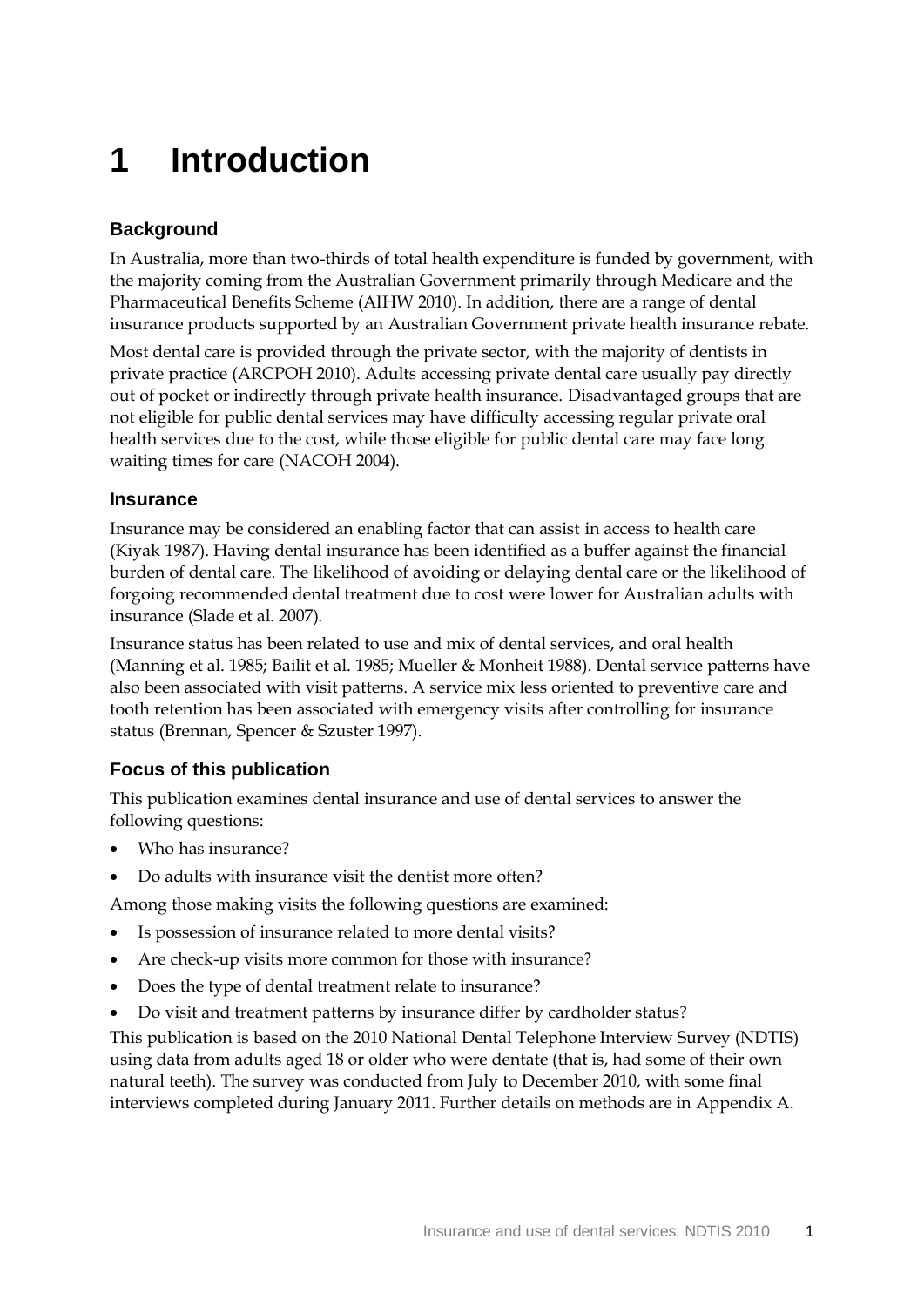## <span id="page-7-0"></span>**2 Who has dental insurance?**

For this report, people with dental insurance means people with general treatment insurance (commonly sold as 'extras cover'), which usually includes dental insurance.

In Australia, 53.0% of the population had general treatment insurance (PHIAC Quarterly Statistics, December quarter 2011).

People with insurance include those with high or low levels of dental benefits and those with good access or limited access to a dentist (related to geographic remoteness, variation in workforce distribution and shortages in supply and availability of services).

Possession of dental insurance varies with a range of population characteristics. Age and sex are two commonly used demographic measures. Cardholder status is presented as a measure of socioeconomic status.

### <span id="page-7-2"></span>**Box 1. Why are results reported by cardholder status?**

*Cardholder status is used to determine eligibility for free or subsidised dental care provided by state and territory governments. Cardholders are persons who hold an Australian Government concession card by virtue of their household income.*

The level of dental insurance was higher for non-cardholders than cardholders and varied by age groups, being highest among those aged 45–64 (Figure 2.1). Males and females had similar levels of dental insurance.

<span id="page-7-1"></span>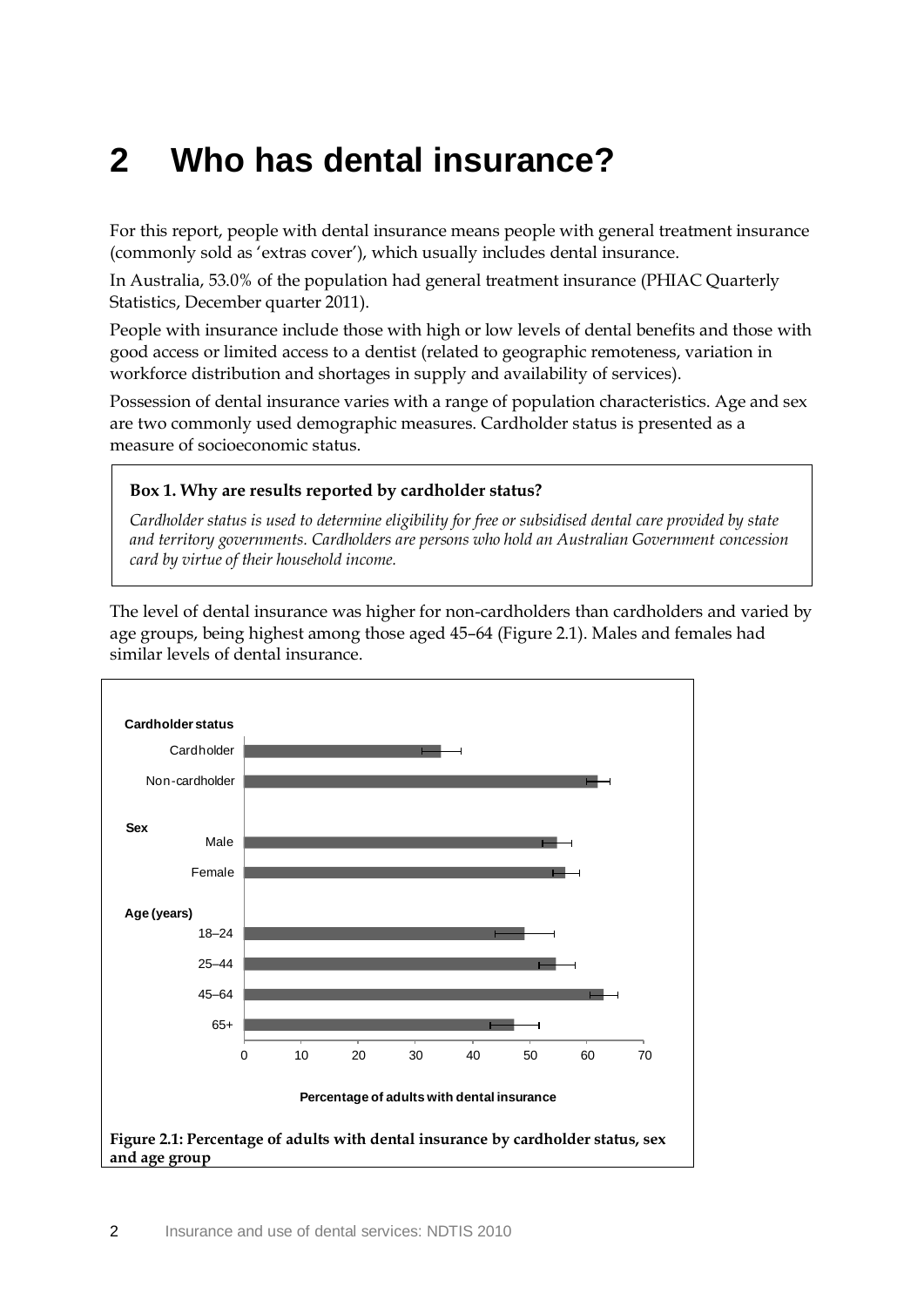## <span id="page-8-0"></span>**3 Do more adults with dental insurance visit the dentist?**

Frequency of visits is a key indicator of access to dental care. Some visits will be for a check-up, while others may be prompted by a dental problem.

Among Australian adults, the majority (60.6%) made a dental visit in the previous 12 months [\(Table 3.1](#page-8-1) and [Table B.3\)](#page-33-0). In all age groups, a higher proportion of adults with insurance made a dental visit in the last 12 months (70.9%) than adults without insurance (48.3%).

<span id="page-8-1"></span>

| Table 3.1: Percentage of adults who made a dental visit in the previous 12 months |  |
|-----------------------------------------------------------------------------------|--|
| by dental insurance status                                                        |  |

|                 |          | <b>Insured</b> | <b>Uninsured</b> | All        |
|-----------------|----------|----------------|------------------|------------|
| Dental visiting | Per cent | 70.9           | 48.3             | 60.6       |
|                 | 95% CI   | 68.7, 73.1     | 45.6, 51.0       | 58.9, 62.4 |

<span id="page-8-2"></span>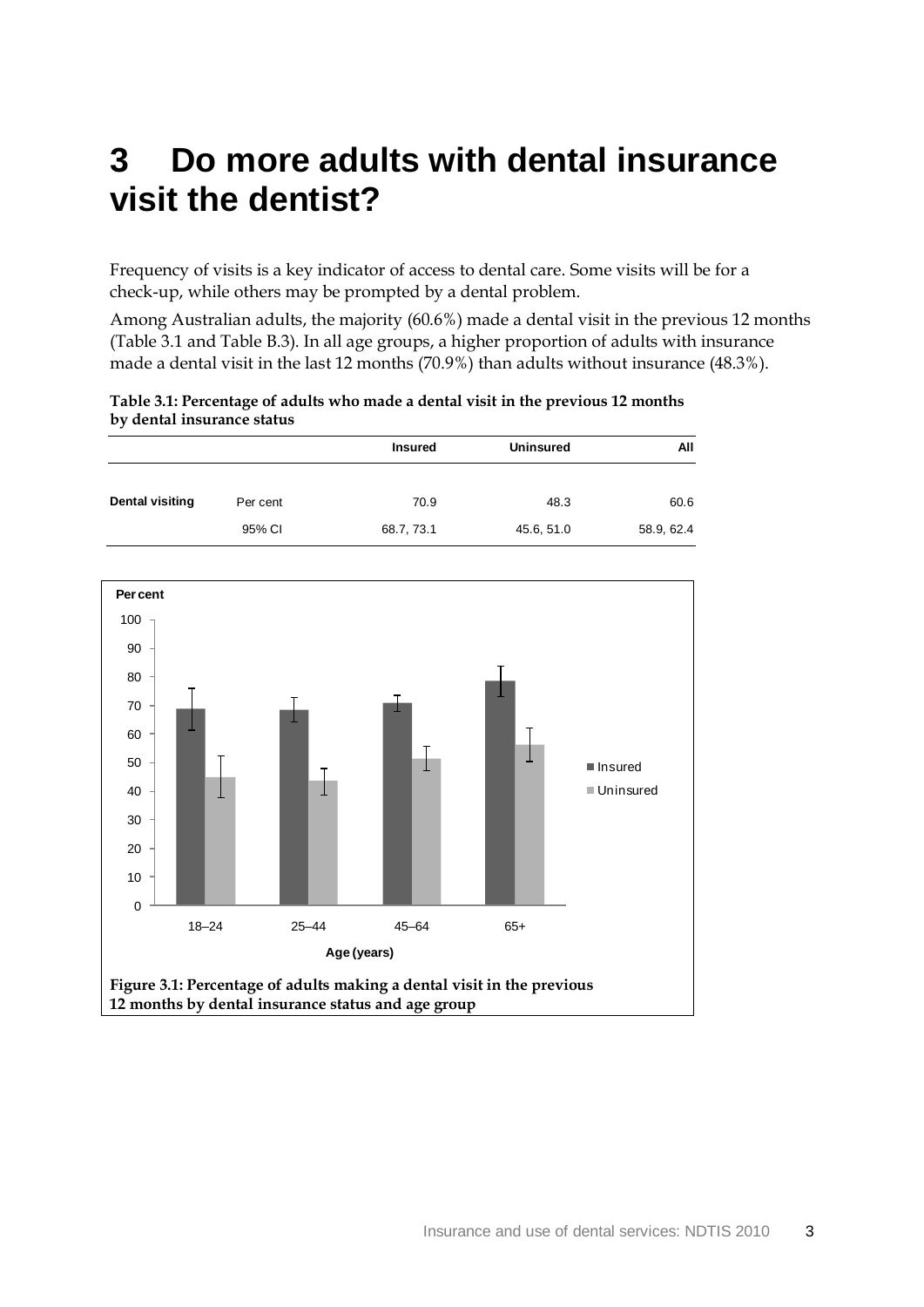## <span id="page-9-0"></span>**4 Do adults with dental insurance visit more often?**

For those who access dental care, the number of dental visits provides a measure of the intensity of the services provided.

Australian adults who visited in the last 12 months made a mean number of 2.3 visits, and this did not vary between adults with or without insurance (Table 4.1), or by age group (Figure 4.1 and Table B.7).

<span id="page-9-1"></span>**Table 4.1: Mean number of dental visits in the previous 12 months by dental insurance status(a)**

|                      |        | <b>Insured</b> | <b>Uninsured</b> | All      |
|----------------------|--------|----------------|------------------|----------|
| <b>Dental visits</b> | Mean   | 2.3            | 2.3              | 2.3      |
|                      | 95% CI | 2.2, 2.4       | 2.2, 2.5         | 2.2, 2.4 |

<span id="page-9-2"></span>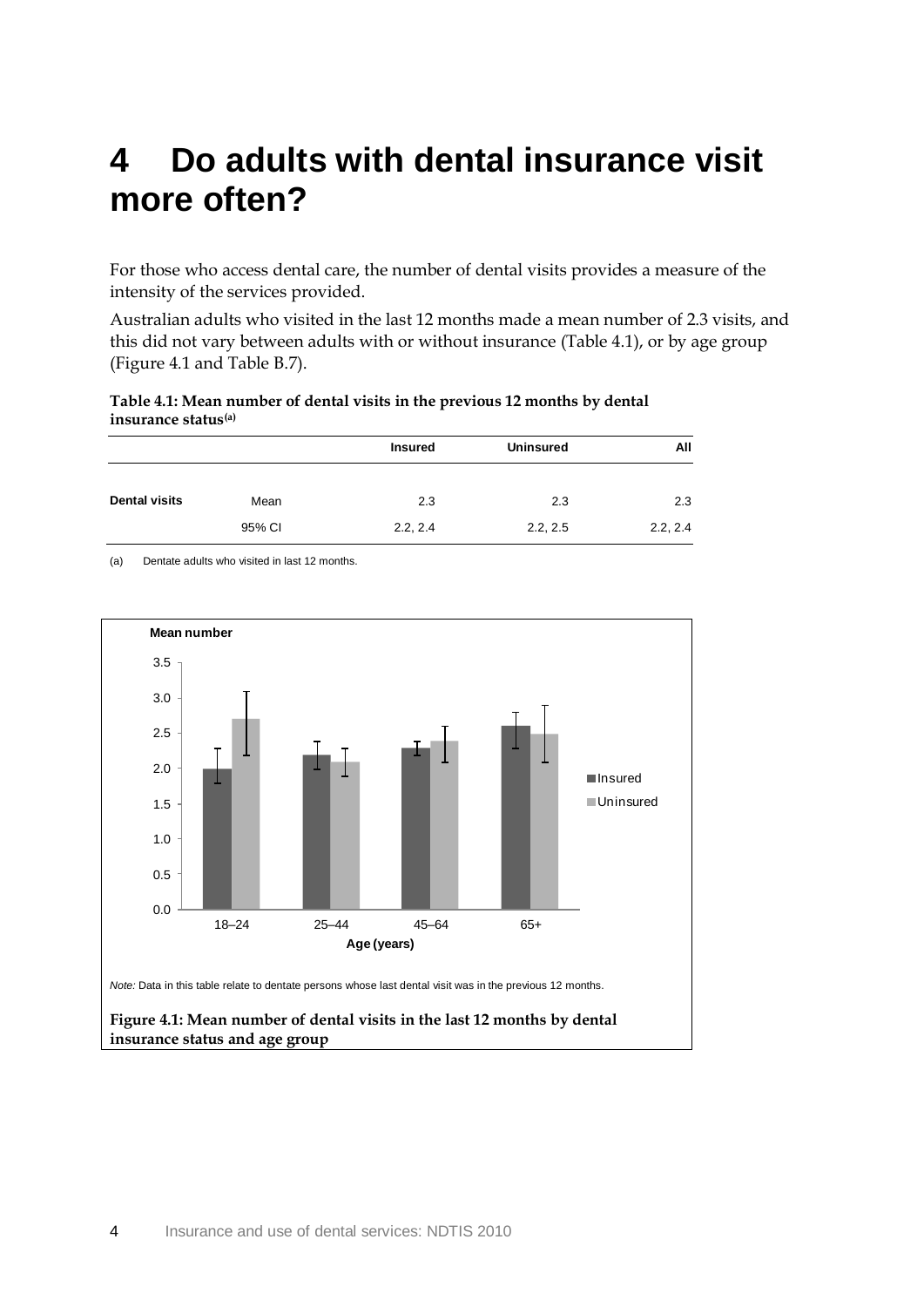## <span id="page-10-0"></span>**5 Are check-up visits more common for those with dental insurance?**

For those who access dental care, whether they have a check-up provides an indication of the type of care received. The dental profession widely recommends that people should attend for a dental check-up each 12 months (Slade et al. 2007). The rationale is that this enables the provision of preventive care, early diagnosis of dental problems and timely treatment of dental disease.

For adults who had visited in the last 12 months, 60.6% made their most recent dental visit for a check-up [\(Table 5.1\)](#page-10-1). A higher proportion of adults with dental insurance visited for a check-up (66.1%) than adults without insurance (50.2%).

<span id="page-10-1"></span>**Table 5.1: Percentage of adults whose most recent dental visit was for a check-up by dental insurance status(a)**

|                |          | <b>Insured</b> | <b>Uninsured</b> | All        |
|----------------|----------|----------------|------------------|------------|
| Check-up visit | Per cent | 66.1           | 50.2             | 60.6       |
|                | 95% CI   | 63.6, 68.7     | 46.5, 54.0       | 58.5, 62.7 |

(a) Dentate adults who visited in last 12 months.

The proportion of adults making check-up visits was significantly higher for adults with insurance than adults without insurance in all age groups except for adults aged 65 or older (Figure 5.1 and [Table B.17\)](#page-41-0).

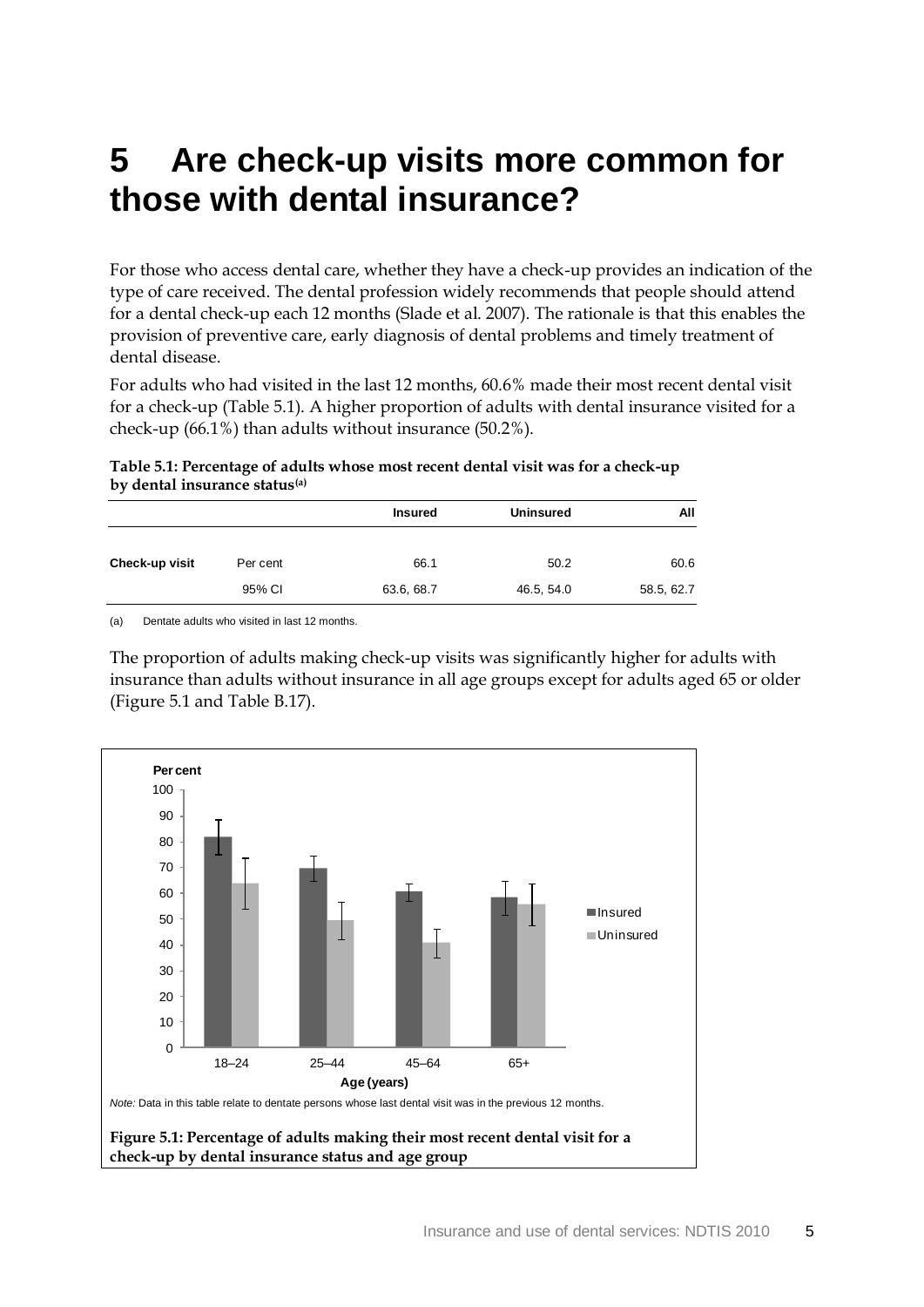## <span id="page-11-0"></span>**6 Does the type of treatment vary with dental insurance status?**

The type of treatment received can reflect the timeliness of dental care. Ideally, dental care is sought regularly to maximise opportunities for prevention or, if disease has occurred, to moderate the underlying experience of disease. Early intervention enables treatments that restore form and function of the teeth and surrounding structures, and this usually involves fillings. When there is no early intervention, teeth may have to be extracted rather than filled.

Tooth extraction may be used to relieve pain, but the natural teeth lost may need to be replaced by bridges or dentures. Root canal treatment may be an alternative to extractions for treating infections of the tooth and tooth root. Fillings and crowns can be used to restore tooth structure lost to decay or tooth fracture. Gum treatment can treat gum infections that can lead to tooth loss, while scale and clean services are preventive in nature.

### <span id="page-11-1"></span>**6.1 Extractions**

Dental extractions can occur for a variety of reasons, such as dental decay and gum disease. Extraction of teeth reflects not only oral disease but factors such as patient and provider attitudes, access issues and treatment philosophies (Weintraub & Burt 1985).

For Australian adults making a dental visit in the last 12 months, 13.4% had extractions [\(Table 6.1\)](#page-11-2). A higher proportion of adults without insurance had extractions (19.0%) than adults with insurance (10.4%).

<span id="page-11-2"></span>

| Table 6.1: Percentage of adults who had an extraction in the previous 12 months |  |
|---------------------------------------------------------------------------------|--|
| by dental insurance status <sup>(a)</sup>                                       |  |

|                    |          | <b>Insured</b> | <b>Uninsured</b> | All        |
|--------------------|----------|----------------|------------------|------------|
|                    |          |                |                  |            |
| <b>Extractions</b> | Per cent | 10.4           | 19.0             | 13.4       |
|                    | 95% CI   | 8.9, 11.9      | 16.1, 22.0       | 12.0, 14.8 |
|                    |          |                |                  |            |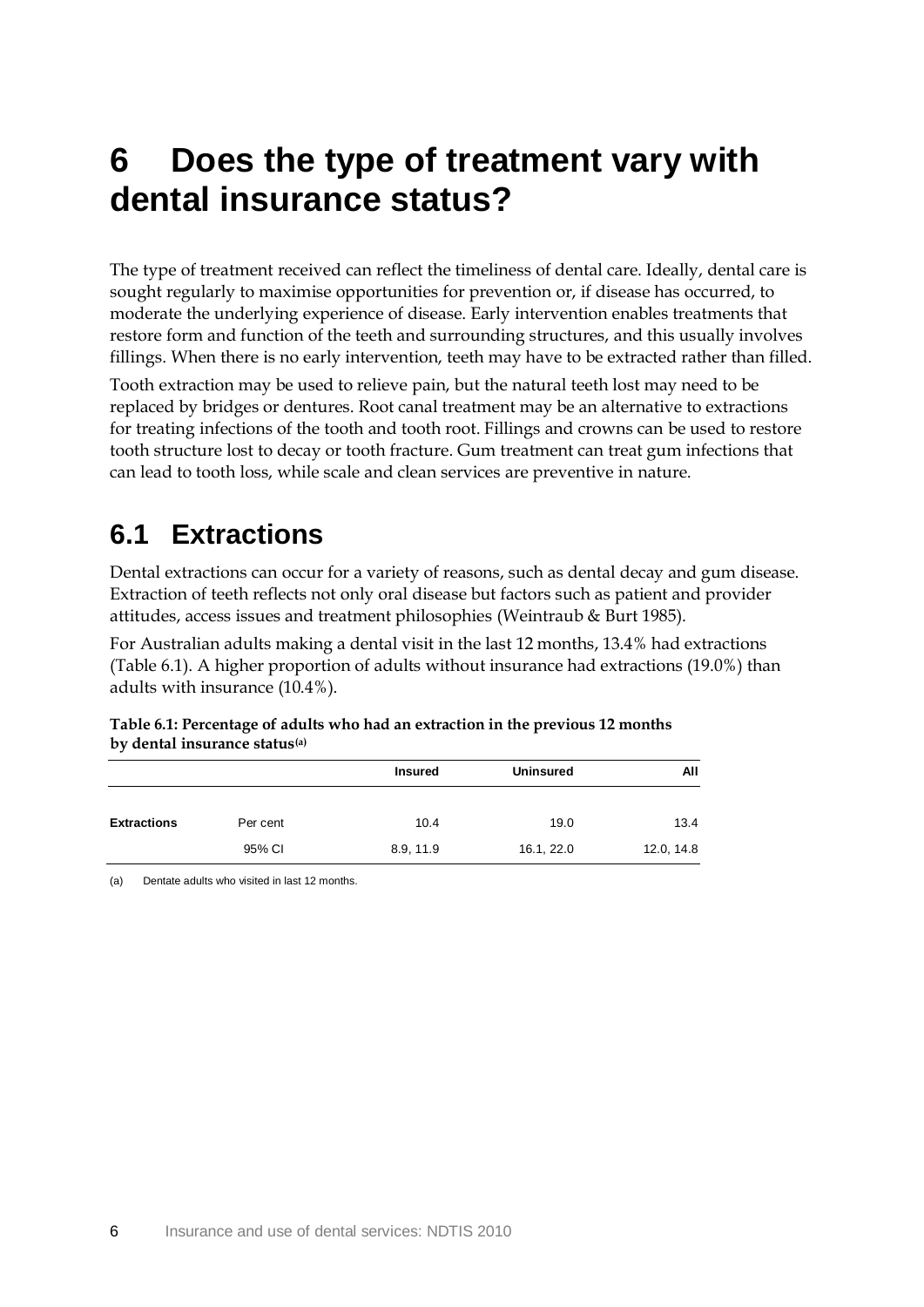While the proportion of adults who had extractions was lower for those with insurance than adults without insurance in all age groups (Figure 6.1 and [Table B.11\)](#page-38-0), statistically significant differences were observed in the 25–44 and 45–64 age groups only.

<span id="page-12-0"></span>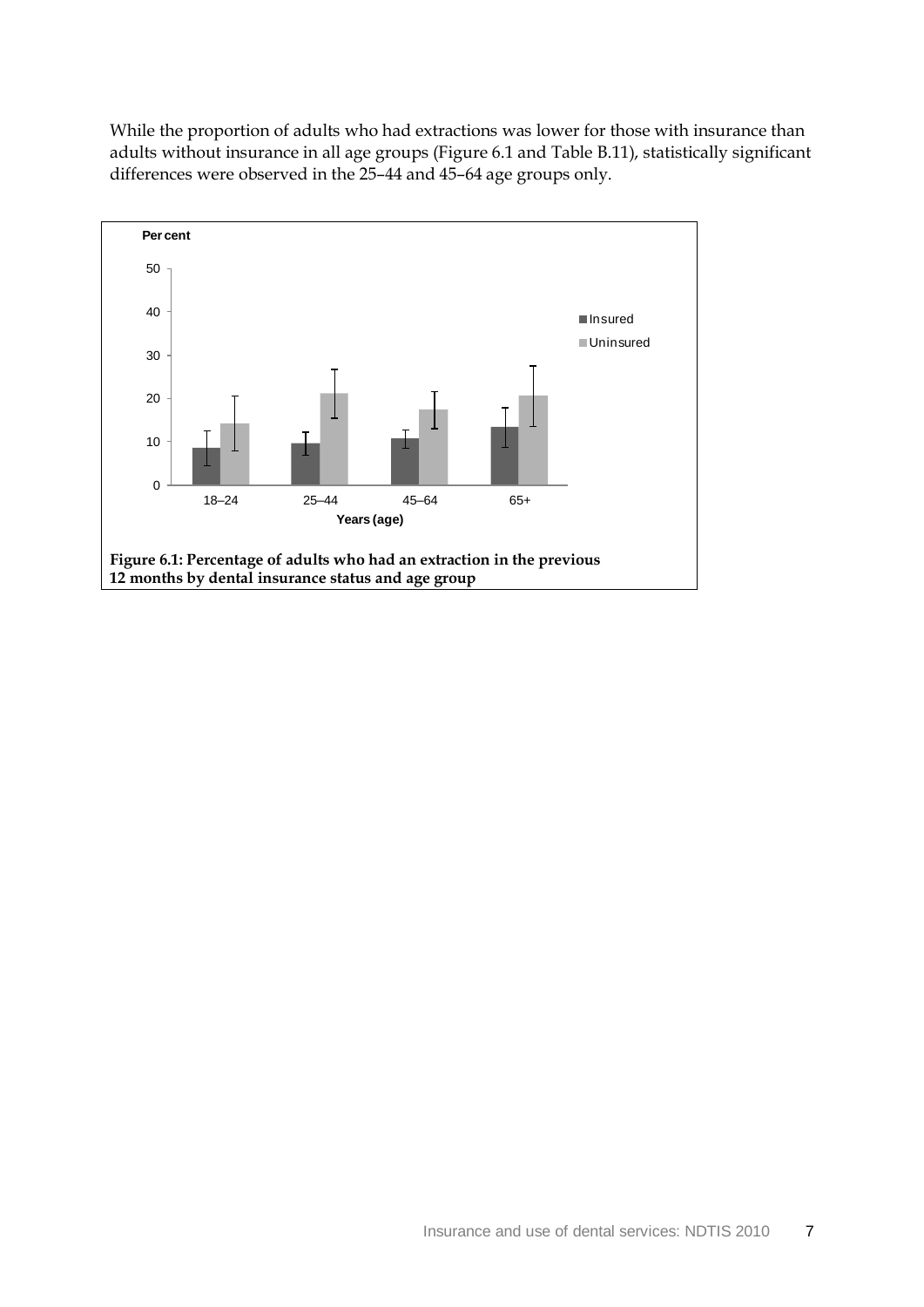### <span id="page-13-0"></span>**6.2 Fillings**

Fillings are restorative services generally provided to treat dental decay. They can help prevent loss of natural teeth and restore tooth function.

The proportion of adults who had fillings in the previous 12 months was 39.3% [\(Table](#page-13-1) 6.2). A lower proportion of adults with insurance had fillings (37.2%), than adults without insurance (43.9%).

<span id="page-13-1"></span>

| Table 6.2: Percentage of adults who had a filling in the previous 12 months by |  |
|--------------------------------------------------------------------------------|--|
| dental insurance status <sup>(a)</sup>                                         |  |

|                 |          | <b>Insured</b> | <b>Uninsured</b> | All        |
|-----------------|----------|----------------|------------------|------------|
| <b>Fillings</b> | Per cent | 37.2           | 43.9             | 39.3       |
|                 | 95% CI   | 34.6, 39.7     | 40.1, 47.6       | 37.2, 41.4 |

(a) Dentate adults who visited in last 12 months.

While there was a consistent pattern with a lower percentage of adults with insurance receiving fillings than adults without insurance in each age group (Figure 6.2 and [Table](#page-39-0) B.13), these differences were not statistically significant (see Appendix B).

<span id="page-13-2"></span>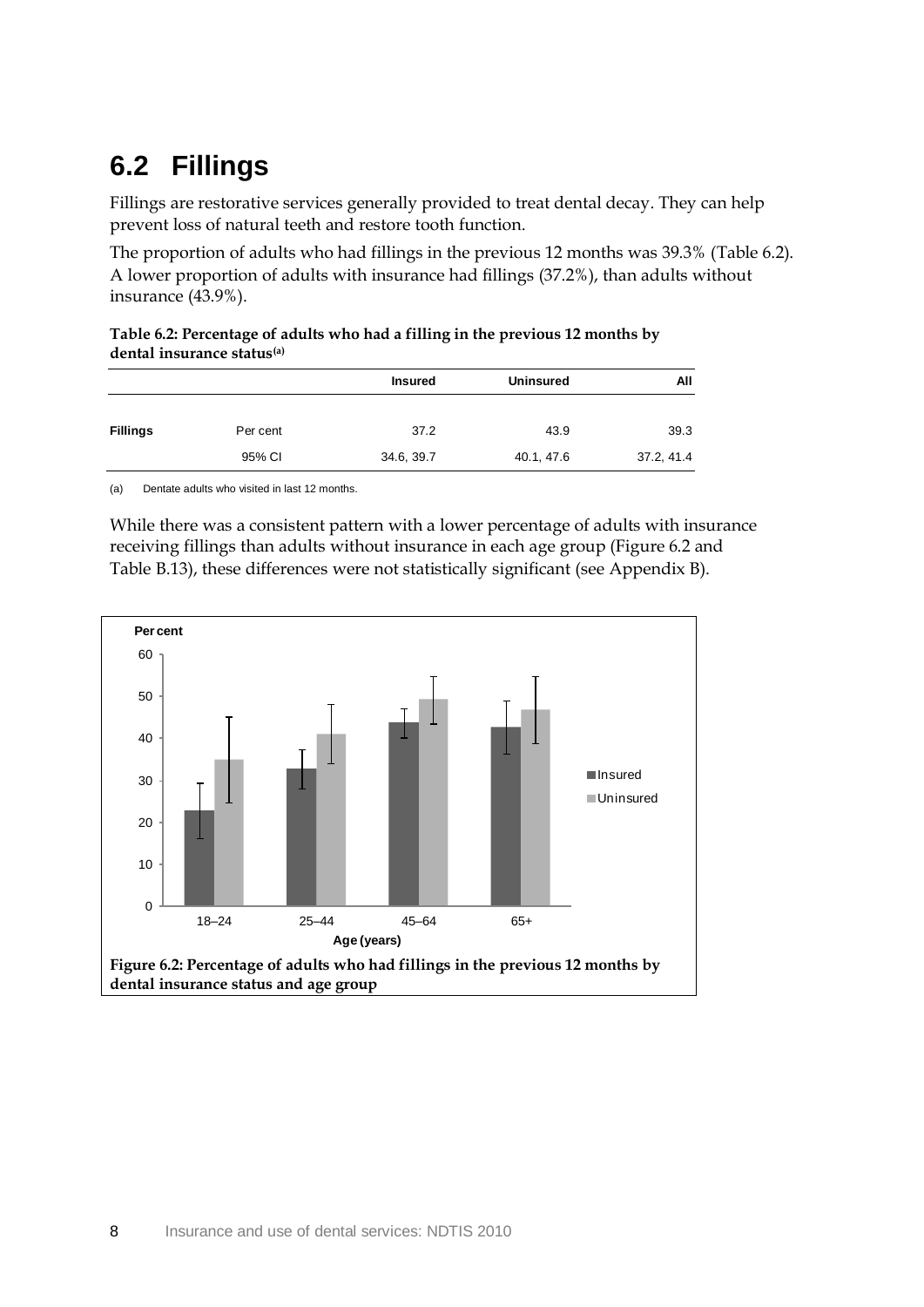### <span id="page-14-0"></span>**6.3 Scale and clean services**

Scale and clean services are preventive treatments to remove dental plaque and calculus.

About three-quarters of adults (76.3%) who visited in the last 12 months had scale and clean services [\(Table 6.3\)](#page-14-1). A higher proportion of adults with dental insurance had scale and clean services in the previous 12 months (83.5%) than adults without insurance (63.6%).

<span id="page-14-1"></span>

| Table 6.3: Percentage of adults who had a scale and clean in the previous 12 months |  |
|-------------------------------------------------------------------------------------|--|
| by dental insurance status <sup>(a)</sup>                                           |  |

|                 |          | <b>Insured</b> | <b>Uninsured</b> | All        |
|-----------------|----------|----------------|------------------|------------|
| Scale and clean | Per cent | 83.5           | 63.6             | 76.3       |
|                 | 95% CI   | 81.6, 85.4     | 59.9, 67.4       | 74.4, 78.2 |

(a) Dentate adults who visited in last 12 months.

There was a consistent pattern of a higher proportion of adults with insurance who had scale and clean services than adults without insurance in all age groups (Figure 6.3). However, the difference for adults aged 18–24 was not statistically significant (see [Table B.15\)](#page-40-0).

<span id="page-14-2"></span>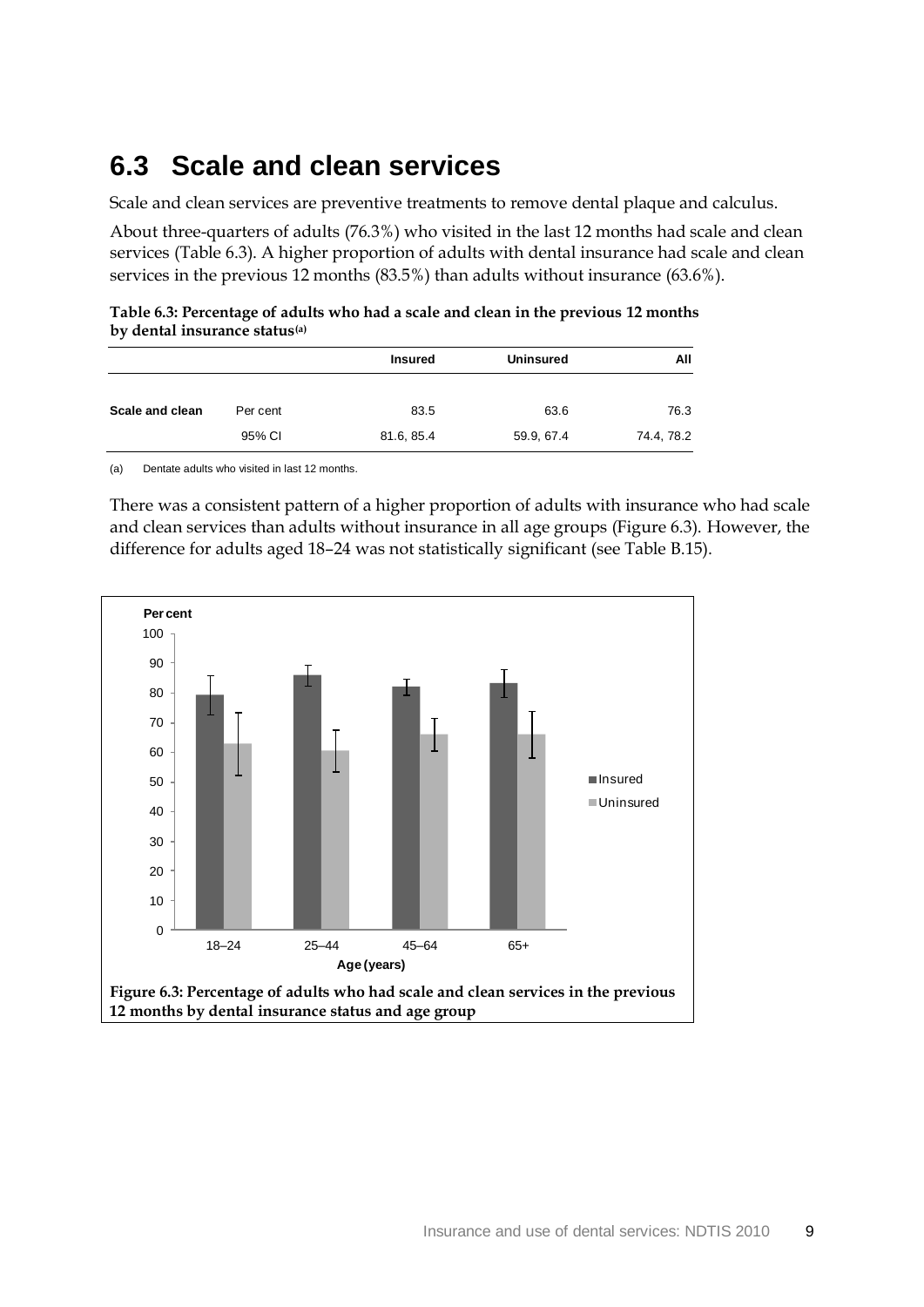### <span id="page-15-0"></span>**6.4 Root canal treatment**

Root canal services are provided to treat infections in the tooth and tooth root. They can help prevent tooth loss by averting other alternative treatments such as extraction.

For adults who visited in the last 12 months, a small proportion (7.0%) had root canal treatment [\(Table 6.4\)](#page-15-1), and the proportion was similar for adults with insurance (7.0%) and without insurance (7.2%).

<span id="page-15-1"></span>

| Table 6.4: Percentage of adults who had root canal treatment in the previous |  |
|------------------------------------------------------------------------------|--|
| 12 months by dental insurance status <sup>(a)</sup>                          |  |

|                         |          | <b>Insured</b> | <b>Uninsured</b> | All      |
|-------------------------|----------|----------------|------------------|----------|
| Root canal<br>treatment | Per cent | 7.0            | 7.2              | 7.0      |
|                         | 95% CI   | 5.6, 8.4       | 5.4, 8.9         | 5.9, 8.1 |

(a) Dentate adults who visited in last 12 months.

Provision of root canal treatment among those who visited in the last 12 months showed no consistent pattern by insurance status across age groups (Figure 6.4 and [Table B.19\)](#page-42-0).

<span id="page-15-2"></span>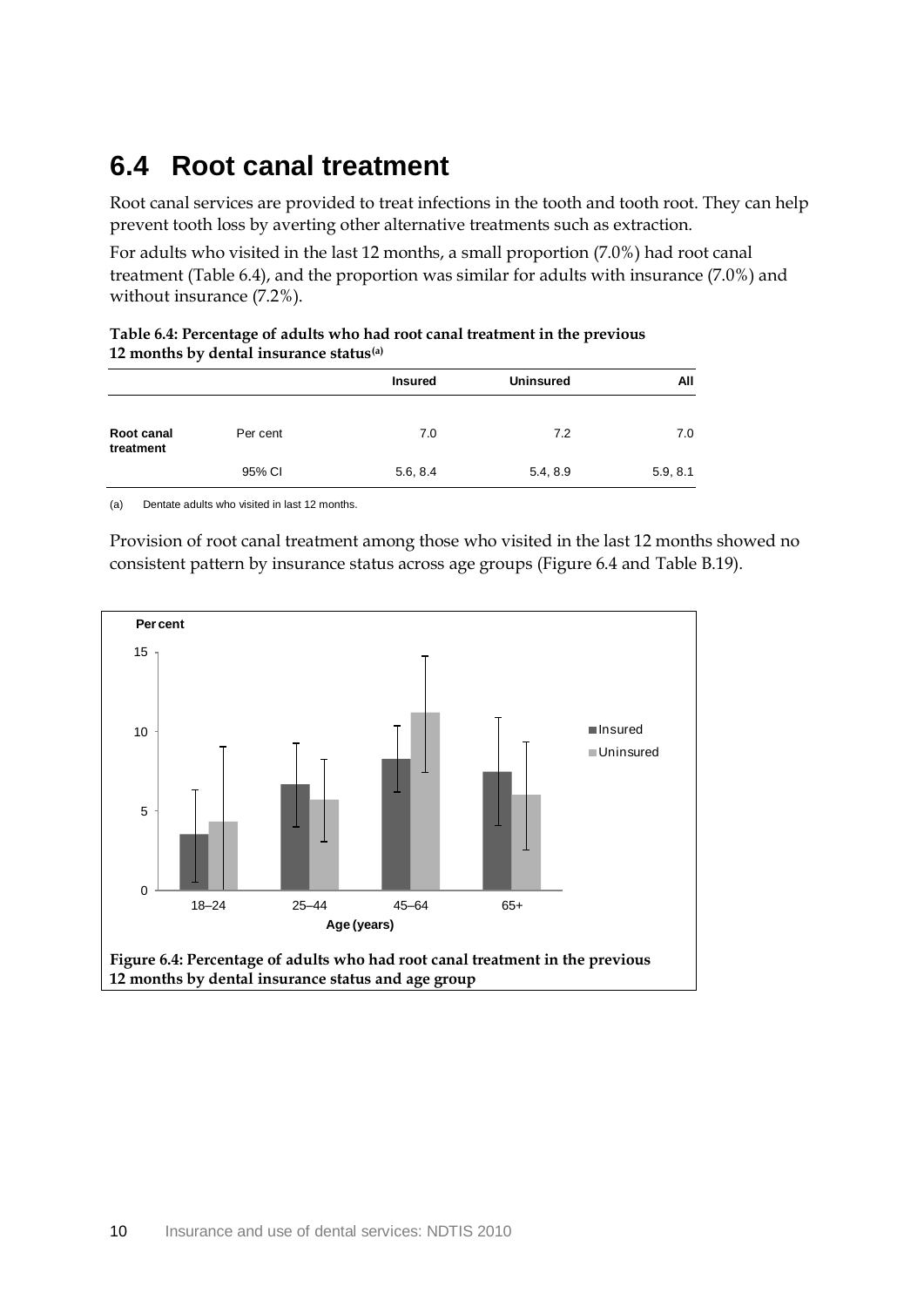### <span id="page-16-0"></span>**6.5 Crowns and bridges**

Dental crowns are provided to restore tooth structure that has been lost (for example, as a result of cuspal fracture of a tooth). Bridges replace lost teeth with artificial teeth attached to adjoining natural teeth.

Almost 11% of adults who visited in the last 12 months had crown or bridge services [\(Table](#page-16-1) 6.5). A similar percentage of adults with insurance had crowns or bridges (11.3%) compared with adults without insurance (9.8%).

<span id="page-16-1"></span>

| Table 6.5: Percentage of adults who had a crown or bridge in the previous |  |  |
|---------------------------------------------------------------------------|--|--|
| 12 months by dental insurance status $(a)$                                |  |  |

|                 |          | <b>Insured</b> | <b>Uninsured</b> | All       |
|-----------------|----------|----------------|------------------|-----------|
| Crown or bridge | Per cent | 11.3           | 9.8              | 10.7      |
|                 | 95% CI   | 9.6, 12.9      | 7.7, 11.8        | 9.4, 11.9 |

(a) Dentate adults who visited in last 12 months.

While provision of crown and bridge services for those who visited in the last 12 months tended to be higher for adults with insurance than adults without insurance in most age groups (Figure 6.5), the differences were not statistically significant for any age group (see [Table B.21\)](#page-43-0).

<span id="page-16-2"></span>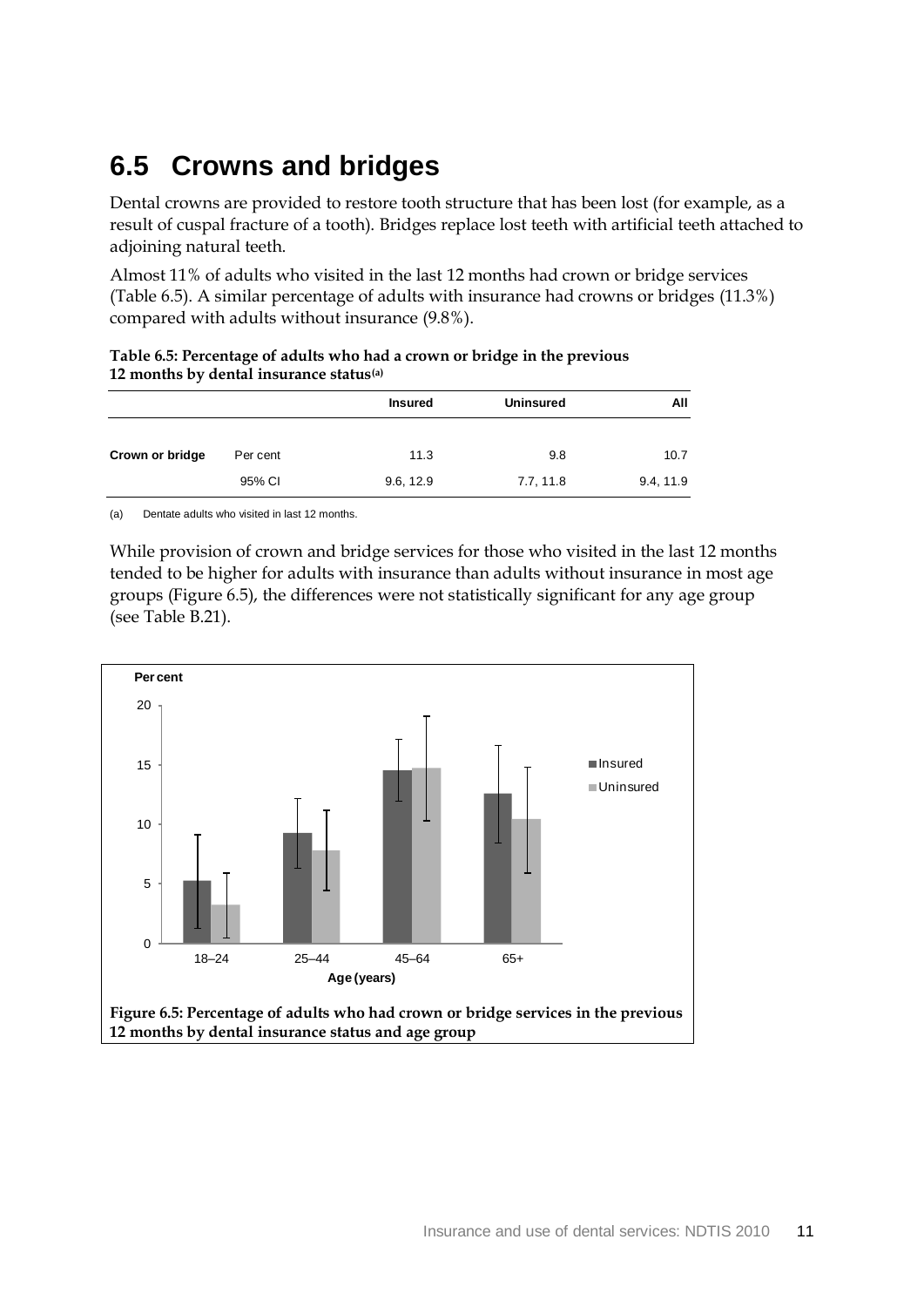### <span id="page-17-0"></span>**6.6 Gum treatment**

Gum treatment is provided to treat gum infection, which is a major cause of tooth loss in adults.

Fewer than 5% of adults who visited in the last 12 months had gum treatment [\(Table 6.6\)](#page-17-1), and this did not vary between adults with dental insurance and those without.

<span id="page-17-1"></span>**Table 6.6: Percentage of adults who had gum treatment in the previous12 months by dental insurance status(a)**

|                      |          | <b>Insured</b> | <b>Uninsured</b> | All      |
|----------------------|----------|----------------|------------------|----------|
| <b>Gum treatment</b> | Per cent | 4.5            | 4.5              | 4.5      |
|                      | 95% CI   | 3.6, 5.5       | 3.1, 5.9         | 3.7, 5.3 |

(a) Dentate adults who visited in last 12 months.

Provision of gum treatment in adults who visited in the last 12 months showed no consistent pattern by dental insurance status across age groups (Figure 6.6 and [Table B.23\)](#page-44-0).

<span id="page-17-2"></span>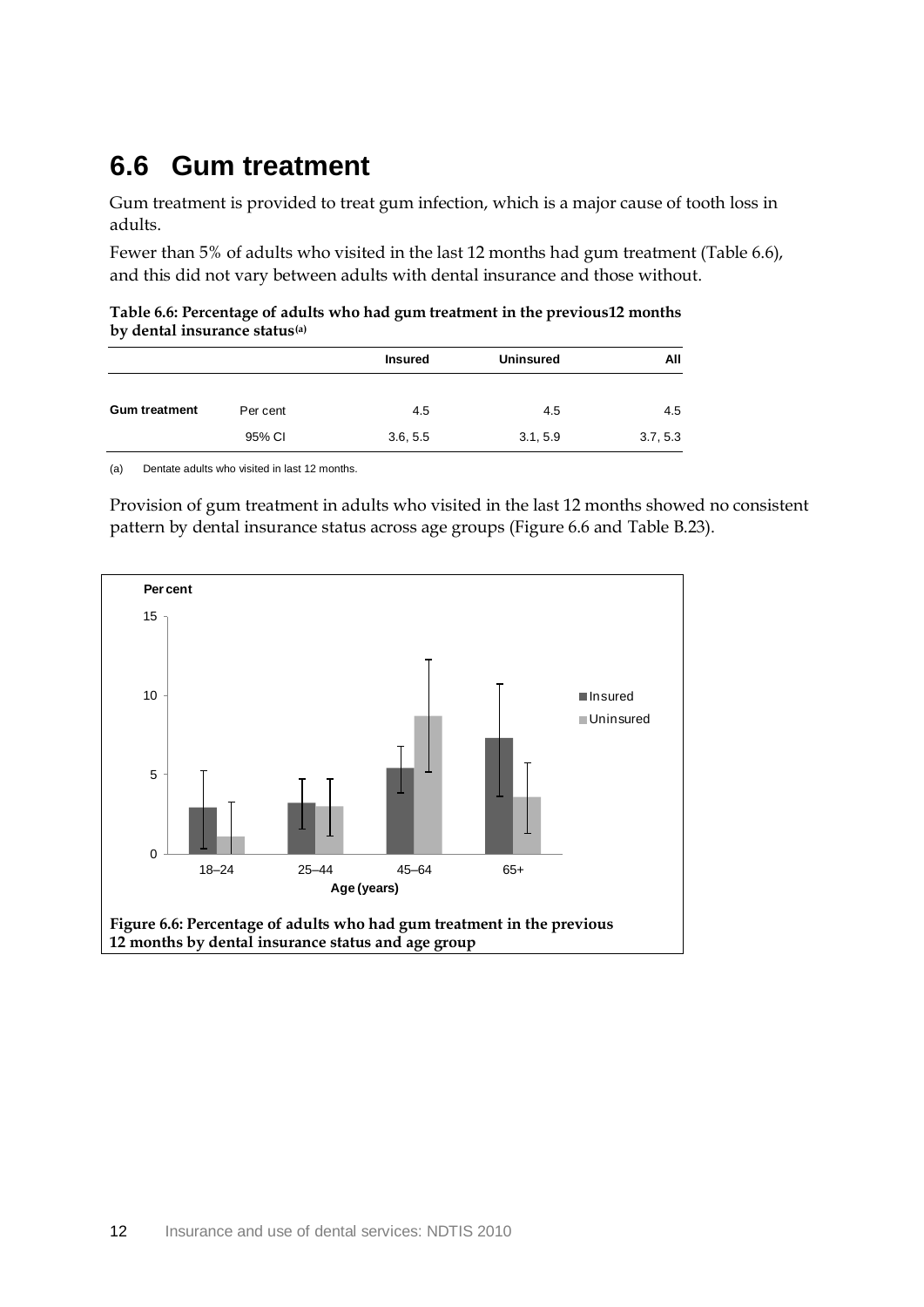### <span id="page-18-0"></span>**6.7 Dentures**

Dentures replace natural teeth that have been lost with artificial teeth.

A small proportion of adults who visited in the last 12 months (4.2%) received dentures [\(Table 6.7\)](#page-18-1). Provision varied by insurance status, with a lower proportion of adults with insurance receiving dentures (3.2%) than adults without insurance (6.3%).

<span id="page-18-1"></span>

| Table 6.7: Percentage of adults who had a new denture in the previous 12 months |  |  |
|---------------------------------------------------------------------------------|--|--|
| by dental insurance status <sup>(a)</sup>                                       |  |  |

|                 |          | <b>Insured</b> | <b>Uninsured</b> | All      |
|-----------------|----------|----------------|------------------|----------|
| <b>Dentures</b> | Per cent | 3.2            | 6.3              | 4.2      |
|                 | 95% CI   | 2.4, 4.0       | 4.6, 7.9         | 3.5, 5.0 |

(a) Dentate adults who visited in last 12 months.

The proportion of adults receiving dentures among those who visited in the last 12 months tended to increase across older age groups (Figure 6.7). While there was little difference in provision among younger age groups, a lower proportion of adults with insurance received dentures than adults without insurance in the two older age groups. However, the differences by insurance status were only statistically significant for the 45–54 age group (see [Table B.25\)](#page-45-0).

<span id="page-18-2"></span>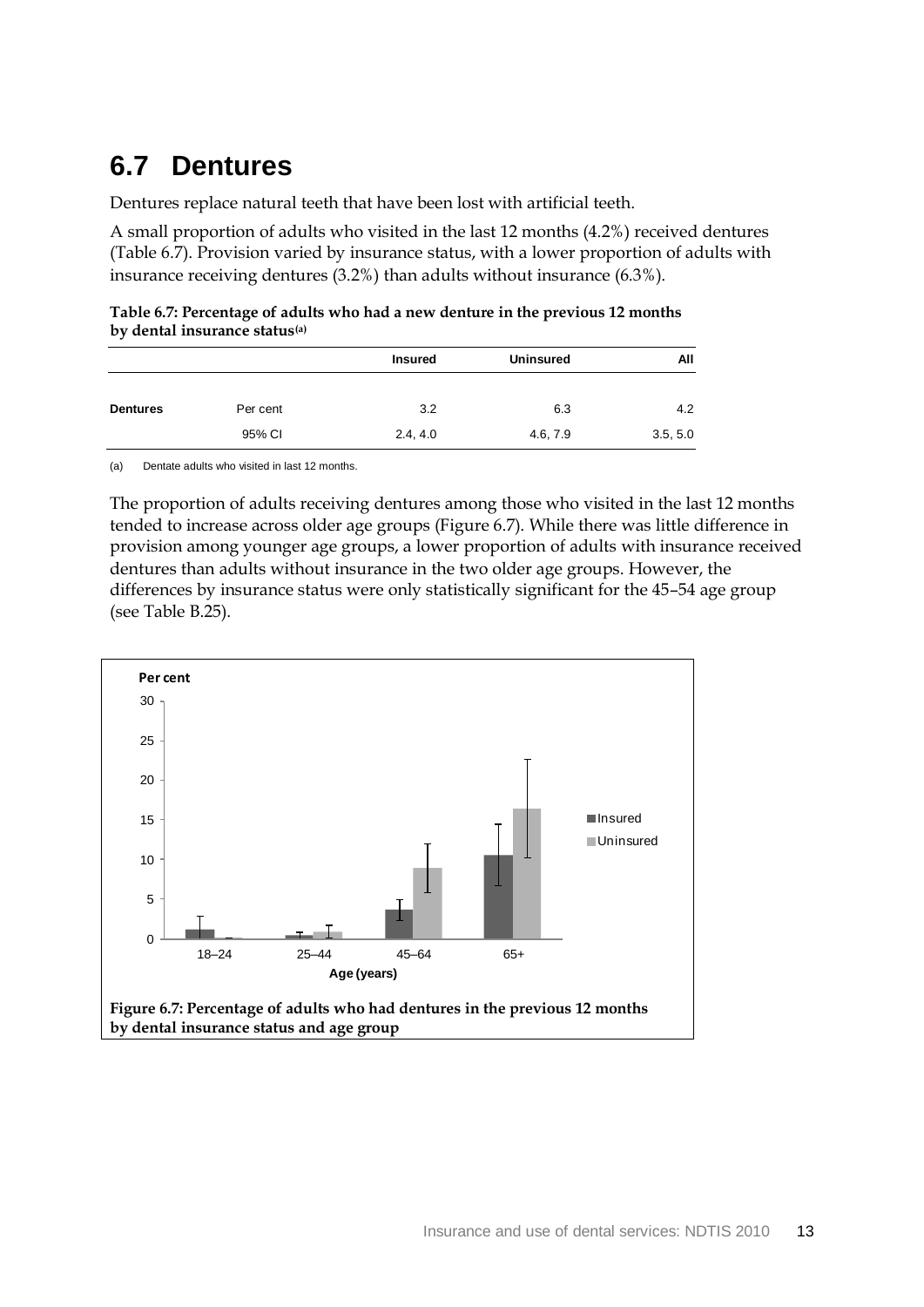## <span id="page-19-0"></span>**7 Do insurance-related visit patterns vary with cardholder status?**

### <span id="page-19-1"></span>**7.1 Percentage visiting in the previous 12 months**

In Section 3 it was shown that a higher proportion of adults with dental insurance made a dental visit in the last 12 months than adults without insurance (see [Table 3.1\)](#page-8-1). For both cardholders and non-cardholders, the age- and sex-standardised (see Appendix A) estimates of the proportion of adults who made a dental visit in the previous 12 months was higher for adults with insurance than adults without insurance (Figure 7.1).

<span id="page-19-2"></span>The differences in the proportion visiting in the previous 12 months between cardholders and non-cardholders were not significant either for adults with or without insurance (see [Table B.4\)](#page-33-1).

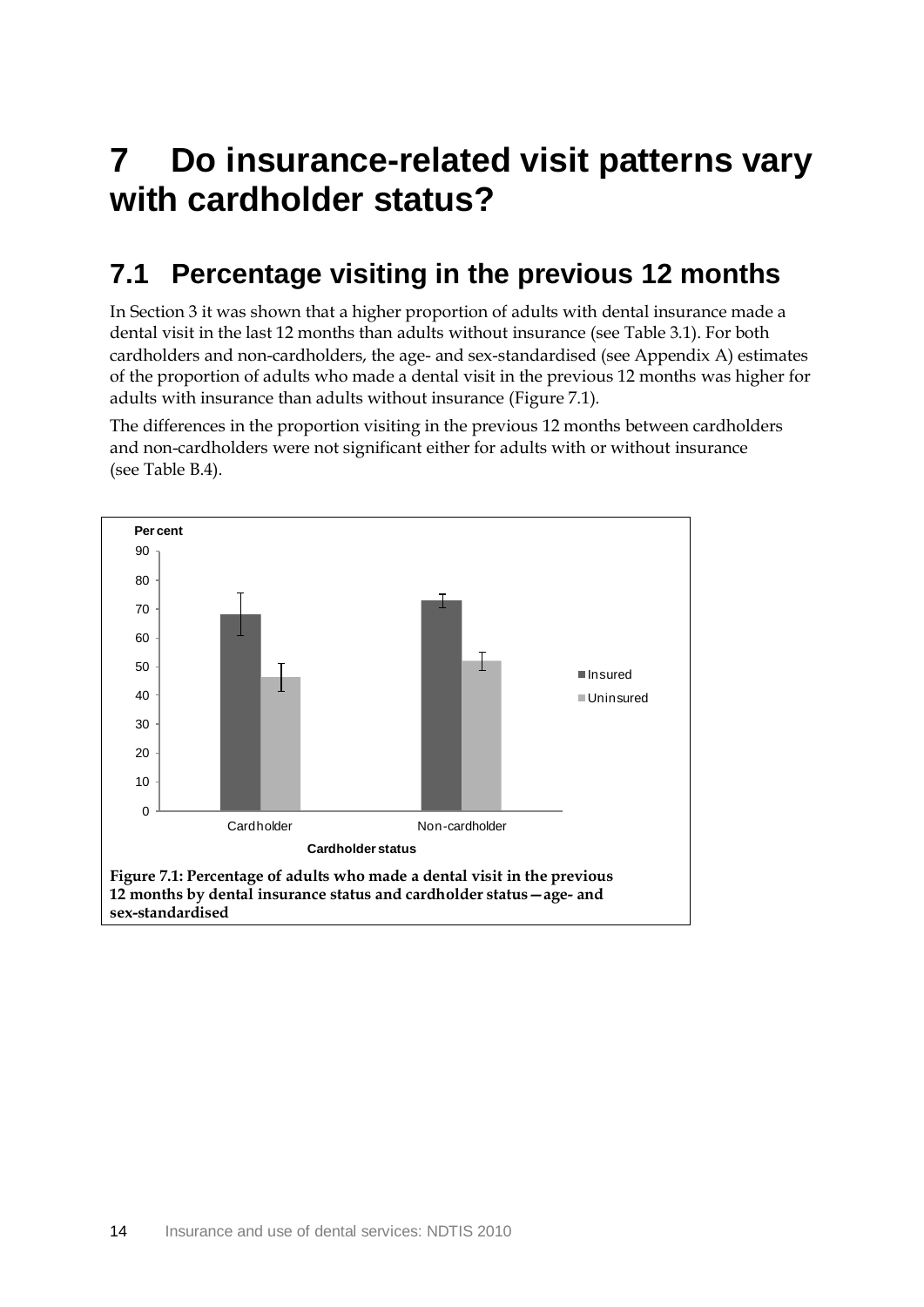### <span id="page-20-0"></span>**7.2 Mean number of dental visits in the previous 12 months**

In Section 4 it was shown that the number of dental visits among adults who visited in the last 12 months did not vary between adults with and without dental insurance (see [Table 4.1\)](#page-9-1). For both cardholders and non-cardholders who had visited in the last 12 months, the age- and sex-standardised (see Appendix A) estimates of the mean number of dental visits they had in that period were similar by insurance status (Figure 7.2).

The differences in the mean number of dental visits in the previous 12 months between cardholders and non-cardholders were not significant either for adults with or without insurance (see [Table B.8\)](#page-36-0).

<span id="page-20-1"></span>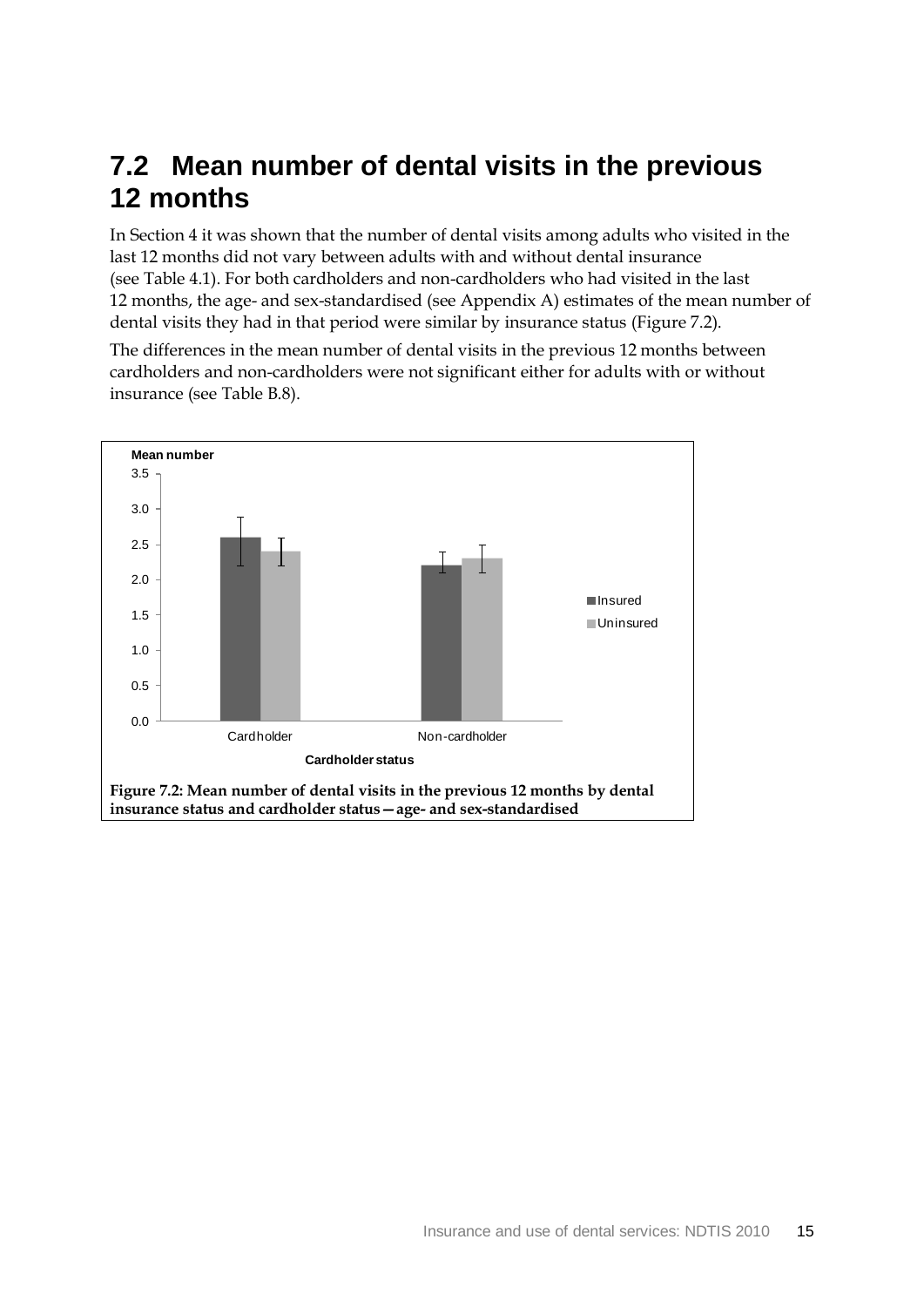### <span id="page-21-0"></span>**7.3 Percentage visiting for a dental check-up**

In Section 5 it was shown that a higher proportion of adults with insurance had a check-up than adults without insurance (se[e Table 5.1\)](#page-10-1). Cardholders with insurance were significantly more likely to have had a check-up at their last dental visit (61.9%) than cardholders without insurance (40.4%) (Figure 7.3). Among non-cardholders, those with insurance (67.5%) were also more likely to have had a check-up (67.5%) than non-cardholders without insurance (54.8%). Differences in visiting behaviour by insurance status were more evident among cardholders than non-cardholders (see [Table B.10\)](#page-37-0).

<span id="page-21-1"></span>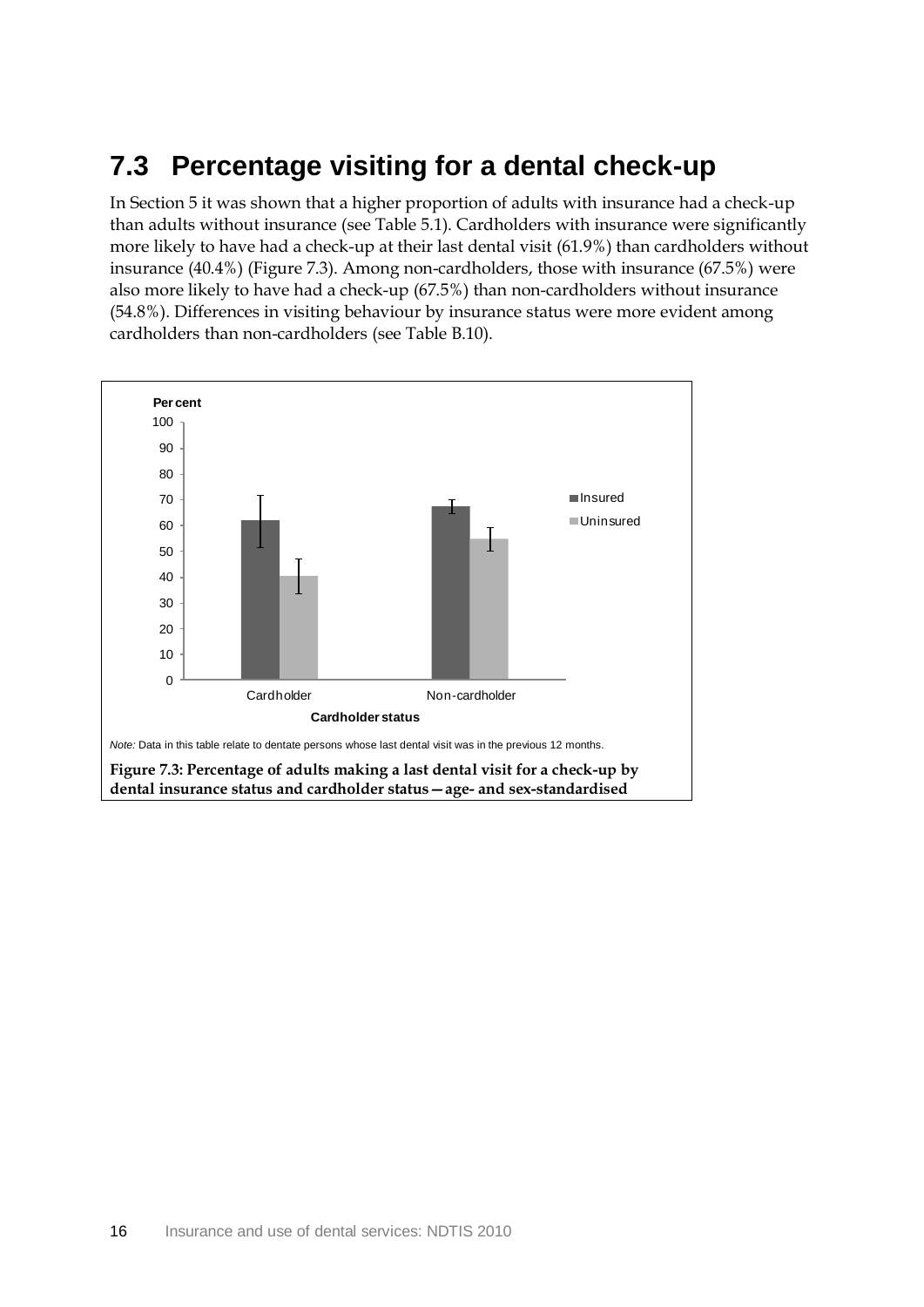## <span id="page-22-0"></span>**8 Do insurance-related treatment patterns vary with cardholder status?**

In this section two key services of extraction and scale and clean services (related to tooth loss and prevention respectively) that were shown to vary by dental insurance status are also examined by cardholder status. This section looks at whether treatment patterns by insurance status also differ by cardholder status.

### <span id="page-22-1"></span>**8.1 Extractions**

In Section 6.1 it was shown that a higher proportion of adults without insurance had extractions than adults with insurance [\(Table 6.1\)](#page-11-2). While there was a similar pattern of a lower proportion of adults with insurance who had extractions in the previous 12 months than adults without insurance for both cardholders and non-cardholders (Figure 8.1), the difference was only significant for non-cardholders (see [Table B.12\)](#page-38-1).

<span id="page-22-2"></span>The differences in the proportion of adults who had extractions among those visiting in the previous 12 months between cardholders and non-cardholders was not significant either for adults with or without insurance (see [Table B.12\)](#page-38-1).

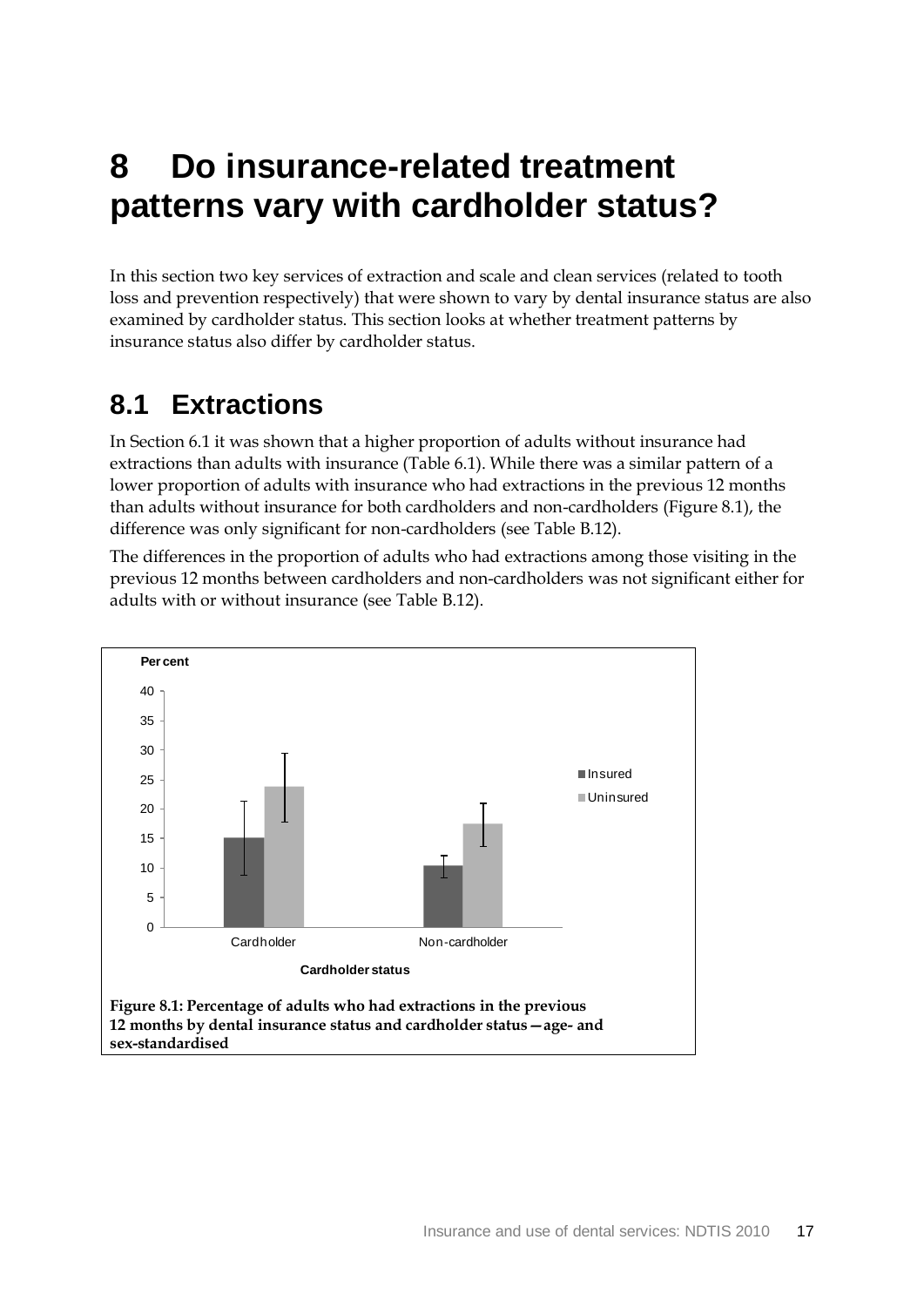### <span id="page-23-0"></span>**8.2 Scale and clean services**

In Section 6.3 it was shown that a higher proportion of adults with dental insurance had scale and clean services in the previous 12 months than adults without insurance [\(Table 6.3\)](#page-14-1). For both cardholders and non-cardholders, the age- and sex-standardised estimates of the proportion of adults who had scale and clean services was higher for adults with dental insurance than adults without insurance (Figure 8.2).

The differences in the proportion who had scale and clean services among those who made a dental visit in the previous 12 months between cardholders and non-cardholders was not significant either for adults with or without insurance (see [Table B.16\)](#page-40-1).

<span id="page-23-1"></span>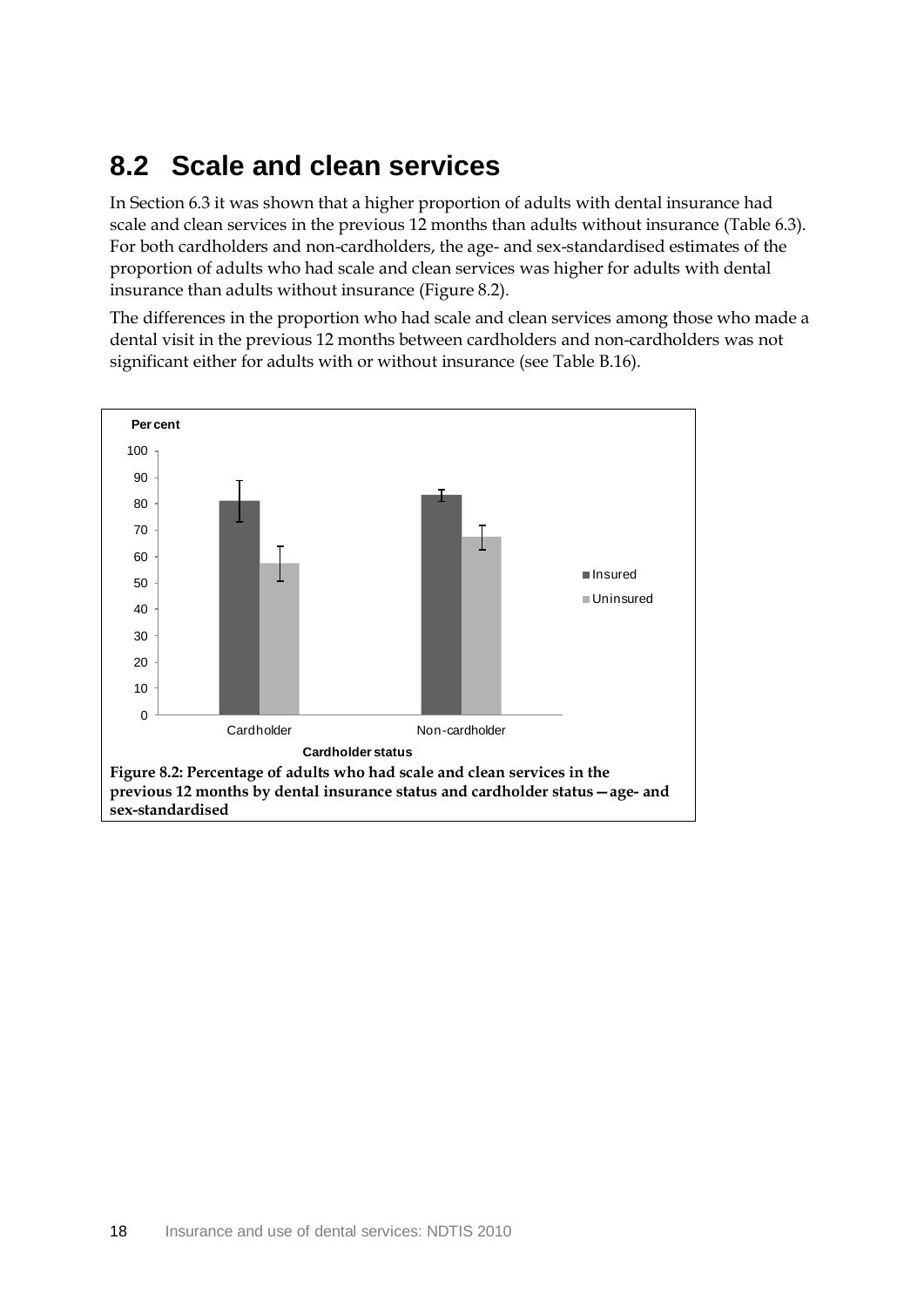# <span id="page-24-0"></span>**9 Discussion**

The findings showed that aspects of dental visits and types of treatment varied with insurance status.

### <span id="page-24-1"></span>**9.1 Dental visit patterns**

Patients who attend a dentist frequently have been shown to have a lower extraction rate than infrequent attenders (Nuttall 1984). Frequent visits may help postpone tooth loss and maintain dental function (Sheiham et al. 1985).

Observational studies such as a birth cohort study from New Zealand have found that routine dental attendance was associated with better self-reported oral health, less tooth loss and lower levels of dental caries (Thomson et al. 2010). Australian data have shown dental visiting is related to decay in adults with people who usually visit for a dental problem having a higher mean number of decayed surfaces than those who visit for a check-up (Slade et al. 2007).

In the current report, dental insurance was related to a higher proportion of people making a dental visit and, among those who made visits, a higher proportion of check-ups. A similar proportion of cardholders with insurance visited in the last 12 months compared with non-cardholders with insurance. Of cardholders who made dental visits, the number of visits was similar for those with and those without insurance.

### <span id="page-24-2"></span>**9.2 Dental treatment**

While dental services have been presented separately, the mix of services reflects a profile and provides an indication of access to an acceptable standard of care. In general, a less invasive dental service mix oriented toward prevention and retention of teeth would be accepted as better than a service mix oriented toward emergency care involving relief of pain and loss of natural teeth through extraction.

A number of studies have implicated caries and periodontal disease as major causes of tooth loss (Brennan, Spencer & Szuster 2001). The decision to extract a tooth is not simply a biological process (Eklund & Burt 1994). The most common reason for extraction in a study of an Australian population was that 'the dentist was unable to save the tooth', followed by 'the patient being unwilling to retain the tooth' (Bischof & Brown 1999). How a patient accesses dental treatment is associated with tooth loss, with more extractions among public-funded than private patients in Australia (Brennan, Spencer & Slade 1997).

Fillings may prevent tooth loss and restore function, but can contribute to the restoration cycle of filling and re-filling teeth. It is recognised that many clinical situations are amenable to preventive, non-invasive minimum intervention dentistry (Elderton 1993; Tyas et al. 2000), with the aim of limiting the restoration/re-restoration cycle (White & Eakle 2000).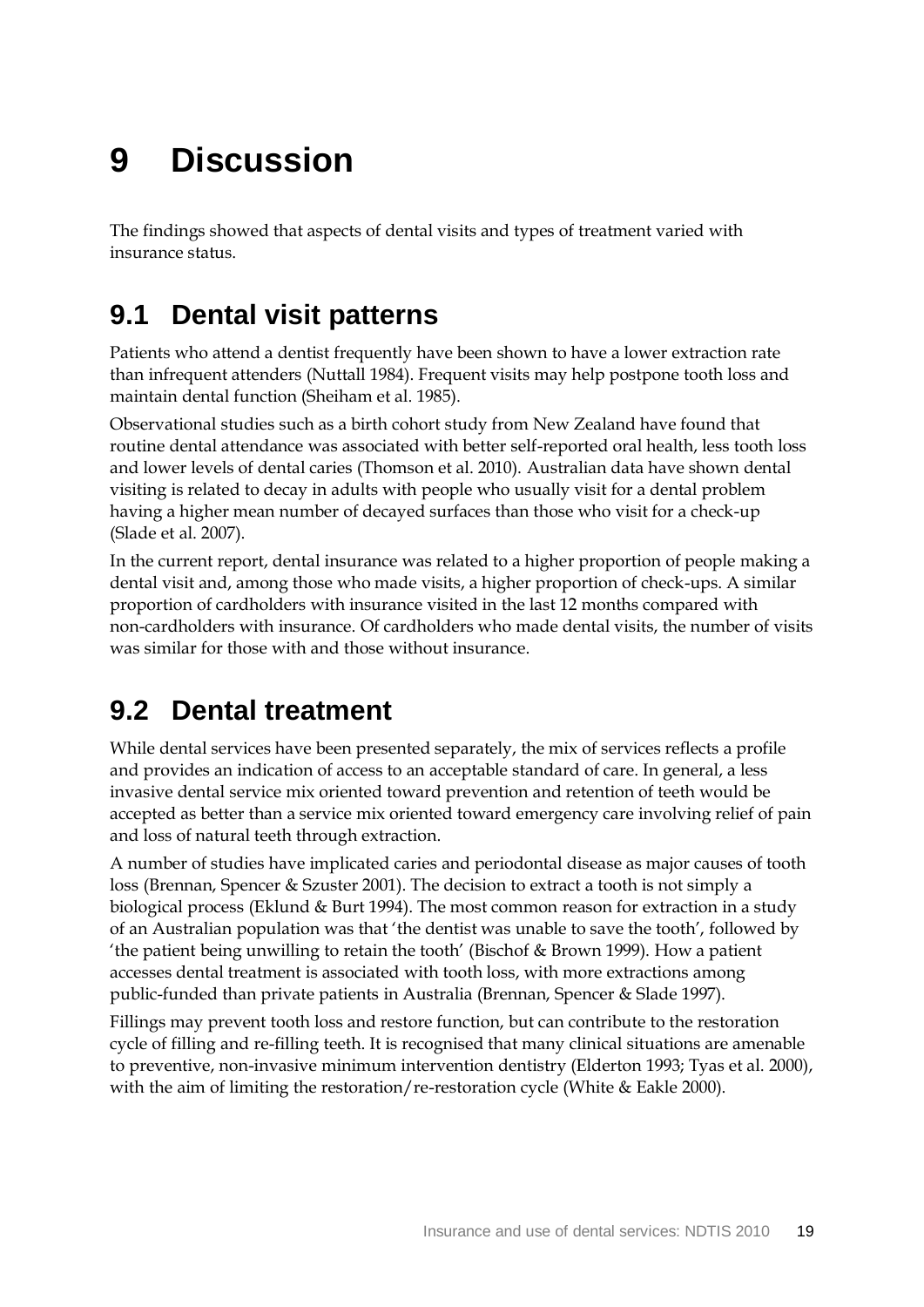In this publication, adults with dental insurance showed a pattern of service provision characterised by a lower level of extractions, fillings and dentures, but a higher level of provision of preventive dental care. Cardholders with insurance showed similar levels of extraction and preventive services as non-cardholders with insurance.

Distinctive patterns of service by diagnosis category have been reported (Brennan, Spencer & Szuster 2000), with caries associated with high provision of fillings and extraction services, cuspal fracture and failed restoration with high provision of fillings and crown and bridge services, pulpal/periapical infection with high provision of endodontic (root canal) and extraction services, periodontal (gum) disease with high provision of extraction, and recall maintenance with high provision of diagnostic and preventive services.

In addition, in this publication there were also service patterns associated with both insurance and visit type. These variables have significance regarding the extent to which they may be modified to produce more beneficial outcomes, such as preventing loss of natural teeth.

### <span id="page-25-0"></span>**9.3 Conclusions**

While a higher proportion of adults making visits was associated with dental insurance, the mean number of visits for adults was similar regardless of insurance status. This indicates that while insurance may have enabled access to dental care, it did not lead to a greater demand for visits once access had been obtained.

However, adults with insurance were more likely to have a check-up than adults without insurance. This was consistent with differences in types of treatment received by insurance status. Adults with insurance had a higher level of provision of preventive care in the form of scale and clean services, but had less invasive treatment, such as fillings or extractions or replacement of teeth with dentures. This indicated that dental insurance was associated with a different reason for dental visits and a different pattern of services that was more oriented to prevention and retention of natural teeth.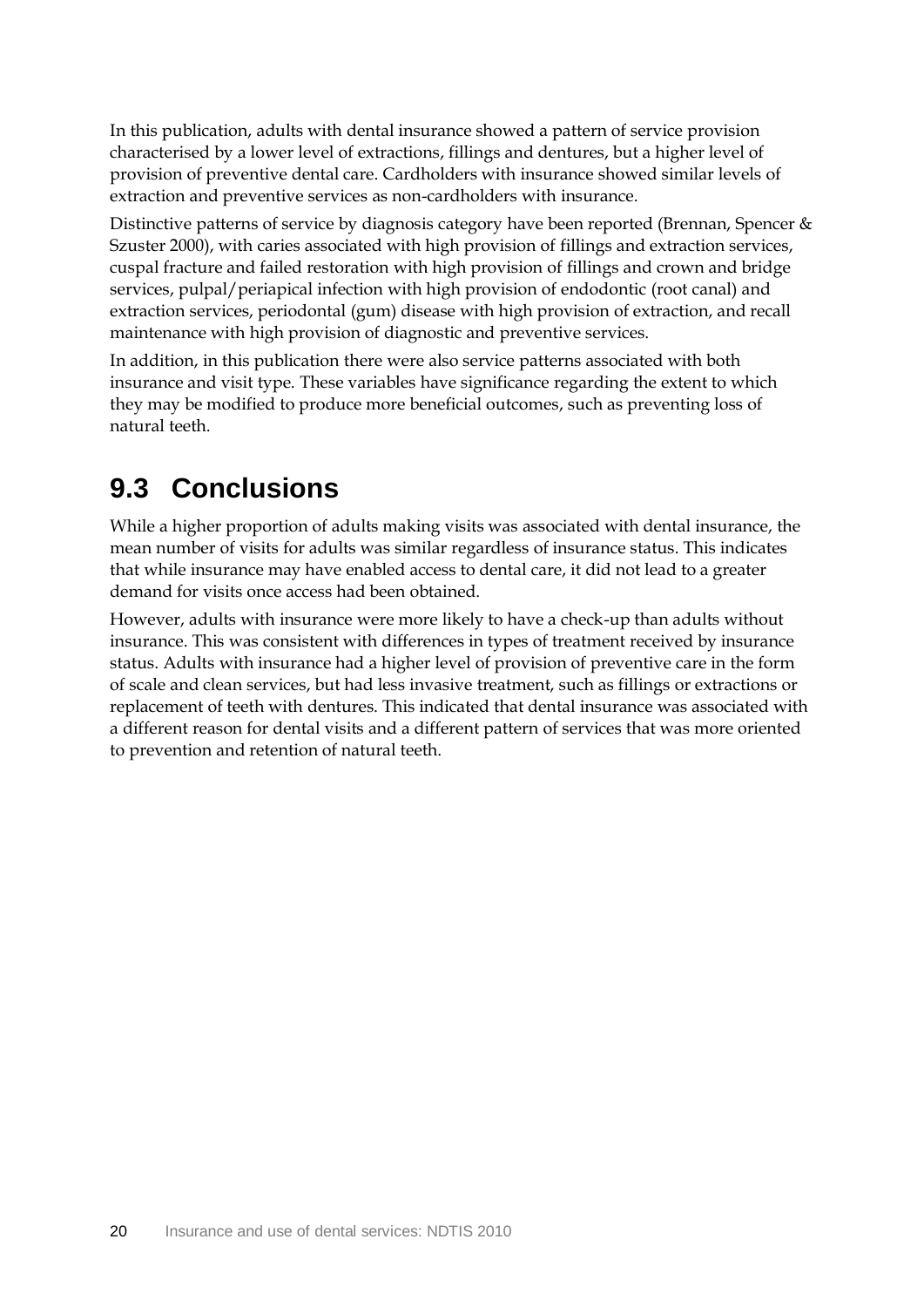## <span id="page-26-0"></span>**Appendix A: Background to the National Dental Telephone Interview Survey**

In a background paper released by the National Health Strategy (*Improving Dental Health in Australia, Background Paper No. 9,* 1992), major concerns were documented on the social inequalities in the receipt of dental services and oral health status among the Australian population. The main theme of the report was the need to improve access to dental care for low-income adults. In addition, the report stressed the need for improved data collection on oral health, including a national dental survey and specific monitoring of an expanded dental program.

Subsequently, the 1992–93 Research Database on Dental Care in Australia was undertaken at The University of Adelaide for the (now) Australian Government Department of Health and Ageing to provide appropriate information for the introduction of the Commonwealth Dental Health Program (CDHP) in 1994.

With the introduction of the CDHP, the Dental Statistics and Research Unit (DSRU) was commissioned to undertake part of the evaluation of the program. Building on experience gained in developing the 1992–93 Research Database on Dental Care in Australia, the DSRU implemented the NDTIS. The NDTIS was conducted in 1994, 1995 and 1996 as part of the evaluation project for the CDHP. When the CDHP finished at the end of 1996, the Australian Government Department of Health and Aged Care funded the DSRU to continue research on 'adult access to dental care', and the fourth NDTIS was conducted in 1999. The fifth NDTIS was conducted in 2002 and a sixth in 2004–06 as the computer-assisted telephone interviewing (CATI) component of the National Survey of Adult Oral Health 2004–06 (NSAOH). The 2008 NDTIS and 2010 NDTIS form part of the continued research in this area.

### **Methods**

The target population for the 2010 NDTIS was Australian residents aged 2 and over in all states and territories. The findings in this report concentrate on adults aged 18 or older.

To be able to select a representative sample of residents, a two-stage stratified sample design was implemented. In the first stage, a random sample of households was selected from the Electronic White Pages (EWP). To be able to access the latest version of the EWP, the AIHW DSRU requested that the Australian Electoral Commission (AEC) extract a sample of Australian adults aged 18 or older from the electoral roll database. Electoral roll records do not contain telephone numbers, so the records were matched against the Sensis MacroMatch database by address (which uses the same source data as other Sensis products, such as the EWP and White Pages Online) to append a residential telephone number. Note that only publicly listed telephone numbers (that is, those that would be listed in the White Pages and related products) can be appended under this process. Matched records that returned either a landline or mobile telephone number formed the basis of the sample frame for the 2010 NDTIS.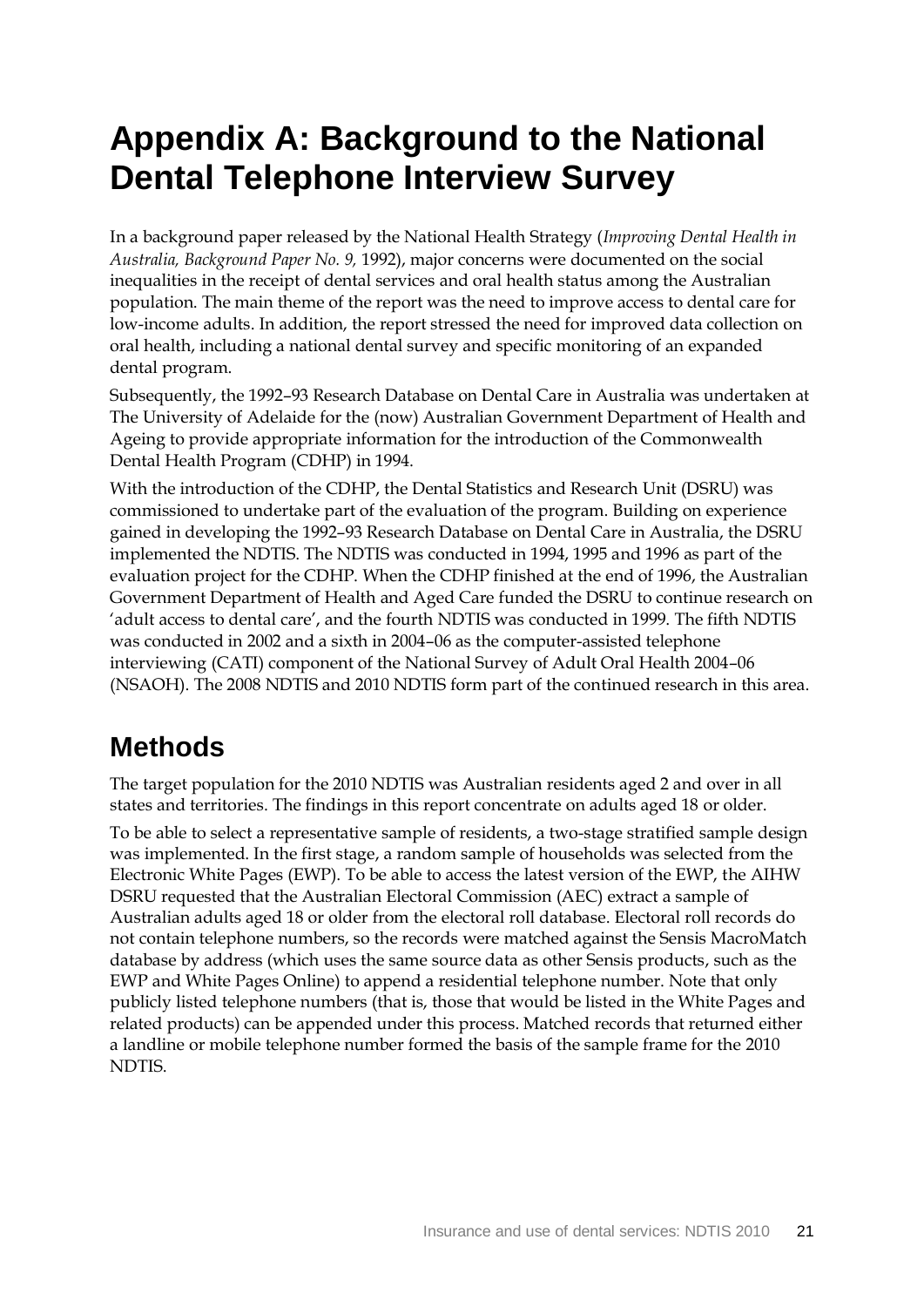The sample frame was stratified by state and region where region was defined as metropolitan or non-metropolitan. Records were assigned to strata based on their residential postcode using the ABS product '2006 Postcode to 2009 Stat Div Concordance CA2009SD\_2006POA'. Metropolitan strata were defined as the capital city Statistical Division (code 05) and non-metropolitan strata were defined as all other Statistical Divisions  $(code > 05)$ .

To ensure that target sample sizes were achieved for each stratum and to allow for non-response and non-contacts, all matched records were loaded to the WinCati software program (WinCati 4.2 Sawtooth Technologies, Inc.). Using the inbuilt features of this program, households were randomly selected from each stratum and scheduled to be contacted by telephone.

About 1 week before contacting the household, a primary approach letter explaining the purpose of the survey and encouraging participation was mailed to each sampled household. A toll-free telephone number was provided to allow those who received a primary approach letter to discuss the survey with DSRU staff. When a person contacted the DSRU to decline participation in the survey, they were recorded as a refusal outcome [\(Table A.2\)](#page-30-0) and were not contacted by interviewers.

A 10 workstation telephone interview laboratory was established by the DSRU and a panel of 38 interviewers recruited to undertake interviews from 2 July 2010 to 18 February 2011. Interviewers were recruited through an advertisement on The University of Adelaide website. Invitations to apply for interviewing positions were also circulated by email among Health Science postgraduate students. The large number of applicants enabled DSRU to recruit interviewers with previous experience in conducting telephone interviews for health research. An interviewer supervisor was also recruited to schedule interviewer shifts and to assist in monitoring the day-to-day operations of the survey. Interviewers were trained by DSRU staff to ensure they understood the survey methodology, research objectives and questionnaire content and were instructed to read questions directly from the computer screen. Sequencing of questions was automatically performed by the WinCati software.

Before the survey began, the questionnaire and interview procedures were pilot tested on randomly selected Adelaide households, and minor modifications implemented. Although 38 people were trained and participated in interviewing, the majority of the interviewing was completed by 19 interviewers.

When a sampled household was called, each attempt was automatically recorded by the WinCati program. Calls were scheduled during weekdays, weeknights and Saturdays to maximise the likelihood of making contact. Each sampled household was initially called up to six times and, where no answer was obtained after six calls, the number was designated as a non-contact.

If telephone contact was made with a household, the interviewer established whether the telephone number served a residential dwelling. Business numbers, hospitals and nursing homes (where the telephone was not within a private room), caravan parks and hotels were excluded from the scope of the survey.

If the household was in-scope of the survey, the second stage of selection involved randomly selecting an adult aged 18 or older and usually living in the household. If there was only one adult usually living in the household, that person was selected as the target adult. If there were two or more adults usually living in the household, the householder was asked to identify the person who was due to have the next birthday as well as the person who had the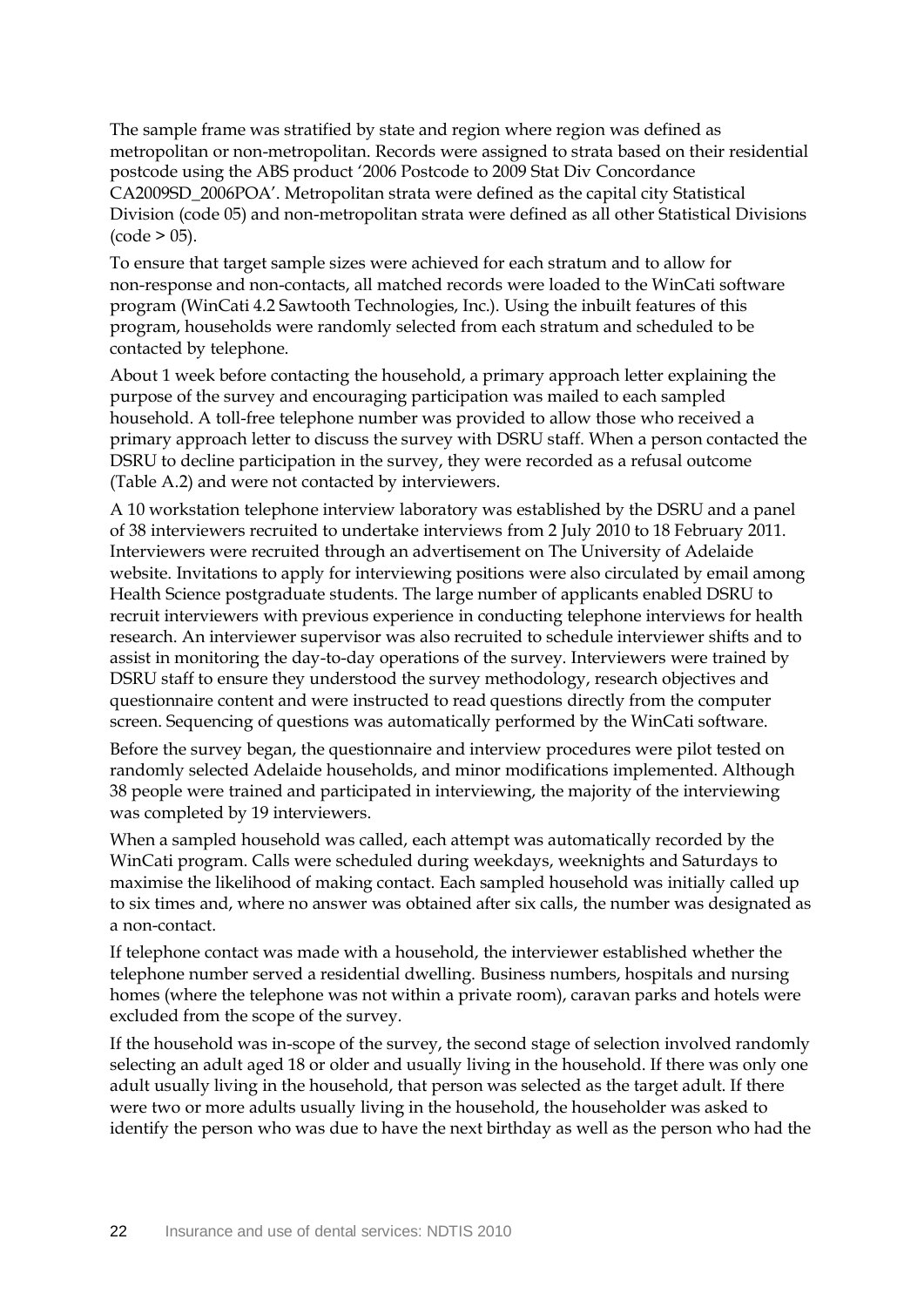last birthday. The WinCati program then randomly selected one of the nominated adults as the target adult to complete the telephone interview.

If the target adult was not available to complete the interview a call back was scheduled for a convenient date and up to six additional calls were made in an attempt to complete an interview. Those who did not wish to participate were designated as refusals. In a small number of instances a proxy adult was asked to complete the interview on behalf of the target adult due to language barriers, illness or because the target person was away from the household for more than 6 weeks. Some interviews were undertaken by the Australian Research Centre for Population Oral Health (ARCPOH) staff in Greek, Vietnamese, Cantonese and Mandarin to overcome language barriers.

After completing the interview with the target adult, the interviewer established whether there were any children aged 2–17 usually living in the household. If there were not, the interview process was completed. If there were children aged 2–17 usually living in the household, then one child was randomly selected using the same technique used to select an adult from the household. The interviewer then established the most appropriate adult to answer questions about the target child's dental visiting and an interview was completed with that person or scheduled for another time.

The target sample size for the 2010 NDTIS was 6,600 adults aged 18 or older, 400 children aged 2–4 and 3,000 children aged 5–17. The number of survey participants after data editing was completed is in [Table A.1.](#page-28-0)

<span id="page-28-0"></span>**Table A.1: Number of participants in the 2010 National Dental Telephone Interview Survey**

| Age (years)  | Sample size |
|--------------|-------------|
| $2 - 4$      | 418         |
| $5 - 17$     | 3,054       |
| $18 - 24$    | 649         |
| $25 - 44$    | 2,104       |
| $45 - 64$    | 2,908       |
| $65+$        | 1,104       |
| <b>Total</b> | 10,237      |

### **Weighting of data**

Weights were calculated to reflect a person's probability of selection in the survey. A person was selected if the telephone number of their household was initially selected from the sampling frame, and if they were the target person selected to be interviewed from the household.

The probability of a household being selected from the sampling frame was determined by the stratum the household was assigned to and the proportion of households selected in that stratum. The probability of a person being selected as the target adult to be interviewed was determined by the number of adults aged 18 or older usually living in the household. The probability of a child being selected as the target child to be interviewed was determined by the number of children aged 2–17 usually living in the household.

After the target sample of 400 children aged 2–4 was achieved, only children aged 5–17 were selected from a household. The probability of a child being selected as the target child was determined by the number of children aged 5–17 usually living in the household.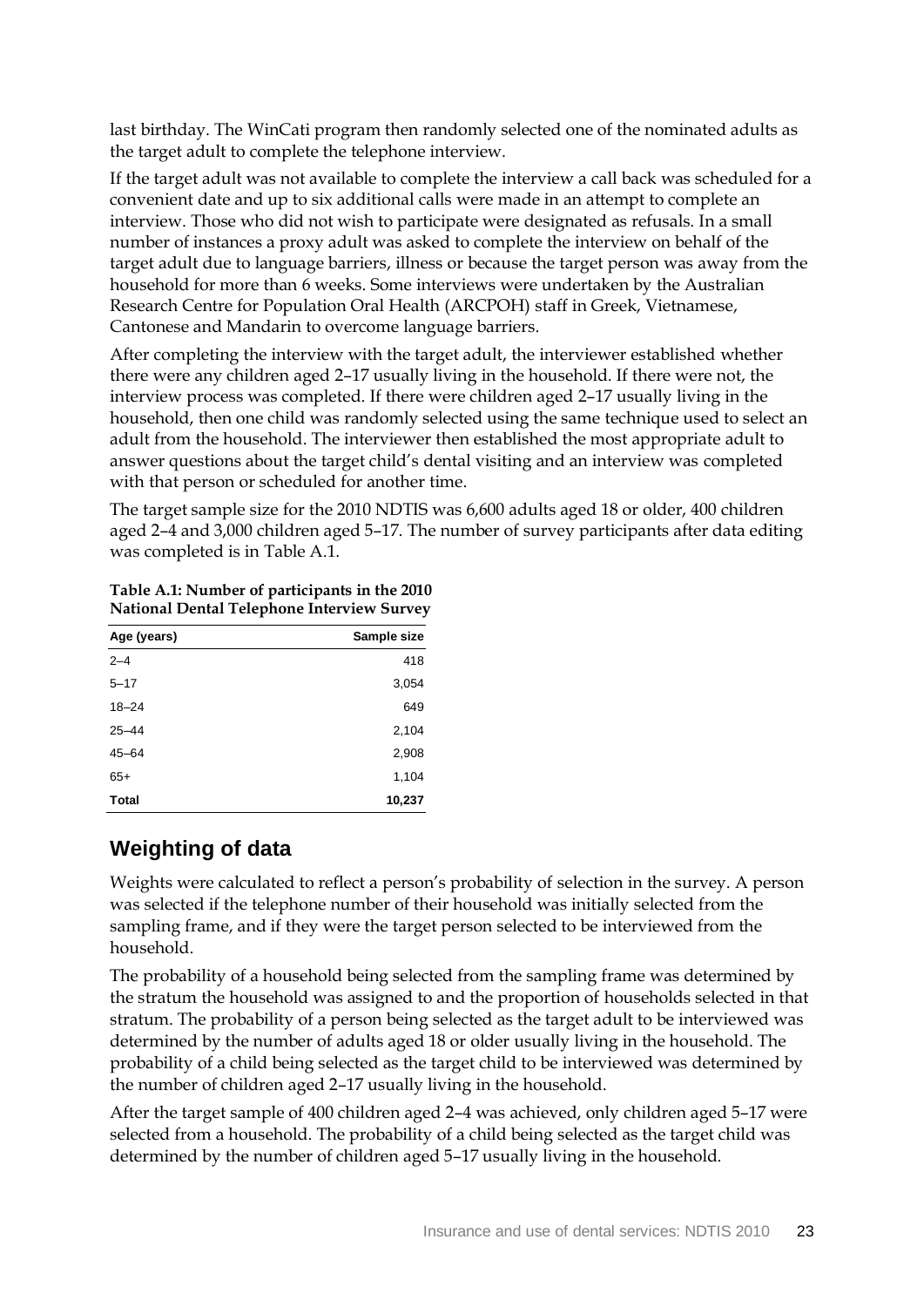The initial weight for each person was calculated as the inverse of the person's overall probability of being selected in the survey.

Due to differential response rates by age and sex within strata, the initial weights were adjusted to ensure that the age–sex distribution of the sample reflected the Australian population age–sex distribution. Within each of the 15 strata, substrata were defined by age group and sex. The age groups were defined as 2–4 , 5–9, 10–14 through to 75–79, 80 or older. Each substratum was linked to the estimated resident population (ERP) for that sub-stratum where the ERPs were obtained from Australian Bureau of Statistics (ABS) Super CUBE data set Population estimates by age and sex, Australia, by geographical classification (ASGC 2009) at 30 June 2009 (ABS 2009).

The weight for each respondent was calculated using the following formula:

$$
w_{i,j,h,a,s} = \frac{N_{h,a,s} - N_{h,a,s}}{\sum_{i \in h,a,s} (\frac{M_h}{m_h})^*(r_{h,j})^* (r_{h,j})^*}
$$
  
where:

i = person

j = household

h = stratum defined as state by region (metropolitan/non-metropolitan)

 $a = age$  group (age categories 2–4, 5–9, 10–14, ,........, 75–79, 80 or older)

s = sex (male, female)

*Nh*, *<sup>a</sup>*, *<sup>s</sup>* = ERP for stratum h, age group a, sex s

 $M_h$  = number of households listed on the sampling frame in stratum h

 $m_h$  = number of households selected from the sampling frame in stratum h

 $r_{h,j}$  = number of adults in the target age group usually living in dwelling j

To enable population estimates from the survey to be compared and inferences to be made about characteristics of the population, 95% confidence intervals (CIs) were produced for each survey estimate. The CIs were calculated using SAS Callable SUDAAN software that incorporates the two-stage sample design used in the 2010 NDTIS. Where sample sizes used to produce survey estimates were deemed too small these estimates were suppressed.

### **Age- and sex-standardisation**

Standardisation is used widely in epidemiology to remove the influence of factors that differ between groups and can influence measures of interest. In this publication, comparisons between cardholders and non-cardholders may be influenced by the different age and sex profiles of the two groups. Therefore, where comparisons are made between cardholders and non-cardholders, estimates of measures of interest are standardised by age and sex. This ensures that any differences in insurance status or dental visiting observed between the groups are not due to differences in their age and sex profiles. Where age- and sex-standardisation have been applied, this is noted in the table or figure caption for that data.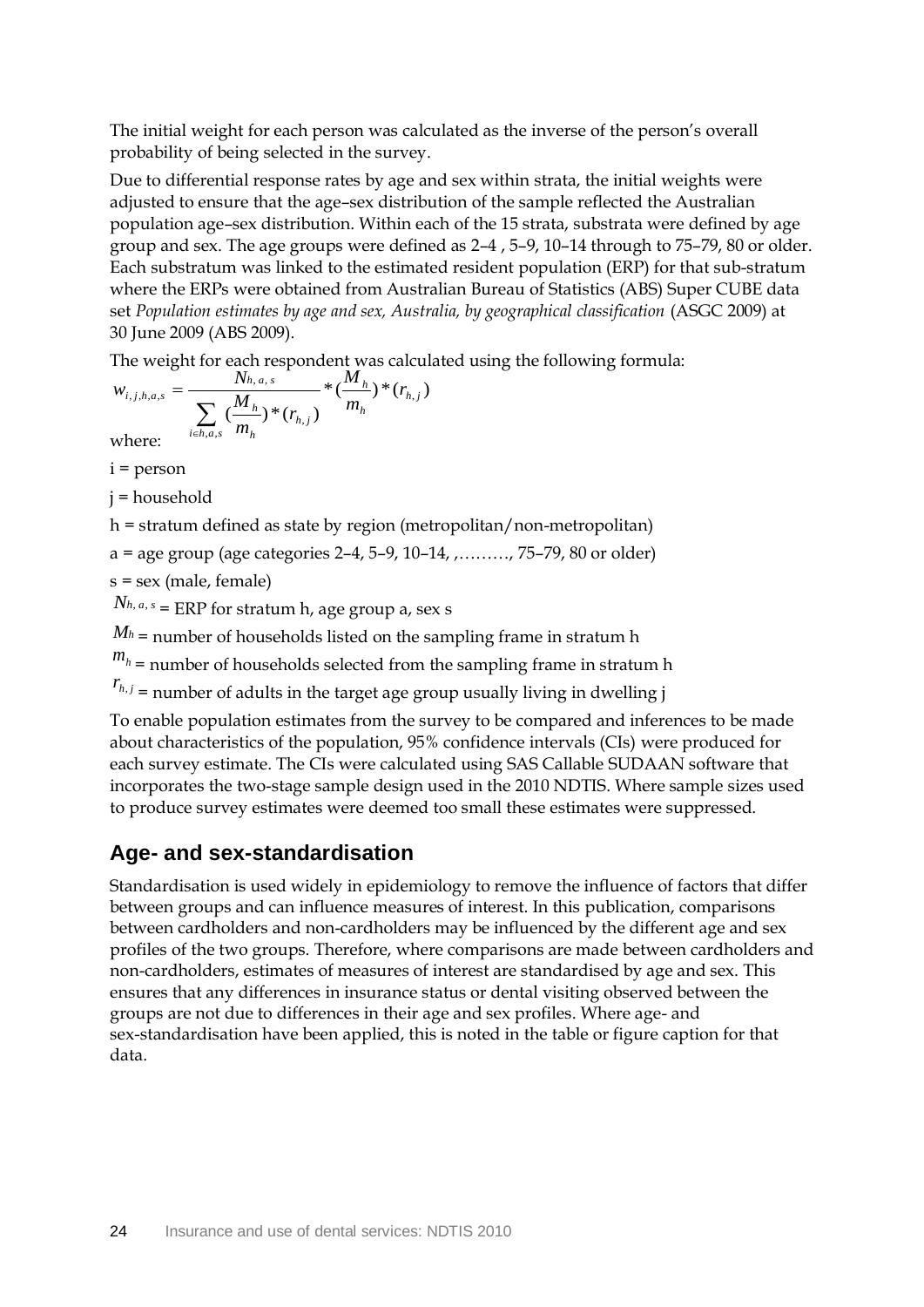### **Response levels**

[Table A.2](#page-30-0) lists the sampling and participation details for the survey. An overall participation rate of 47.8% was achieved in the 2010 survey. A total of 20,343 unique telephone numbers were called, resulting in 7,869 participating households and 10,237 completed interviews. Participation rates ranged from 41.9% in Sydney to 59.8% in non-metropolitan South Australia.

|                                     |                  |                 | Out of<br>scope no    |                 |         |               |                                      |
|-------------------------------------|------------------|-----------------|-----------------------|-----------------|---------|---------------|--------------------------------------|
| <b>Stratum</b>                      | Total<br>sampled | Out of<br>scope | child in<br>household | Non-<br>contact | Refusal | Participating | Per cent<br>households participation |
| Sydney                              | 2,780            | 191             | 395                   | 335             | 939     | 920           | 41.9%                                |
| Balance of New South Wales          | 1,717            | 97              | 180                   | 165             | 562     | 713           | 49.5%                                |
| Melbourne                           | 2,907            | 182             | 456                   | 302             | 1,003   | 964           | 42.5%                                |
| <b>Balance of Victoria</b>          | 1,317            | 62              | 234                   | 123             | 404     | 494           | 48.4%                                |
| <b>Brisbane</b>                     | 1,218            | 80              | 32                    | 137             | 423     | 546           | 49.4%                                |
| <b>Balance of Queensland</b>        | 1,309            | 87              | 11                    | 156             | 476     | 579           | 47.8%                                |
| Adelaide                            | 1,450            | 99              | 275                   | 147             | 367     | 562           | 52.2%                                |
| Balance of South Australia          | 574              | 26              | 16                    | 51              | 163     | 318           | 59.8%                                |
| Perth                               | 1,982            | 139             | 440                   | 178             | 589     | 636           | 45.3%                                |
| Balance of Western Australia        | 633              | 37              | 0                     | 79              | 205     | 312           | 52.3%                                |
| Hobart                              | 814              | 38              | 145                   | 80              | 207     | 344           | 54.5%                                |
| Tasmania                            | 807              | 45              | 86                    | 78              | 249     | 349           | 51.6%                                |
| <b>Australian Capital Territory</b> | 1,304            | 72              | 220                   | 125             | 340     | 547           | 54.1%                                |
| Darwin                              | 852              | 102             | 56                    | 106             | 272     | 316           | 45.5%                                |
| Northern Territory                  | 679              | 64              | 23                    | 112             | 211     | 269           | 45.4%                                |
| <b>Total</b>                        | 20,343           | 1,321           | 2,569                 | 2,174           | 6,410   | 7,869         | 47.8%                                |

<span id="page-30-0"></span>**Table A.2: Participation in the 2010 National Dental Telephone Interview Survey** 

### **Criteria for determining statistical significance**

As with any survey where data are collected from only some of the people in the population, percentages and means presented in this report are estimates of the true population values. These estimates have some degree of uncertainty, which is expressed in this report using 95% confidence intervals (95% CIs). The 95% CI signifies the likely lower and upper limits of the range of values within which the true population percentage would fall. In this context 'likely' means that there is a 95% probability that the true population value lies between the lower and upper limits.

In this report, 95% CIs were used as a guideline to identify differences between population subgroups that are statistically significant. When there was no overlap between the 95% CIs for two groups, the difference between the groups was deemed to be statistically significant. This criterion for judging statistical significance is more conservative than the alternative method of calculating P-values. In fact, when 95% CIs do not overlap, it means that a test of statistical significance for the difference between the groups would yield a P-value of less than 0.05 (the conventional threshold used in many reports). A P-value of less than 0.05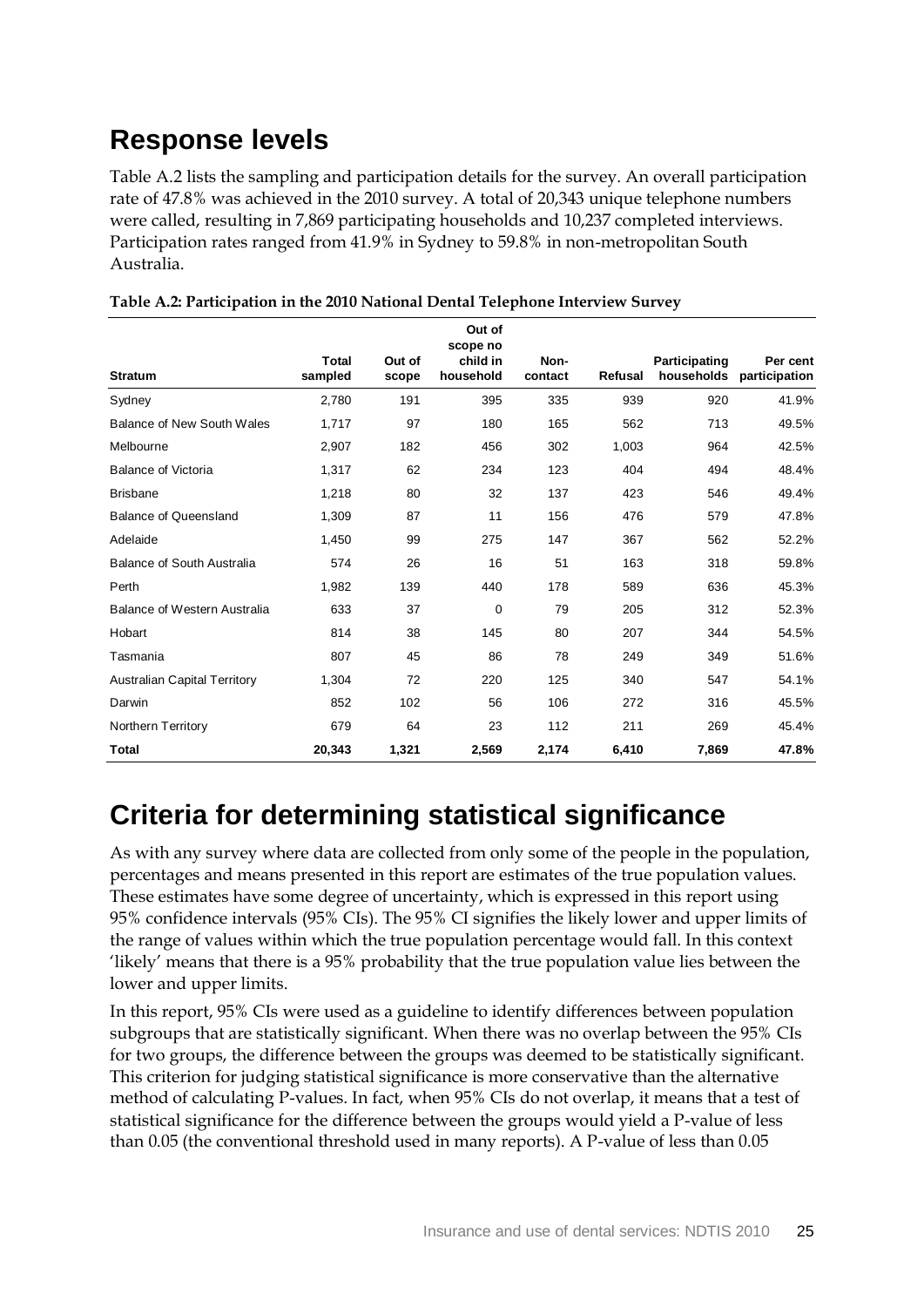indicates that the likelihood that a difference of the magnitude observed between the population subgroups would occur by chance is less than 5%.

Where attention is drawn to differences between population groups, these differences are statistically significant at the 5% level unless stated otherwise.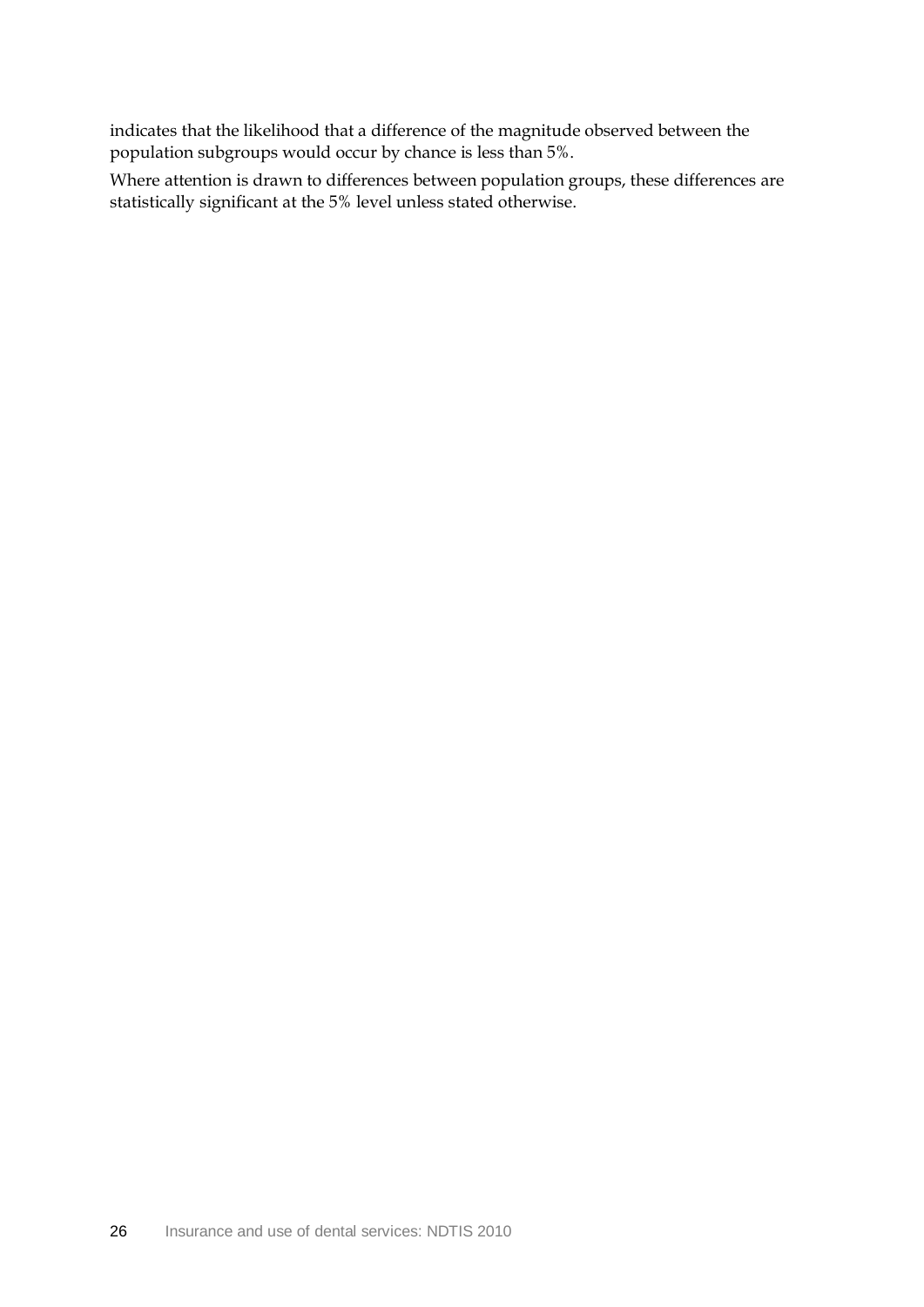## <span id="page-32-0"></span>**Appendix B: Data tables**

All data tables in this section are for dentate adults.

|              |          | Male       | Female     | Total      |
|--------------|----------|------------|------------|------------|
| Age (years)  |          |            |            |            |
| $18 - 24$    | Per cent | 46.8       | 51.4       | 49.1       |
|              | 95% CI   | 39.4, 54.2 | 44.1, 58.8 | 43.8, 54.3 |
| $25 - 44$    | Per cent | 51.8       | 57.5       | 54.6       |
|              | 95% CI   | 47.2, 56.5 | 53.2, 61.7 | 51.5, 57.8 |
| $45 - 64$    | Per cent | 63.9       | 62.0       | 62.9       |
|              | 95% CI   | 60.2, 67.5 | 58.8, 65.1 | 60.5, 65.3 |
| $65+$        | Per cent | 49.5       | 45.2       | 47.3       |
|              | 95% CI   | 43.5, 55.5 | 39.3, 51.1 | 43.1, 51.5 |
| <b>Total</b> | Per cent | 54.8       | 56.3       | 55.6       |
|              | 95% CI   | 52.2, 57.3 | 54.0, 58.7 | 53.8, 57.3 |

### <span id="page-32-1"></span>**Table B.1: Percentage of adults who have dental insurance by sex and age**

#### <span id="page-32-2"></span>**Table B.2: Percentage of adults who have dental insurance by cardholder status and age**

|             |          | <b>Cardholder</b> | Non-cardholder | <b>Total</b> |
|-------------|----------|-------------------|----------------|--------------|
| Age (years) |          |                   |                |              |
| $18 - 24$   | Per cent | 34.3              | 53.4           | 49.1         |
|             | 95% CI   | 23.8, 44.8        | 47.5, 59.3     | 43.8, 54.3   |
| $25 - 44$   | Per cent | 23.2              | 59.1           | 54.6         |
|             | 95% CI   | 14.1, 32.3        | 55.8, 62.4     | 51.5, 57.8   |
| $45 - 64$   | Per cent | 28.2              | 69.3           | 62.9         |
|             | 95% CI   | 23.1, 33.4        | 66.8, 71.8     | 60.5, 65.3   |
| $65+$       | Per cent | 42.8              | 58.7           | 47.3         |
|             | 95% CI   | 37.8, 47.8        | 51.1, 66.2     | 43.1, 51.5   |
| Total       | Per cent | 34.5              | 62.0           | 55.6         |
|             | 95% CI   | 31.1, 37.9        | 60.0, 64.0     | 53.8, 57.3   |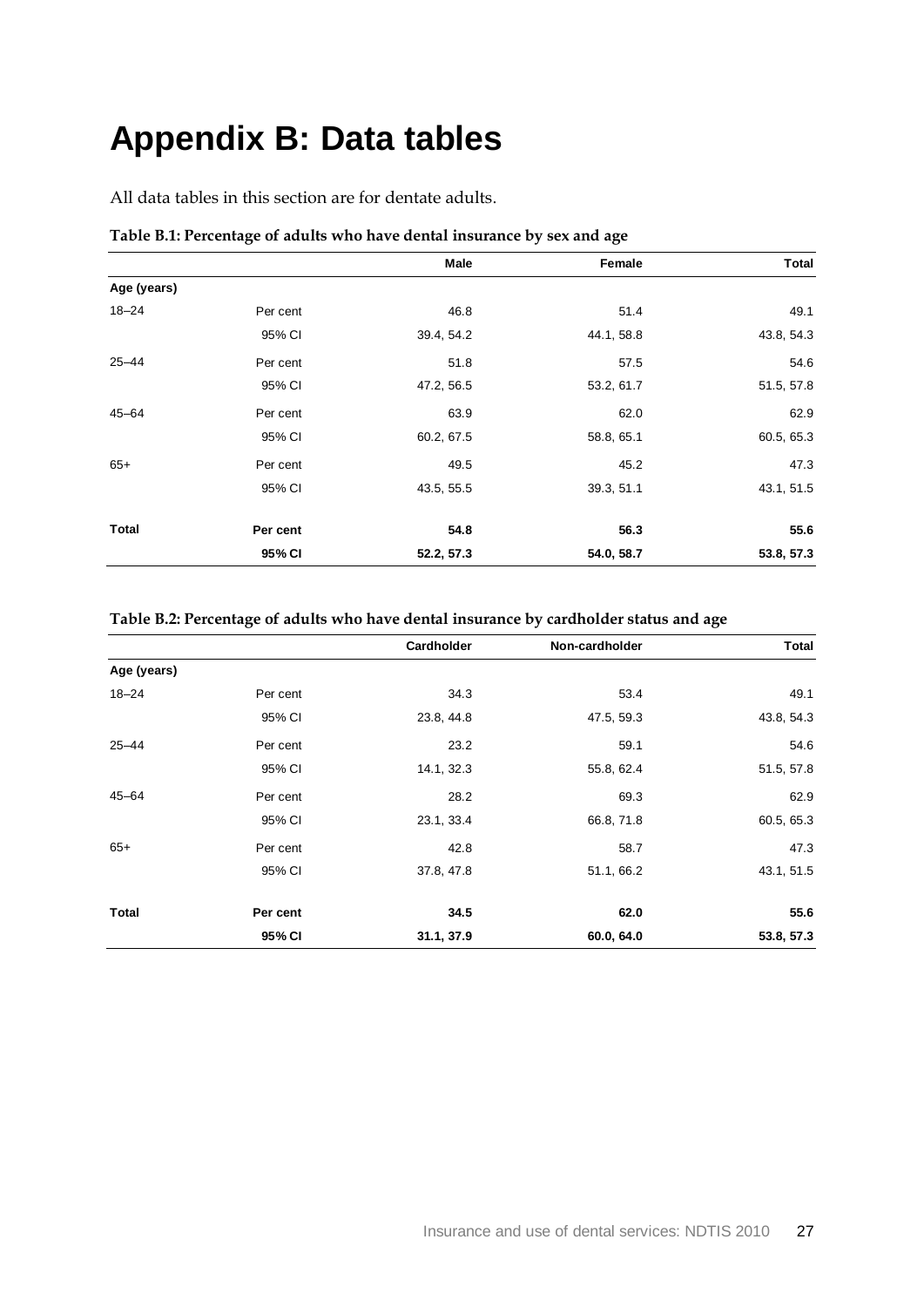|                          |          | <b>Insured</b> | <b>Uninsured</b> | All        |
|--------------------------|----------|----------------|------------------|------------|
| Age (years)              |          |                |                  |            |
| $18 - 24$                | Per cent | 69.1           | 45.3             | 56.7       |
|                          | 95% CI   | 61.8, 76.4     | 38.0, 52.6       | 51.6, 61.9 |
| $25 - 44$                | Per cent | 68.7           | 43.7             | 57.1       |
|                          | 95% CI   | 64.5, 73.0     | 39.1, 48.4       | 54.0, 60.3 |
| $45 - 64$                | Per cent | 71.0           | 51.6             | 63.6       |
|                          | 95% CI   | 68.2, 73.9     | 47.4, 55.8       | 61.2, 66.1 |
| $65+$                    | Per cent | 78.9           | 56.4             | 66.9       |
|                          | 95% CI   | 73.5, 84.2     | 50.5, 62.3       | 62.9, 71.0 |
| Sex                      |          |                |                  |            |
| Male                     | Per cent | 66.3           | 45.1             | 56.5       |
|                          | 95% CI   | 63.0, 69.7     | 41.2, 49.0       | 53.9, 59.0 |
| Female                   | Per cent | 75.3           | 51.6             | 64.8       |
|                          | 95% CI   | 72.4, 78.3     | 47.9, 55.2       | 62.4, 67.1 |
| <b>Cardholder status</b> |          |                |                  |            |
| Cardholder               | Per cent | 72.2           | 48.5             | 56.4       |
|                          | 95% CI   | 66.7, 77.7     | 44.0, 52.9       | 52.9, 60.0 |
| Non-cardholder           | Per cent | 70.7           | 48.3             | 61.9       |
|                          | 95% CI   | 68.2, 73.1     | 44.9, 51.6       | 59.9, 63.9 |
| <b>Total</b>             | Per cent | 70.9           | 48.3             | 60.6       |
|                          | 95% CI   | 68.7, 73.1     | 45.6, 51.0       | 58.9, 62.4 |

### <span id="page-33-0"></span>**Table B.3: Percentage of adults who made a dental visit in the previous 12 months by dental insurance status and age, sex, cardholder status**

#### <span id="page-33-1"></span>**Table B.4: Percentage of adults who made a dental visit in the previous 12 months by dental insurance status and cardholder status—age- and sex-standardised**

|                          |          | <b>Insured</b> | <b>Uninsured</b> | All        |
|--------------------------|----------|----------------|------------------|------------|
| <b>Cardholder status</b> |          |                |                  |            |
| Cardholder               | Per cent | 68.3           | 46.4             | 52.4       |
|                          | 95% CI   | 60.8, 75.8     | 41.4, 51.4       | 48.2, 56.7 |
| Non-cardholder           | Per cent | 73.0           | 52.1             | 64.8       |
|                          | 95% CI   | 70.6, 75.3     | 48.8, 55.4       | 62.8, 66.7 |
| Total                    | Per cent | 71.2           | 48.7             | 60.9       |
|                          | 95% CI   | 68.9, 73.4     | 46.1, 51.3       | 59.2, 62.6 |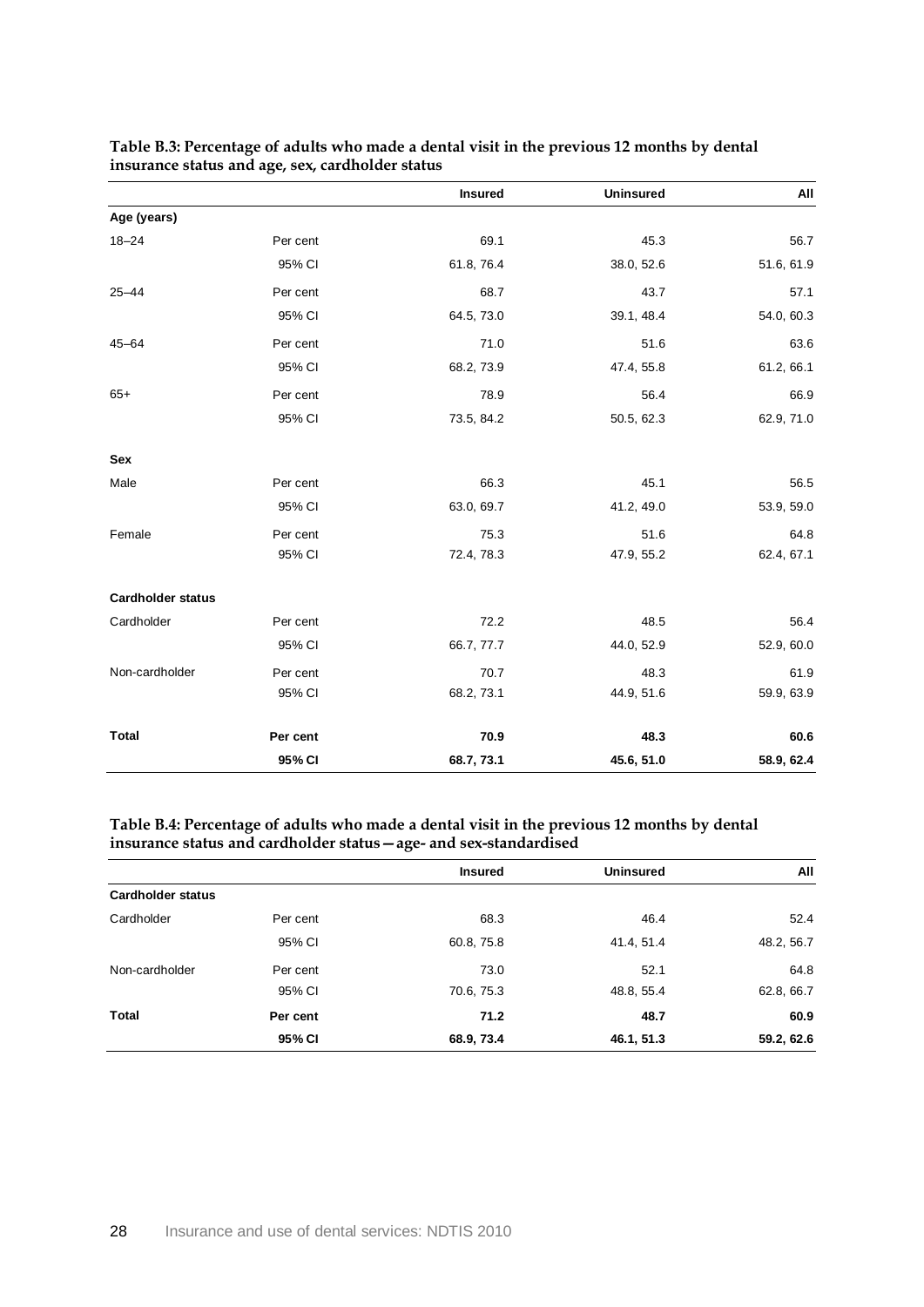|                |          | <b>Insured</b> | <b>Uninsured</b> | All        |
|----------------|----------|----------------|------------------|------------|
| Male (years)   |          |                |                  |            |
| $18 - 24$      | Per cent | 60.0           | 40.1             | 49.3       |
|                | 95% CI   | 48.7, 71.4     | 30.3, 49.8       | 42.1, 56.5 |
| $25 - 44$      | Per cent | 64.9           | 41.1             | 53.2       |
|                | 95% CI   | 58.6, 71.2     | 34.4, 47.7       | 48.5, 57.8 |
| $45 - 64$      | Per cent | 65.3           | 49.7             | 59.4       |
|                | 95% CI   | 60.8, 69.8     | 43.2, 56.1       | 55.6, 63.1 |
| $65+$          | Per cent | 79.2           | 53.6             | 66.1       |
|                | 95% CI   | 71.9, 86.5     | 44.9, 62.2       | 60.3, 71.8 |
| Female (years) |          |                |                  |            |
| $18 - 24$      | Per cent | 77.9           | 51.4             | 64.5       |
|                | 95% CI   | 69.5, 86.2     | 40.4, 62.4       | 57.4, 71.6 |
| $25 - 44$      | Per cent | 72.2           | 46.7             | 61.1       |
|                | 95% CI   | 66.5, 77.8     | 40.3, 53.2       | 56.9, 65.4 |
| $45 - 64$      | Per cent | 76.9           | 53.4             | 67.9       |
|                | 95% CI   | 73.5, 80.3     | 48.0, 58.8       | 64.9, 70.9 |
| $65+$          | Per cent | 78.6           | 58.9             | 67.7       |
|                | 95% CI   | 70.7, 86.5     | 50.9, 66.9       | 62.1, 73.4 |
| <b>Total</b>   | Per cent | 70.9           | 48.3             | 60.6       |
|                | 95% CI   | 68.7, 73.1     | 45.6, 51.0       | 58.9, 62.4 |

#### <span id="page-34-0"></span>**Table B.5: Percentage of adults who made a dental visit in the previous 12 months by dental insurance status and sex and age**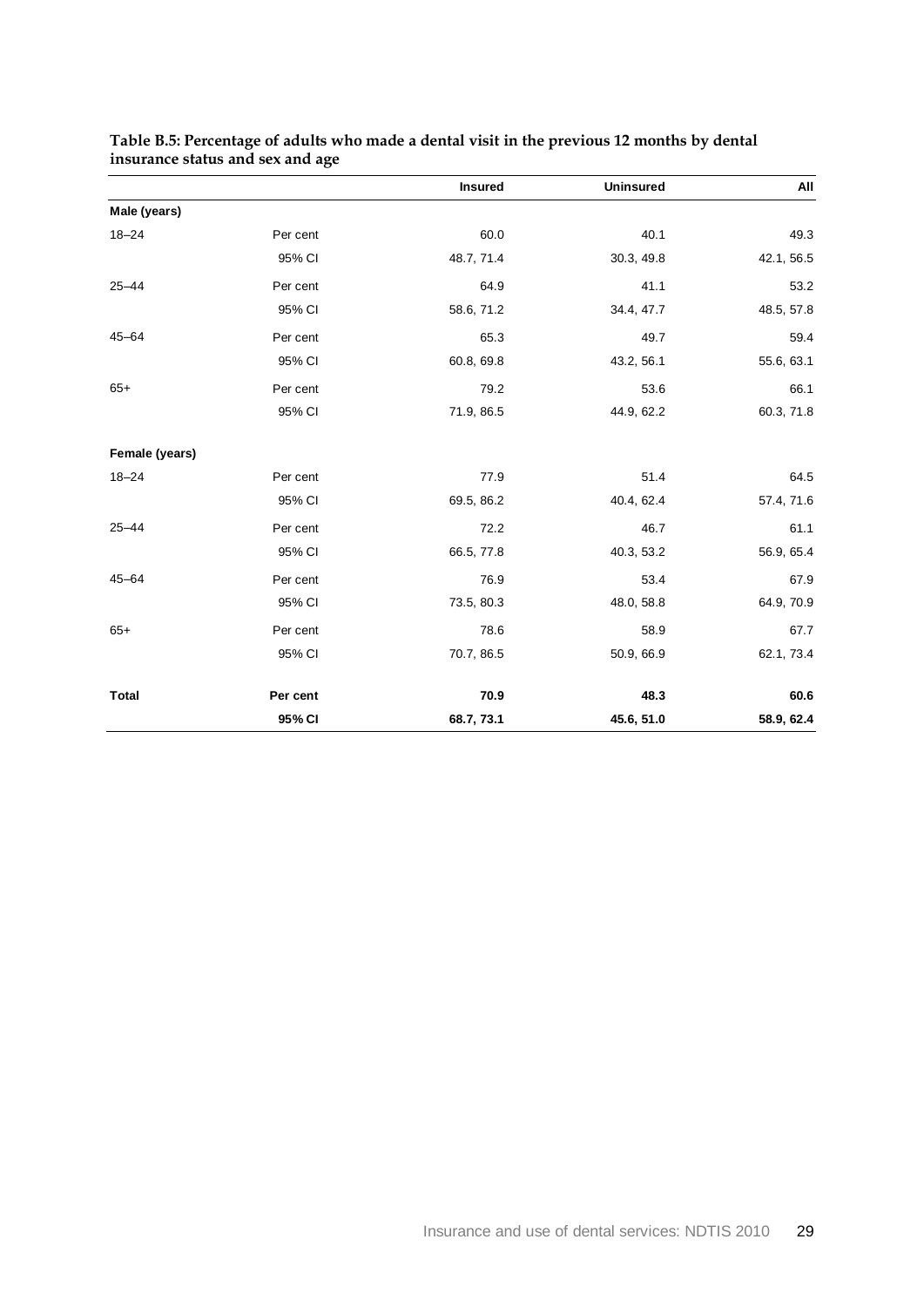|                        |          | <b>Insured</b> | <b>Uninsured</b> | All        |
|------------------------|----------|----------------|------------------|------------|
| Cardholder (years)     |          |                |                  |            |
| $18 - 24$              | Per cent | 62.5           | 55.5             | 56.7       |
|                        | 95% CI   | 43.7, 81.3     | 41.7, 69.2       | 46.0, 67.3 |
| $25 - 44$              | Per cent | 75.7           | 38.5             | 47.1       |
|                        | 95% CI   | 60.7, 90.6     | 28.3, 48.7       | 37.4, 56.8 |
| $45 - 64$              | Per cent | 70.9           | 48.1             | 54.6       |
|                        | 95% CI   | 61.7, 80.1     | 40.5, 55.7       | 48.3, 60.8 |
| $65+$                  | Per cent | 74.0           | 52.6             | 61.6       |
|                        | 95% CI   | 66.5, 81.4     | 45.8, 59.3       | 56.6, 66.6 |
| Non-cardholder (years) |          |                |                  |            |
| $18 - 24$              | Per cent | 70.3           | 41.1             | 56.8       |
|                        | 95% CI   | 62.4, 78.3     | 32.8, 49.4       | 50.9, 62.6 |
| $25 - 44$              | Per cent | 68.4           | 45.1             | 58.5       |
|                        | 95% CI   | 64.0, 72.7     | 39.9, 50.3       | 55.2, 61.9 |
| $45 - 64$              | Per cent | 71.1           | 53.1             | 65.3       |
|                        | 95% CI   | 68.1, 74.1     | 48.1, 58.1       | 62.7, 67.9 |
| $65+$                  | Per cent | 88.1           | 70.2             | 80.7       |
|                        | 95% CI   | 82.5, 93.6     | 58.9, 81.6       | 74.8, 86.6 |
| <b>Total</b>           | Per cent | 70.9           | 48.3             | 60.6       |
|                        | 95% CI   | 68.7, 73.1     | 45.6, 51.0       | 58.9, 62.4 |

#### <span id="page-35-0"></span>**Table B.6: Percentage of adults who made a dental visit in the previous 12 months by dental insurance status and cardholder status and age**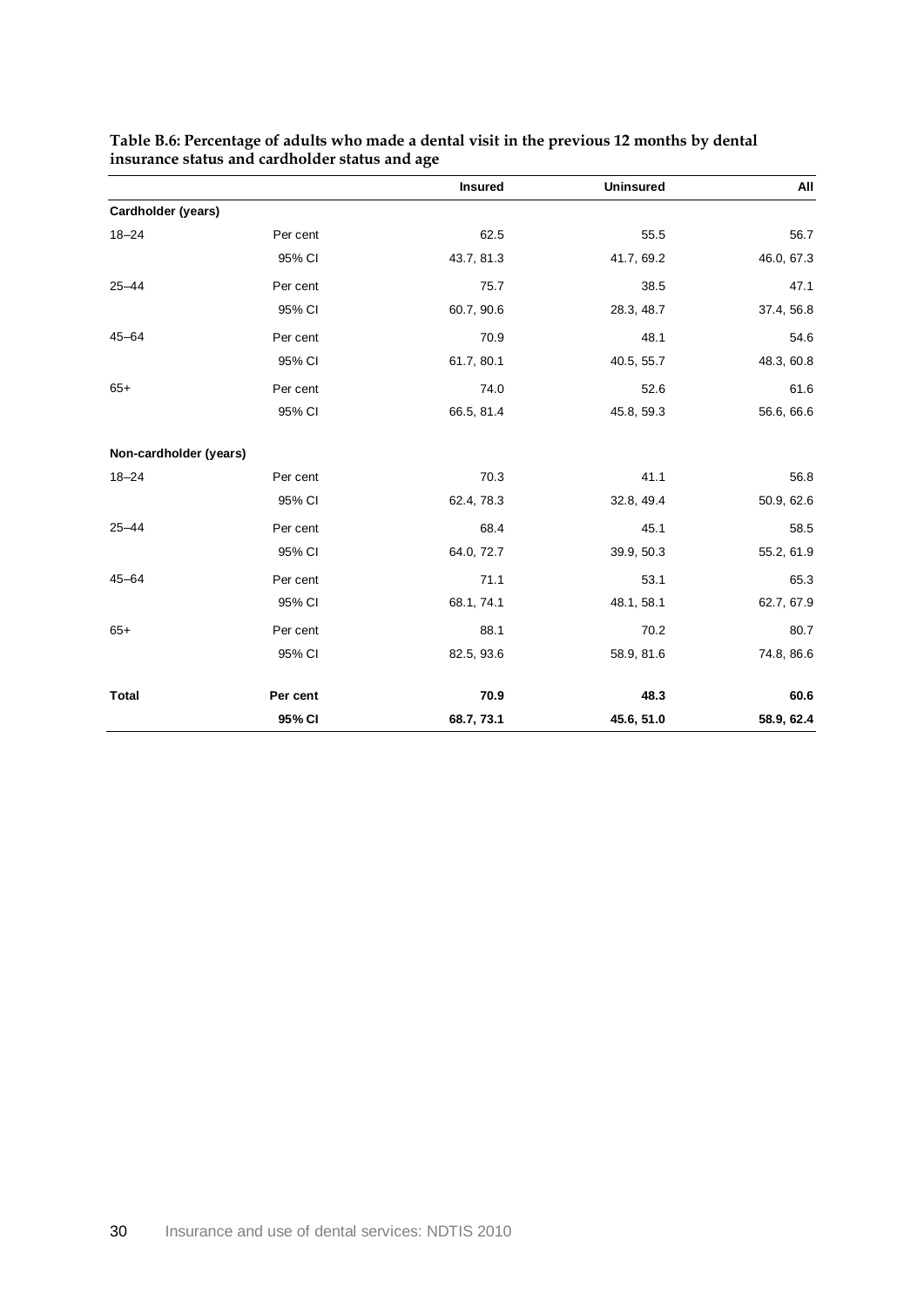|                          |        | <b>Insured</b> | <b>Uninsured</b> | All      |
|--------------------------|--------|----------------|------------------|----------|
| Age (years)              |        |                |                  |          |
| $18 - 24$                | Mean   | $2.0\,$        | $2.7\,$          | 2.2      |
|                          | 95% CI | 1.8, 2.3       | 2.2, 3.1         | 2.0, 2.5 |
| $25 - 44$                | Mean   | $2.2\,$        | 2.1              | 2.1      |
|                          | 95% CI | 2.0, 2.4       | 1.9, 2.3         | 2.0, 2.3 |
| $45 - 64$                | Mean   | 2.3            | 2.4              | 2.3      |
|                          | 95% CI | 2.2, 2.4       | 2.1, 2.6         | 2.2, 2.4 |
| $65+$                    | Mean   | 2.6            | 2.5              | 2.6      |
|                          | 95% CI | 2.3, 2.8       | 2.1, 2.9         | 2.3, 2.8 |
| Sex                      |        |                |                  |          |
| Male                     | Mean   | 2.2            | 2.4              | 2.2      |
|                          | 95% CI | 2.0, 2.3       | 2.1, 2.6         | 2.1, 2.4 |
| Female                   | Mean   | 2.3            | 2.3              | 2.3      |
|                          | 95% CI | 2.2, 2.5       | 2.1, 2.5         | 2.2, 2.4 |
| <b>Cardholder status</b> |        |                |                  |          |
| Cardholder               | Mean   | 2.5            | 2.4              | 2.5      |
|                          | 95% CI | 2.3, 2.8       | 2.2, 2.7         | 2.3, 2.7 |
| Non-cardholder           | Mean   | 2.2            | 2.3              | 2.2      |
|                          | 95% CI | 2.1, 2.3       | 2.1, 2.4         | 2.1, 2.3 |
| <b>Total</b>             | Mean   | 2.3            | 2.3              | 2.3      |
|                          | 95% CI | 2.2, 2.4       | 2.2, 2.5         | 2.2, 2.4 |

#### <span id="page-36-1"></span>**Table B.7: Mean number of dental visits in the previous 12 months by dental insurance status and age, sex, cardholder status(a)**

(a) Dentate adults who visited in last 12 months.

### <span id="page-36-0"></span>**Table B.8: Mean number of dental visits in the previous 12 months by dental insurance status and cardholder status(a) —age- and sex-standardised**

|                          |        | <b>Insured</b> | <b>Uninsured</b> | All      |
|--------------------------|--------|----------------|------------------|----------|
| <b>Cardholder status</b> |        |                |                  |          |
| Cardholder               | Mean   | 2.6            | 2.4              | 2.4      |
|                          | 95% CI | 2.2, 2.9       | 2.2, 2.6         | 2.3, 2.6 |
| Non-cardholder           | Mean   | 2.2            | 2.3              | 2.3      |
|                          | 95% CI | 2.1, 2.4       | 2.1, 2.5         | 2.2, 2.4 |
| <b>Total</b>             | Mean   | 2.3            | 2.3              | 2.3      |
|                          | 95% CI | 2.2, 2.4       | 2.2, 2.5         | 2.2, 2.4 |
|                          |        |                |                  |          |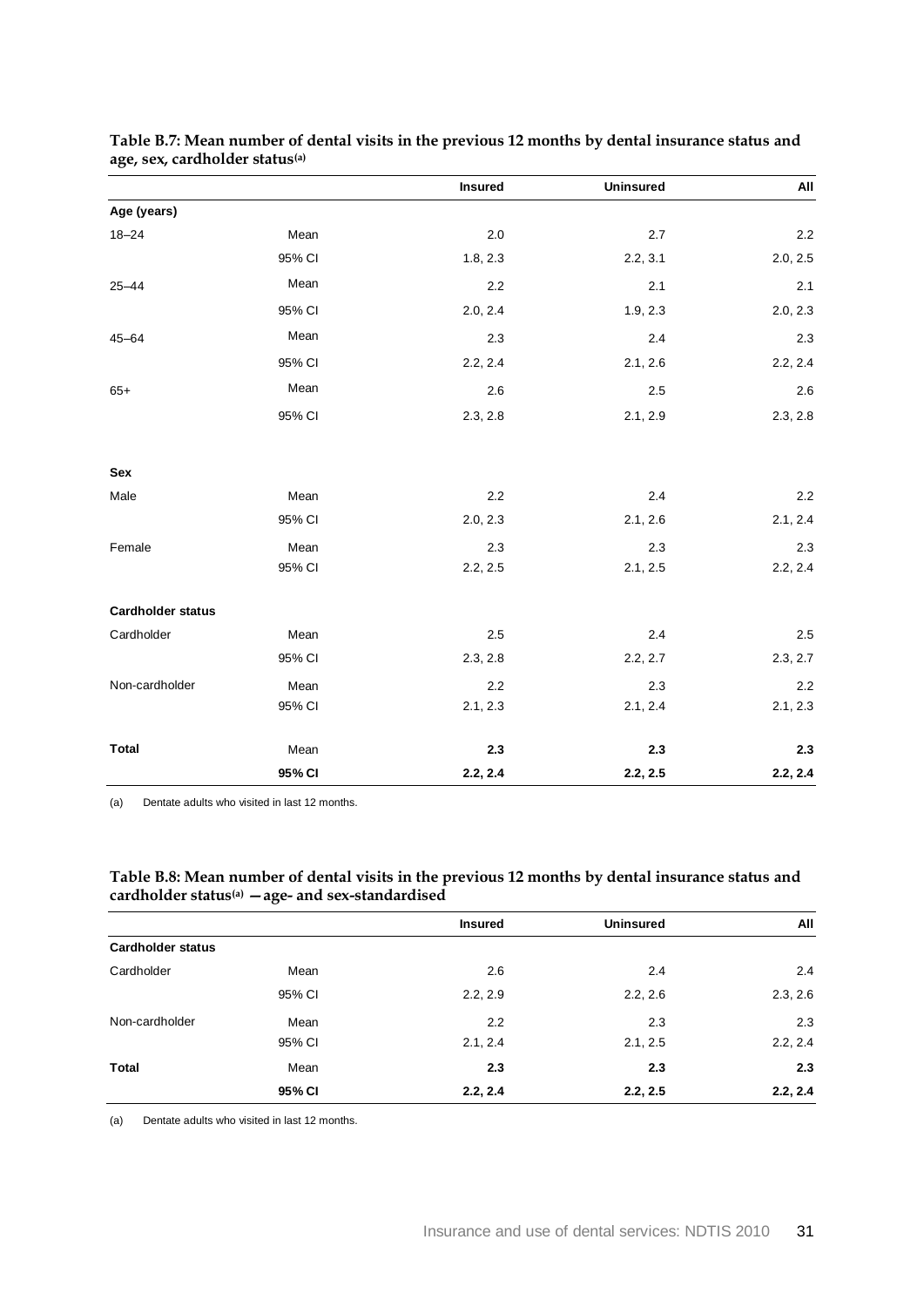|                          |          | <b>Insured</b> | <b>Uninsured</b> | All        |
|--------------------------|----------|----------------|------------------|------------|
| Age (years)              |          |                |                  |            |
| $18 - 24$                | Per cent | 81.9           | 64.0             | 75.4       |
|                          | 95% CI   | 75.1, 88.7     | 54.2, 73.7       | 70.0, 80.9 |
| $25 - 44$                | Per cent | 69.6           | 49.6             | 62.4       |
|                          | 95% CI   | 64.8, 74.5     | 42.4, 56.7       | 58.3, 66.5 |
| $45 - 64$                | Per cent | 60.7           | 40.7             | 54.7       |
|                          | 95% CI   | 57.3, 64.1     | 35.1, 46.2       | 51.8, 57.7 |
| $65+$                    | Per cent | 58.3           | 55.7             | 57.1       |
|                          | 95% CI   | 51.8, 64.7     | 47.7, 63.7       | 52.0, 62.2 |
| Sex                      |          |                |                  |            |
| Male                     | Per cent | 64.2           | 48.0             | 58.4       |
|                          | 95% CI   | 60.3, 68.1     | 42.3, 53.7       | 55.2, 61.7 |
| Female                   | Per cent | 67.8           | 52.2             | 62.5       |
|                          | 95% CI   | 64.4, 71.1     | 47.2, 57.2       | 59.7, 65.3 |
| <b>Cardholder status</b> |          |                |                  |            |
| Cardholder               | Per cent | 58.8           | 44.4             | 51.2       |
|                          | 95% CI   | 51.3, 66.3     | 38.0, 50.8       | 46.4, 56.0 |
| Non-cardholder           | Per cent | 67.4           | 53.3             | 63.2       |
|                          | 95% CI   | 64.8, 70.1     | 48.7, 58.0       | 60.9, 65.6 |
| <b>Total</b>             | Per cent | 66.1           | 50.2             | 60.6       |
|                          | 95% CI   | 63.6, 68.7     | 46.5, 54.0       | 58.5, 62.7 |

### <span id="page-37-1"></span>**Table B.9: Percentage of adults whose last dental visit was for a check-up by dental insurance status and age, sex, cardholder status(a)**

(a) Dentate adults who visited in last 12 months.

#### <span id="page-37-0"></span>**Table B.10: Percentage of adults whose last dental visit was for a check-up by dental insurance status and cardholder status(a)—age- and sex-standardised**

|                          |          | <b>Insured</b> | <b>Uninsured</b> | All        |
|--------------------------|----------|----------------|------------------|------------|
| <b>Cardholder status</b> |          |                |                  |            |
| Cardholder               | Per cent | 61.9           | 40.4             | 47.8       |
|                          | 95% CI   | 51.8, 72.0     | 33.5, 47.4       | 42.0, 53.6 |
| Non-cardholder           | Per cent | 67.5           | 54.8             | 63.7       |
|                          | 95% CI   | 64.7, 70.4     | 50.2, 59.3       | 61.3, 66.1 |
| Total                    | Per cent | 66.3           | 49.5             | 60.6       |
|                          | 95% CI   | 63.7, 68.9     | 45.8, 53.2       | 58.5, 62.8 |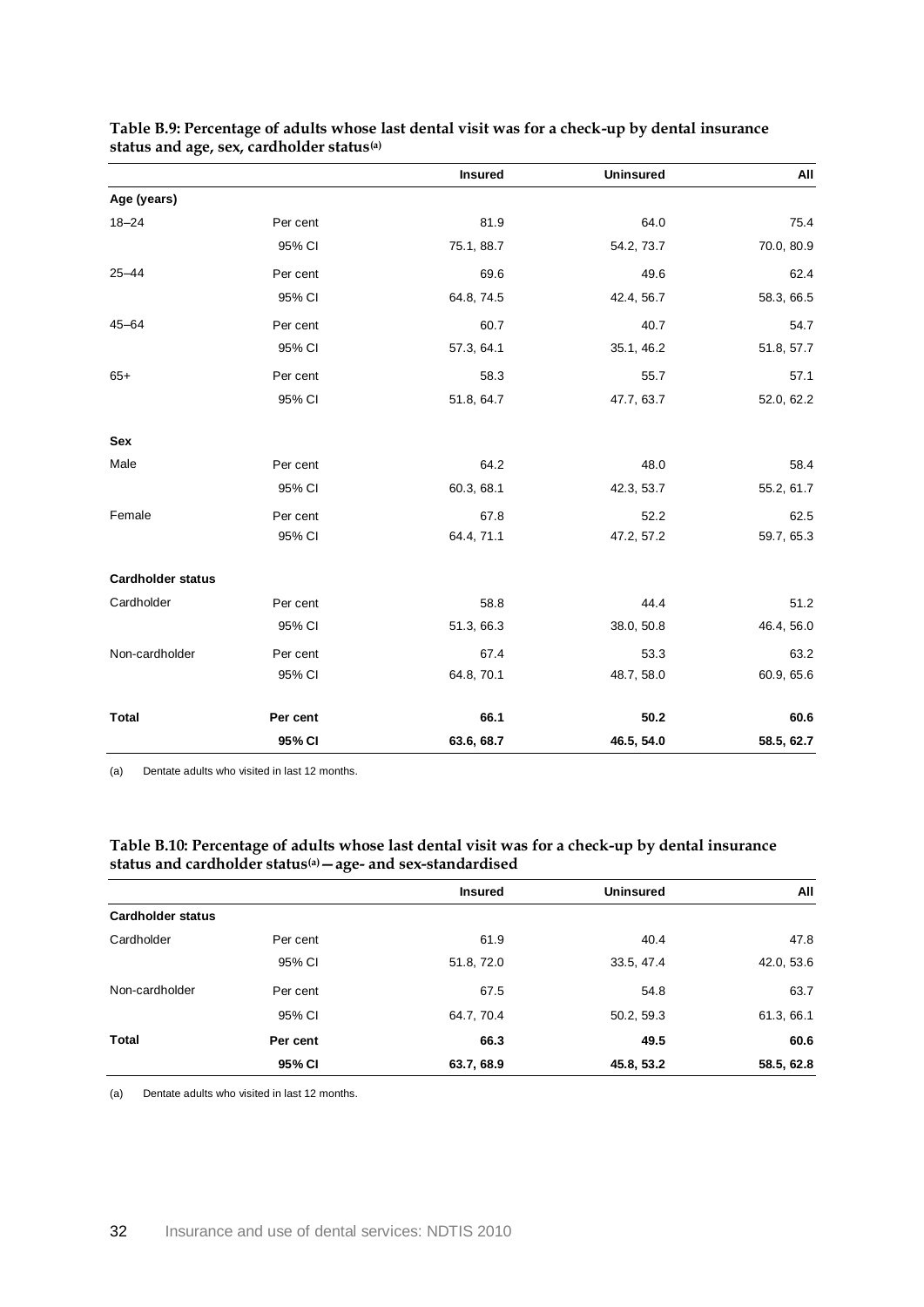|                          |          | <b>Insured</b> | <b>Uninsured</b> | All        |
|--------------------------|----------|----------------|------------------|------------|
| Age (years)              |          |                |                  |            |
| $18 - 24$                | Per cent | 8.6            | 14.3             | 10.4       |
|                          | 95% CI   | 4.6, 12.7      | 8.0, 20.6        | 7.0, 13.7  |
| $25 - 44$                | Per cent | 9.6            | 21.2             | 13.7       |
|                          | 95% CI   | 6.9, 12.3      | 15.5, 26.8       | 11.0, 16.3 |
| $45 - 64$                | Per cent | 10.7           | 17.6             | 12.8       |
|                          | 95% CI   | 8.6, 12.9      | 13.3, 21.9       | 10.8, 14.7 |
| $65+$                    | Per cent | 13.4           | 20.6             | 16.6       |
|                          | 95% CI   | 8.9, 17.9      | 13.6, 27.6       | 12.6, 20.6 |
| Sex                      |          |                |                  |            |
| Male                     | Per cent | 11.4           | 19.8             | 14.4       |
|                          | 95% CI   | 9.0, 13.8      | 15.3, 24.3       | 12.1, 16.6 |
| Female                   | Per cent | 9.6            | 18.3             | 12.5       |
|                          | 95% CI   | 7.7, 11.5      | 14.5, 22.2       | 10.7, 14.4 |
| <b>Cardholder status</b> |          |                |                  |            |
| Cardholder               | Per cent | 12.9           | 22.0             | 17.8       |
|                          | 95% CI   | 8.7, 17.1      | 16.9, 27.1       | 14.4, 21.3 |
| Non-cardholder           | Per cent | 10.0           | 17.4             | 12.2       |
|                          | 95% CI   | 8.4, 11.6      | 13.8, 21.0       | 10.6, 13.7 |
| <b>Total</b>             | Per cent | 10.4           | 19.0             | 13.4       |
|                          | 95% CI   | 8.9, 11.9      | 16.1, 22.0       | 12.0, 14.8 |

### <span id="page-38-0"></span>**Table B.11: Percentage of adults who had an extraction in the previous 12 months by dental insurance status and age, sex, cardholder status(a)**

(a) Dentate adults who visited in last 12 months.

### <span id="page-38-1"></span>**Table B.12: Percentage of adults who had an extraction in the previous 12 months by dental insurance status and cardholder status(a)—age- and sex-standardised**

|                          |          | <b>Insured</b> | <b>Uninsured</b> | All        |
|--------------------------|----------|----------------|------------------|------------|
| <b>Cardholder status</b> |          |                |                  |            |
| Cardholder               | Per cent | 15.2           | 23.8             | 20.8       |
|                          | 95% CI   | 8.9, 21.5      | 18.0, 29.6       | 16.3, 25.4 |
| Non-cardholder           | Per cent | 10.4           | 17.5             | 12.5       |
|                          | 95% CI   | 8.5, 12.2      | 13.8, 21.1       | 10.8, 14.2 |
| Total                    | Per cent | 10.5           | 19.1             | 13.5       |
|                          | 95% CI   | 9.0, 12.1      | 16.2, 22.0       | 12.0, 14.9 |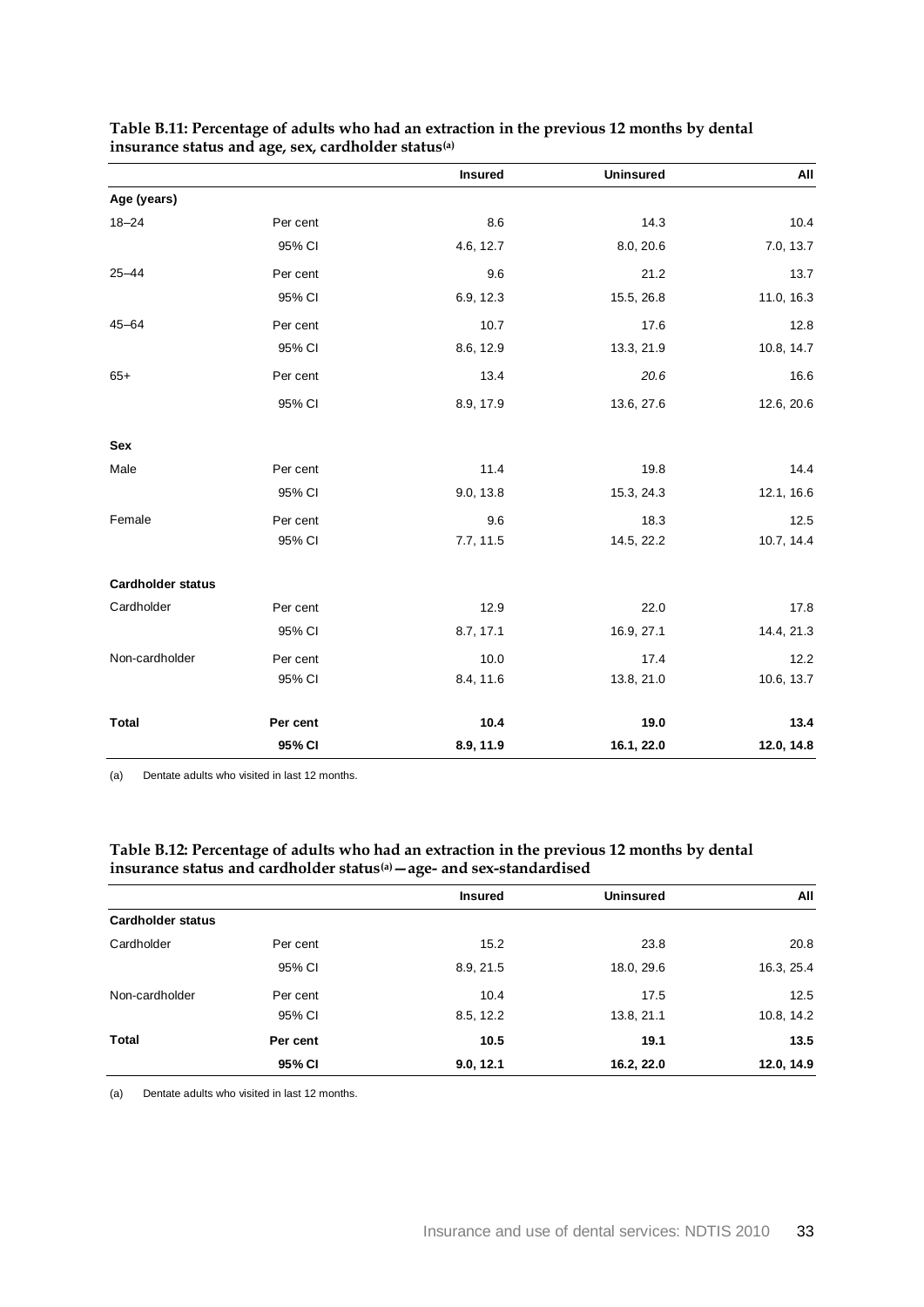|                          |          | <b>Insured</b> | <b>Uninsured</b> | All        |
|--------------------------|----------|----------------|------------------|------------|
| Age (years)              |          |                |                  |            |
| $18 - 24$                | Per cent | 22.8           | 35.0             | 26.3       |
|                          | 95% CI   | 16.2, 29.5     | 24.7, 45.2       | 20.7, 32.0 |
| $25 - 44$                | Per cent | 32.8           | 41.2             | 35.8       |
|                          | 95% CI   | 28.0, 37.6     | 34.2, 48.3       | 31.8, 39.8 |
| $45 - 64$                | Per cent | 43.8           | 49.3             | 45.4       |
|                          | 95% CI   | 40.3, 47.3     | 43.6, 55.0       | 42.4, 48.4 |
| $65+$                    | Per cent | 42.8           | 47.0             | 44.6       |
|                          | 95% CI   | 36.4, 49.1     | 38.9, 55.0       | 39.6, 49.7 |
| Sex                      |          |                |                  |            |
| Male                     | Per cent | 37.7           | 46.0             | 40.5       |
|                          | 95% CI   | 33.9, 41.6     | 40.3, 51.7       | 37.3, 43.7 |
| Female                   | Per cent | 36.7           | 42.0             | 38.2       |
|                          | 95% CI   | 33.3, 40.0     | 37.0, 47.0       | 35.5, 41.0 |
| <b>Cardholder status</b> |          |                |                  |            |
| Cardholder               | Per cent | 45.7           | 49.8             | 47.6       |
|                          | 95% CI   | 38.5, 53.0     | 43.4, 56.3       | 42.7, 52.4 |
| Non-cardholder           | Per cent | 35.7           | 40.7             | 37.0       |
|                          | 95% CI   | 33.0, 38.3     | 36.2, 45.2       | 34.7, 39.3 |
| <b>Total</b>             | Per cent | 37.2           | 43.9             | 39.3       |
|                          | 95% CI   | 34.6, 39.7     | 40.1, 47.6       | 37.2, 41.4 |

### <span id="page-39-0"></span>**Table B.13: Percentage of adults who had a filling in the previous 12 months by dental insurance status and age, sex, cardholder status(a)**

(a) Dentate adults who visited in last 12 months.

#### <span id="page-39-1"></span>**Table B.14: Percentage of adults who had a filling in the previous 12 months by dental insurance status and cardholder status(a)—age- and sex-standardised**

|                          |          | <b>Insured</b> | <b>Uninsured</b> | All        |
|--------------------------|----------|----------------|------------------|------------|
| <b>Cardholder status</b> |          |                |                  |            |
| Cardholder               | Per cent | 49.1           | 51.6             | 49.0       |
|                          | 95% CI   | 39.9, 58.3     | 43.9, 59.2       | 42.7, 55.3 |
| Non-cardholder           | Per cent | 35.2           | 41.5             | 36.9       |
|                          | 95% CI   | 32.3, 38.0     | 37.0, 46.1       | 34.5, 39.3 |
| Total                    | Per cent | 36.7           | 44.2             | 39.2       |
|                          | 95% CI   | 34.2, 39.3     | 40.5, 47.9       | 37.1, 41.3 |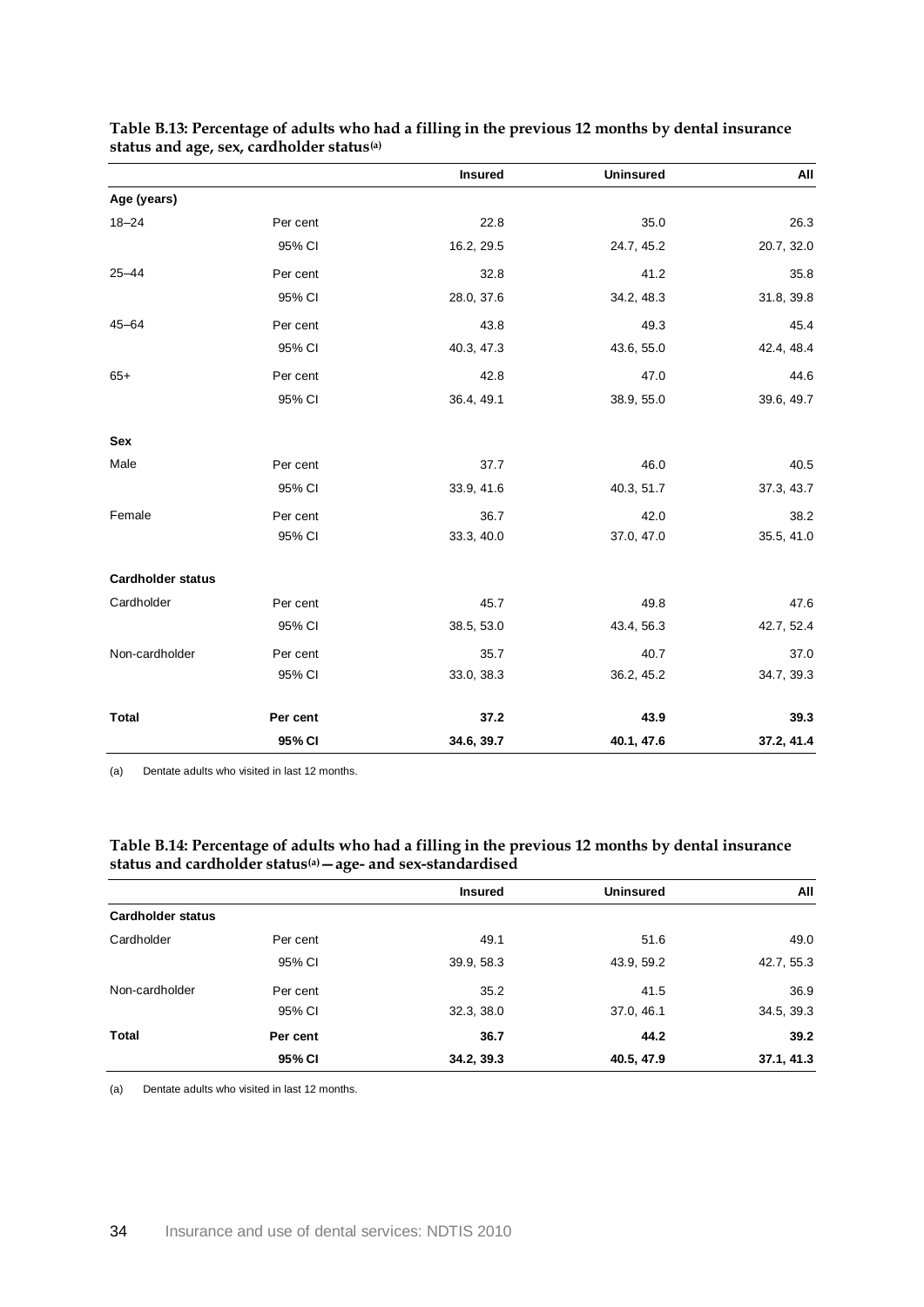|                          |          | <b>Insured</b> | <b>Uninsured</b> | All        |
|--------------------------|----------|----------------|------------------|------------|
| Age (years)              |          |                |                  |            |
| $18 - 24$                | Per cent | 79.3           | 63.1             | 72.3       |
|                          | 95% CI   | 72.7, 85.9     | 52.6, 73.5       | 66.4, 78.2 |
| $25 - 44$                | Per cent | 86.2           | 60.6             | 77.1       |
|                          | 95% CI   | 82.7, 89.7     | 53.4, 67.8       | 73.5, 80.7 |
| $45 - 64$                | Per cent | 82.1           | 66.0             | 77.3       |
|                          | 95% CI   | 79.4, 84.9     | 60.6, 71.5       | 74.7, 79.8 |
| $65+$                    | Per cent | 83.3           | 66.0             | 75.7       |
|                          | 95% CI   | 78.7, 88.0     | 58.2, 73.8       | 71.2, 80.1 |
| Sex                      |          |                |                  |            |
| Male                     | Per cent | 82.1           | 65.5             | 76.0       |
|                          | 95% CI   | 78.9, 85.3     | 59.8, 71.1       | 73.1, 78.9 |
| Female                   | Per cent | 84.7           | 62.0             | 76.6       |
|                          | 95% CI   | 82.3, 87.0     | 57.0, 67.1       | 74.1, 79.1 |
| <b>Cardholder status</b> |          |                |                  |            |
| Cardholder               | Per cent | 83.1           | 58.1             | 68.9       |
|                          | 95% CI   | 78.2, 88.0     | 51.6, 64.7       | 64.3, 73.4 |
| Non-cardholder           | Per cent | 83.6           | 66.6             | 78.4       |
|                          | 95% CI   | 81.5, 85.7     | 62.0, 71.2       | 76.4, 80.5 |
| <b>Total</b>             | Per cent | 83.5           | 63.6             | 76.3       |
|                          | 95% CI   | 81.6, 85.4     | 59.9, 67.4       | 74.4, 78.2 |

### <span id="page-40-0"></span>**Table B.15: Percentage of adults who had a scale and clean in the previous 12 months by dental insurance status and age, sex, cardholder status(a)**

(a) Dentate adults who visited in last 12 months.

#### <span id="page-40-1"></span>**Table B.16: Percentage of adults who had a scale and clean in the previous 12 months by dental insurance status and cardholder status(a)—age- and sex-standardised**

|                          |          | <b>Insured</b> | <b>Uninsured</b> | All        |
|--------------------------|----------|----------------|------------------|------------|
| <b>Cardholder status</b> |          |                |                  |            |
| Cardholder               | Per cent | 81.2           | 57.3             | 66.9       |
|                          | 95% CI   | 73.3, 89.1     | 50.7, 63.9       | 61.5, 72.4 |
| Non-cardholder           | Per cent | 83.4           | 67.4             | 78.5       |
|                          | 95% CI   | 81.1, 85.8     | 62.8, 72.0       | 76.3, 80.7 |
| Total                    | Per cent | 83.5           | 63.8             | 76.3       |
|                          | 95% CI   | 81.4, 85.5     | 60.1, 67.5       | 74.4, 78.2 |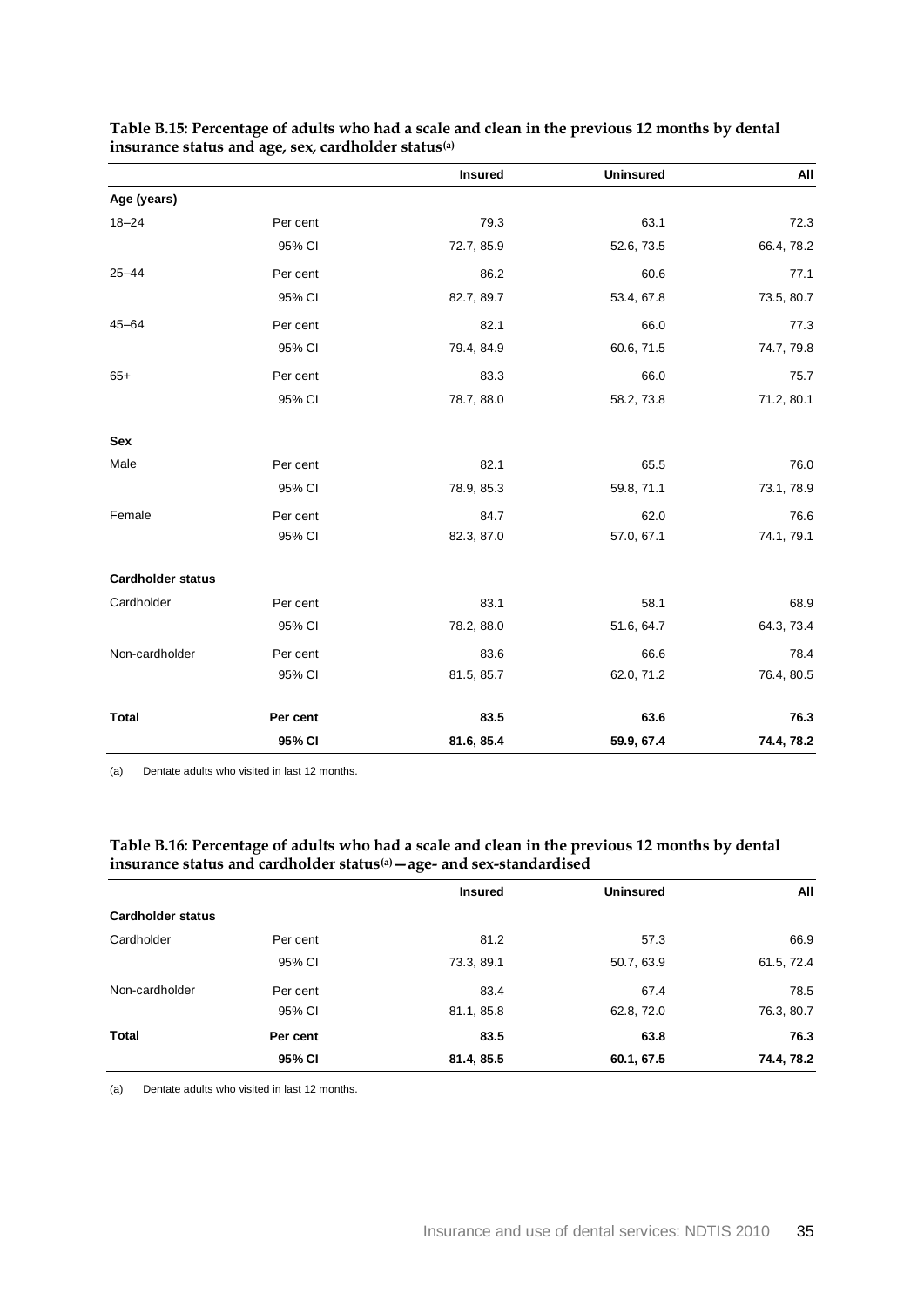|                          |          | <b>Insured</b> | <b>Uninsured</b> | All        |
|--------------------------|----------|----------------|------------------|------------|
| Age (years)              |          |                |                  |            |
| $18 - 24$                | Per cent | 96.8           | 92.0             | 95.0       |
|                          | 95% CI   | 94.3, 99.3     | 86.9, 97.2       | 92.6, 97.4 |
| $25 - 44$                | Per cent | 94.6           | 88.2             | 92.4       |
|                          | 95% CI   | 92.0, 97.2     | 83.3, 93.1       | 90.0, 94.8 |
| $45 - 64$                | Per cent | 92.7           | 83.8             | 90.0       |
|                          | 95% CI   | 90.7, 94.6     | 79.6, 87.9       | 88.2, 91.9 |
| $65+$                    | Per cent | 90.4           | 88.8             | 89.7       |
|                          | 95% CI   | 86.1, 94.7     | 84.0, 93.5       | 86.5, 92.8 |
| Sex                      |          |                |                  |            |
| Male                     | Per cent | 92.6           | 88.0             | 91.0       |
|                          | 95% CI   | 90.3, 94.8     | 85.0, 91.0       | 89.3, 92.8 |
| Female                   | Per cent | 94.4           | 87.2             | 91.9       |
|                          | 95% CI   | 92.7, 96.1     | 83.4, 91.0       | 90.1, 93.6 |
| <b>Cardholder status</b> |          |                |                  |            |
| Cardholder               | Per cent | 94.6           | 84.2             | 88.9       |
|                          | 95% CI   | 91.6, 97.6     | 79.0, 89.4       | 85.6, 92.1 |
| Non-cardholder           | Per cent | 93.4           | 89.3             | 92.2       |
|                          | 95% CI   | 91.8, 94.9     | 86.9, 91.8       | 90.9, 93.5 |
| <b>Total</b>             | Per cent | 93.5           | 87.5             | 91.5       |
|                          | 95% CI   | 92.2, 94.9     | 85.1, 90.0       | 90.2, 92.7 |

<span id="page-41-0"></span>**Table B.17: Percentage of adults who had a check-up in the previous 12 months by dental insurance status and age, sex, cardholder status(a)**

(a) Dentate adults who visited in last 12 months.

#### <span id="page-41-1"></span>**Table B.18: Percentage of adults who had a check-up in the previous 12 months by dental insurance status and cardholder status(a)—age- and sex-standardised**

|                          |          | <b>Insured</b> | <b>Uninsured</b> | All        |
|--------------------------|----------|----------------|------------------|------------|
| <b>Cardholder status</b> |          |                |                  |            |
| Cardholder               | Per cent | 93.9           | 83.5             | 87.6       |
|                          | 95% CI   | 89.3, 98.6     | 77.8, 89.2       | 83.5, 91.7 |
| Non-cardholder           | Per cent | 92.5           | 89.7             | 91.9       |
|                          | 95% CI   | 90.6, 94.5     | 87.3, 92.1       | 90.4, 93.4 |
| Total                    | Per cent | 93.4           | 87.4             | 91.5       |
|                          | 95% CI   | 92.0, 94.9     | 85.0, 89.8       | 90.2, 92.7 |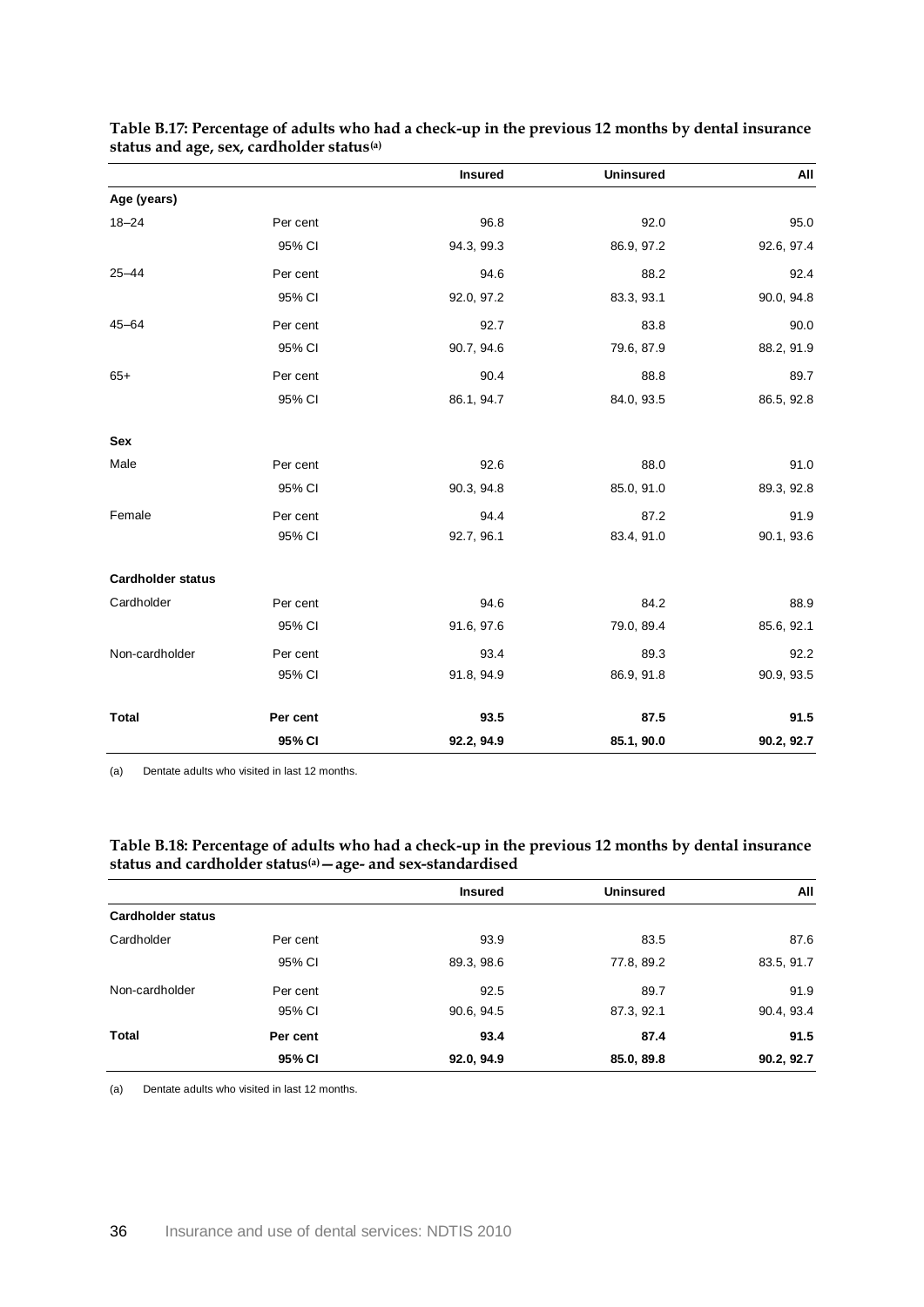|                          |          | <b>Insured</b> | <b>Uninsured</b> | All       |
|--------------------------|----------|----------------|------------------|-----------|
| Age (years)              |          |                |                  |           |
| $18 - 24$                | Per cent | 3.5            | 4.3              | 3.6       |
|                          | 95% CI   | 0.5, 6.4       | 0.0, 9.1         | 1.1, 6.1  |
| $25 - 44$                | Per cent | 6.7            | 5.7              | 6.3       |
|                          | 95% CI   | 4.0, 9.3       | 3.1, 8.3         | 4.3, 8.3  |
| $45 - 64$                | Per cent | 8.3            | 11.2             | 9.1       |
|                          | 95% CI   | 6.2, 10.4      | 7.5, 14.8        | 7.3, 10.9 |
| $65+$                    | Per cent | 7.5            | 6.0              | 6.9       |
|                          | 95% CI   | 4.1, 10.9      | 2.6, 9.4         | 4.4, 9.3  |
| Sex                      |          |                |                  |           |
| Male                     | Per cent | 7.5            | 8.7              | 7.9       |
|                          | 95% CI   | 5.2, 9.8       | 5.8, 11.6        | 6.1, 9.6  |
| Female                   | Per cent | 6.6            | 5.8              | 6.3       |
|                          | 95% CI   | 4.9, 8.3       | 3.8, 7.8         | 5.0, 7.6  |
| <b>Cardholder status</b> |          |                |                  |           |
| Cardholder               | Per cent | 8.2            | 7.8              | $7.9$     |
|                          | 95% CI   | 3.9, 12.4      | 4.7, 10.9        | 5.4, 10.5 |
| Non-cardholder           | Per cent | 6.8            | 6.8              | 6.8       |
|                          | 95% CI   | 5.4, 8.3       | 4.7, 8.9         | 5.6, 8.0  |
| <b>Total</b>             | Per cent | 7.0            | 7.2              | 7.0       |
|                          | 95% CI   | 5.6, 8.4       | 5.4, 8.9         | 5.9, 8.1  |

<span id="page-42-0"></span>**Table B.19: Percentage of adults who had root canal treatment in the previous 12 months by dental insurance status and age, sex, cardholder status(a)**

(a) Dentate adults who visited in last 12 months.

#### <span id="page-42-1"></span>**Table B.20: Percentage of adults who had root canal treatment in the previous 12 months by dental insurance status and cardholder status(a)—age- and sex-standardised**

|                          |          | <b>Insured</b> | <b>Uninsured</b> | All       |
|--------------------------|----------|----------------|------------------|-----------|
| <b>Cardholder status</b> |          |                |                  |           |
| Cardholder               | Per cent | 8.6            | 9.8              | 9.5       |
|                          | 95% CI   | 2.7, 14.4      | 5.3, 14.3        | 5.8, 13.1 |
| Non-cardholder           | Per cent | 6.8            | 7.4              | 7.0       |
|                          | 95% CI   | 5.2, 8.4       | 4.9, 9.8         | 5.6, 8.3  |
| <b>Total</b>             | Per cent | 6.9            | 7.4              | 7.0       |
|                          | 95% CI   | 5.5, 8.3       | 5.7, 9.2         | 5.9, 8.1  |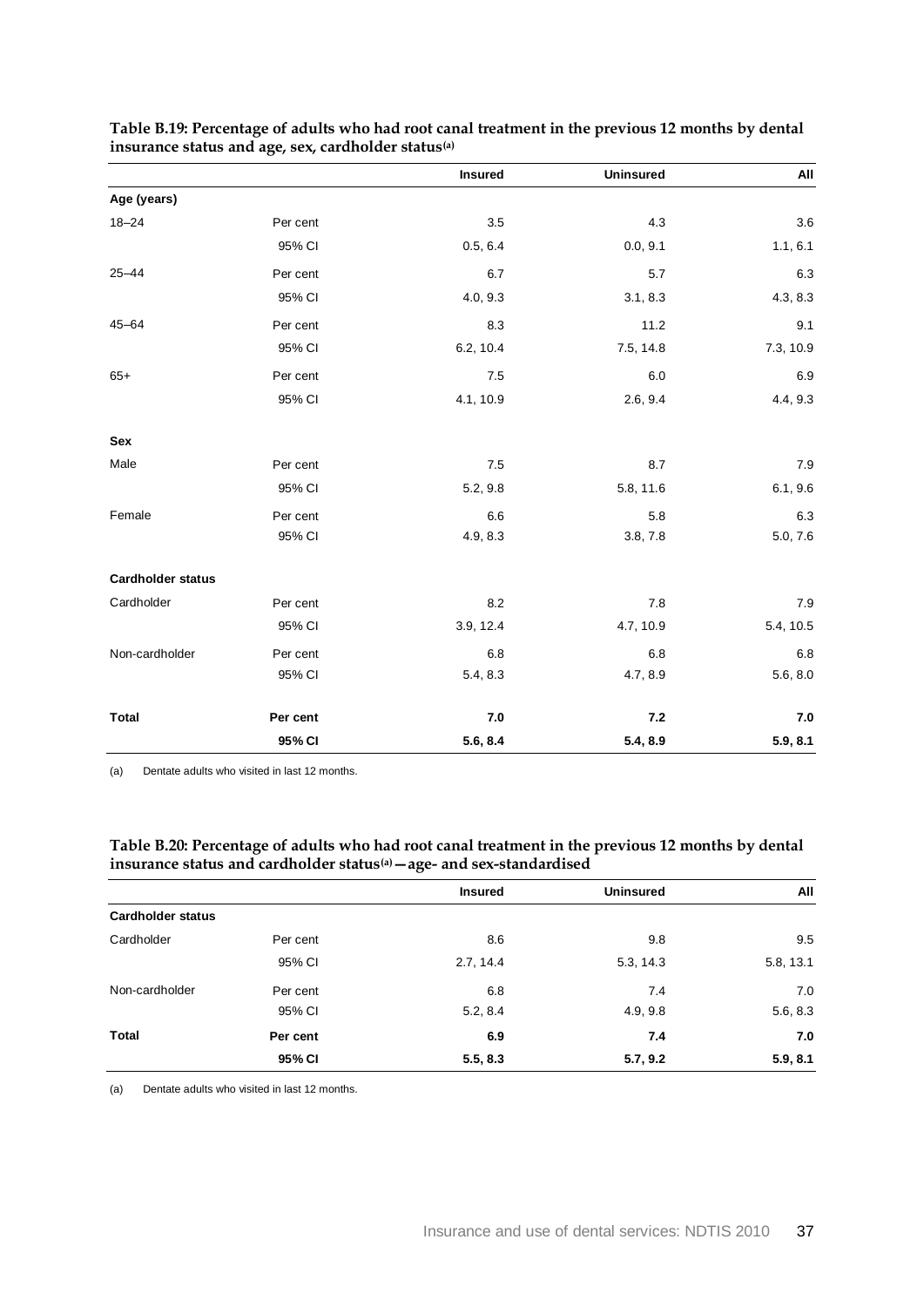|                          |          | <b>Insured</b> | <b>Uninsured</b> | All        |
|--------------------------|----------|----------------|------------------|------------|
| Age (years)              |          |                |                  |            |
| $18 - 24$                | Per cent | 5.3            | 3.2              | 4.3        |
|                          | 95% CI   | 1.3, 9.2       | 0.5, 6.0         | 1.8, 6.8   |
| $25 - 44$                | Per cent | 9.3            | 7.8              | 8.8        |
|                          | 95% CI   | 6.4, 12.2      | 4.5, 11.2        | 6.6, 11.0  |
| $45 - 64$                | Per cent | 14.6           | 14.8             | 14.6       |
|                          | 95% CI   | 12.0, 17.2     | 10.4, 19.2       | 12.4, 16.9 |
| $65+$                    | Per cent | 12.6           | 10.5             | 11.7       |
|                          | 95% CI   | 8.5, 16.7      | 6.0, 14.9        | 8.7, 14.7  |
| Sex                      |          |                |                  |            |
| Male                     | Per cent | 10.9           | 12.2             | 11.3       |
|                          | 95% CI   | 8.4, 13.5      | 8.8, 15.6        | 9.3, 13.3  |
| Female                   | Per cent | 11.6           | 7.6              | 10.1       |
|                          | 95% CI   | 9.4, 13.7      | 5.1, 10.1        | 8.5, 11.8  |
| <b>Cardholder status</b> |          |                |                  |            |
| Cardholder               | Per cent | 12.4           | 10.9             | 11.4       |
|                          | 95% CI   | 7.8, 16.9      | 7.2, 14.6        | 8.6, 14.3  |
| Non-cardholder           | Per cent | 11.1           | 9.2              | 10.4       |
|                          | 95% CI   | 9.3, 12.8      | 6.7, 11.6        | 9.0, 11.9  |
| <b>Total</b>             | Per cent | 11.3           | 9.8              | 10.7       |
|                          | 95% CI   | 9.6, 12.9      | 7.7, 11.8        | 9.4, 11.9  |

<span id="page-43-0"></span>

| Table B.21: Percentage of adults who had a crown or bridge in the previous 12 months by dental |  |
|------------------------------------------------------------------------------------------------|--|
| insurance status and age, sex, cardholder status <sup>(a)</sup>                                |  |

(a) Dentate adults who visited in last 12 months.

#### <span id="page-43-1"></span>**Table B.22: Percentage of adults who had a crown or bridge in the previous 12 months by dental insurance status and cardholder status(a)—age- and sex-standardised**

|                          |          | <b>Insured</b> | <b>Uninsured</b> | All       |
|--------------------------|----------|----------------|------------------|-----------|
| <b>Cardholder status</b> |          |                |                  |           |
| Cardholder               | Per cent | 11.2           | 12.8             | 13.0      |
|                          | 95% CI   | 5.5, 16.9      | 7.7, 17.8        | 8.7, 17.4 |
| Non-cardholder           | Per cent | 11.0           | 9.6              | 10.6      |
|                          | 95% CI   | 9.1, 12.9      | 6.9, 12.3        | 9.0, 12.1 |
| Total                    | Per cent | 11.0           | 10.0             | 10.6      |
|                          | 95% CI   | 9.3, 12.6      | 8.0, 12.1        | 9.3, 11.9 |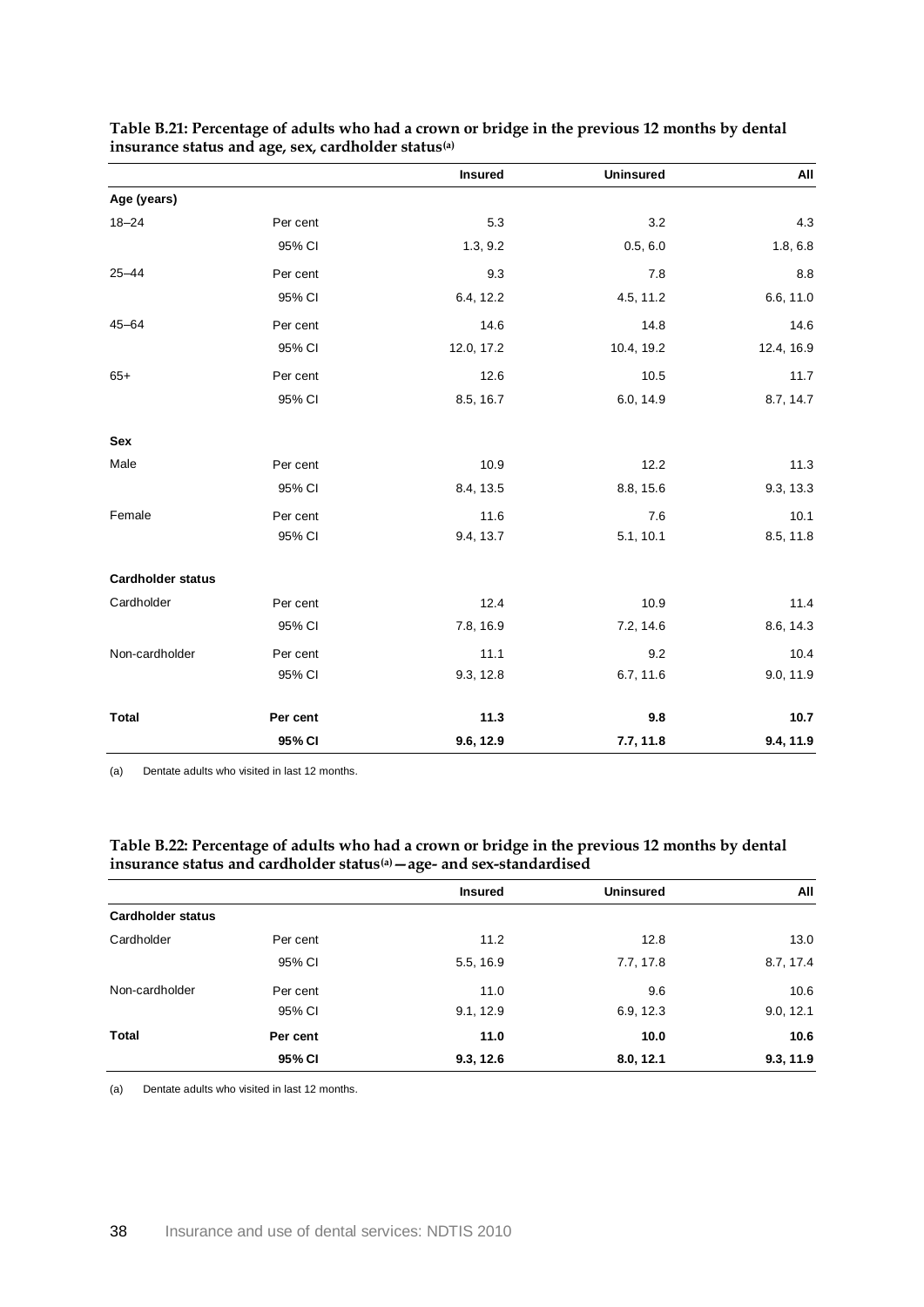|                          |          | <b>Insured</b> | <b>Uninsured</b> | All      |
|--------------------------|----------|----------------|------------------|----------|
| Age (years)              |          |                |                  |          |
| $18 - 24$                | Per cent | 2.9            | 1.1              | 2.1      |
|                          | 95% CI   | 0.4, 5.3       | 0.0, 3.3         | 0.4, 3.7 |
| $25 - 44$                | Per cent | 3.2            | 3.0              | 3.1      |
|                          | 95% CI   | 1.6, 4.8       | 1.2, 4.8         | 1.9, 4.3 |
| $45 - 64$                | Per cent | 5.4            | 8.7              | 6.4      |
|                          | 95% CI   | 3.9, 6.8       | 5.2, 12.3        | 4.9, 7.8 |
| $65+$                    | Per cent | 7.3            | 3.6              | 5.7      |
|                          | 95% CI   | 3.7, 10.8      | 1.3, 5.8         | 3.4, 7.9 |
| Sex                      |          |                |                  |          |
| Male                     | Per cent | 4.9            | 4.5              | 4.7      |
|                          | 95% CI   | 3.3, 6.5       | 2.4, 6.7         | 3.5, 6.0 |
| Female                   | Per cent | 4.2            | 4.5              | 4.3      |
|                          | 95% CI   | 3.0, 5.5       | 2.8, 6.3         | 3.3, 5.3 |
| <b>Cardholder status</b> |          |                |                  |          |
| Cardholder               | Per cent | 6.2            | 5.6              | 5.9      |
|                          | 95% CI   | 3.0, 9.5       | 2.8, 8.4         | 3.8, 7.9 |
| Non-cardholder           | Per cent | 4.3            | 3.9              | 4.1      |
|                          | 95% CI   | 3.2, 5.3       | 2.5, 5.4         | 3.3, 5.0 |
| <b>Total</b>             | Per cent | 4.5            | 4.5              | 4.5      |
|                          | 95% CI   | 3.6, 5.5       | 3.1, 5.9         | 3.7, 5.3 |

#### <span id="page-44-0"></span>**Table B.23: Percentage of adults who had gum treatment in the previous 12 months by dental insurance status and age, sex, cardholder status(a)**

(a) Dentate adults who visited in last 12 months.

#### <span id="page-44-1"></span>**Table B.24: Percentage of adults who had gum treatment in the previous 12 months by dental insurance status and cardholder status(a)—age- and sex-standardised**

|                          |          | <b>Insured</b> | <b>Uninsured</b> | All       |
|--------------------------|----------|----------------|------------------|-----------|
| <b>Cardholder status</b> |          |                |                  |           |
| Cardholder               | Per cent | 5.2            | 7.5              | 7.3       |
|                          | 95% CI   | 1.2, 9.3       | 2.9, 12.0        | 3.6, 11.0 |
| Non-cardholder           | Per cent | 4.4            | 4.3              | 4.4       |
|                          | 95% CI   | 3.2, 5.6       | 2.7, 5.9         | 3.4, 5.4  |
| Total                    | Per cent | 4.6            | 4.6              | 4.5       |
|                          | 95% CI   | 3.6, 5.7       | 3.2, 6.1         | 3.7, 5.3  |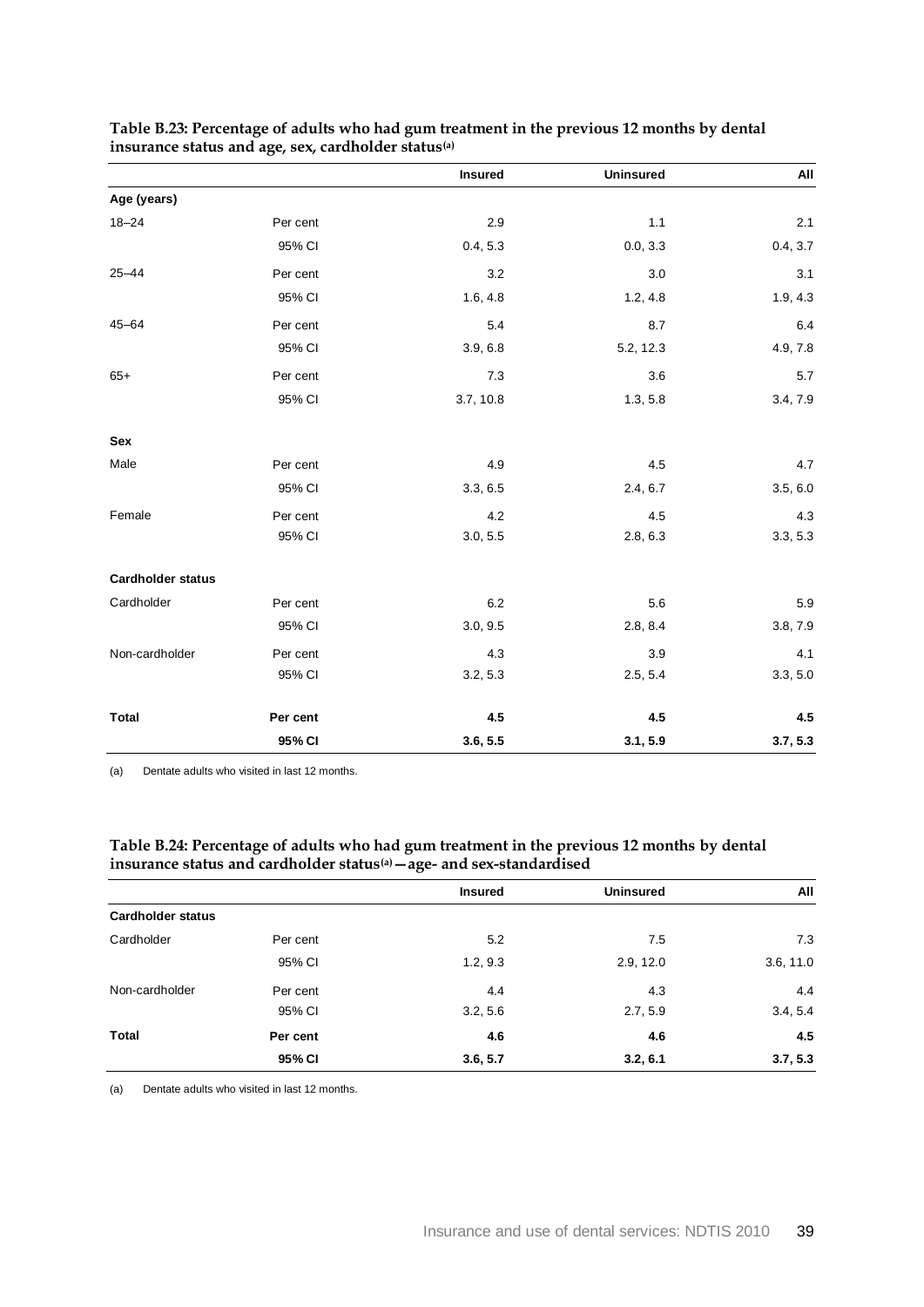|                          |          | <b>Insured</b> | <b>Uninsured</b> | All       |
|--------------------------|----------|----------------|------------------|-----------|
| Age (years)              |          |                |                  |           |
| $18 - 24$                | Per cent | 1.2            | 0.1              | 0.7       |
|                          | 95% CI   | 0.0, 3.0       | 0.0, 0.2         | 0.0, 1.7  |
| $25 - 44$                | Per cent | 0.5            | 0.9              | 0.6       |
|                          | 95% CI   | 0.0, 0.9       | 0.1, 1.7         | 0.2, 1.0  |
| $45 - 64$                | Per cent | 3.7            | 9.0              | 5.3       |
|                          | 95% CI   | 2.4, 5.0       | 5.9, 12.0        | 4.0, 6.6  |
| $65+$ years              | Per cent | 10.6           | 16.4             | 13.2      |
|                          | 95% CI   | 6.8, 14.5      | 10.2, 22.7       | 9.7, 16.7 |
| Sex                      |          |                |                  |           |
| Male                     | Per cent | 3.2            | 6.8              | 4.4       |
|                          | 95% CI   | 2.0, 4.4       | 4.3, 9.2         | 3.3, 5.6  |
| Female                   | Per cent | 3.1            | 5.9              | 4.0       |
|                          | 95% CI   | 2.0, 4.2       | 3.6, 8.1         | 3.0, 5.1  |
| <b>Cardholder status</b> |          |                |                  |           |
| Cardholder               | Per cent | 7.6            | 10.5             | 9.1       |
|                          | 95% CI   | 4.4, 10.7      | 6.8, 14.1        | 6.7, 11.6 |
| Non-cardholder           | Per cent | 2.4            | 4.1              | 2.9       |
|                          | 95% CI   | 1.6, 3.1       | 2.5, 5.6         | 2.2, 3.6  |
| <b>Total</b>             | Per cent | 3.2            | 6.3              | 4.2       |
|                          | 95% CI   | 2.4, 4.0       | 4.6, 7.9         | 3.5, 5.0  |

### <span id="page-45-0"></span>**Table B.25: Percentage of adults who had a new denture in the previous 12 months by dental insurance status and age, sex, cardholder status(a)**

(a) Dentate adults who visited in last 12 months.

#### <span id="page-45-1"></span>**Table B.26: Percentage of adults who had a new denture in the previous 12 months by dental insurance status and cardholder status(a)—age- and sex-standardised**

|                          |          | <b>Insured</b> | <b>Uninsured</b> | All      |
|--------------------------|----------|----------------|------------------|----------|
| <b>Cardholder status</b> |          |                |                  |          |
| Cardholder               | Per cent | 3.7            | 8.4              | 6.8      |
|                          | 95% CI   | 1.7, 5.6       | 5.6, 11.3        | 4.6, 8.9 |
| Non-cardholder           | Per cent | 3.0            | 5.6              | 3.8      |
|                          | 95% CI   | 1.9, 4.1       | 3.3, 8.0         | 2.7, 4.9 |
| <b>Total</b>             | Per cent | 3.3            | 6.2              | 4.3      |
|                          | 95% CI   | 2.5, 4.2       | 4.7, 7.7         | 3.6, 5.1 |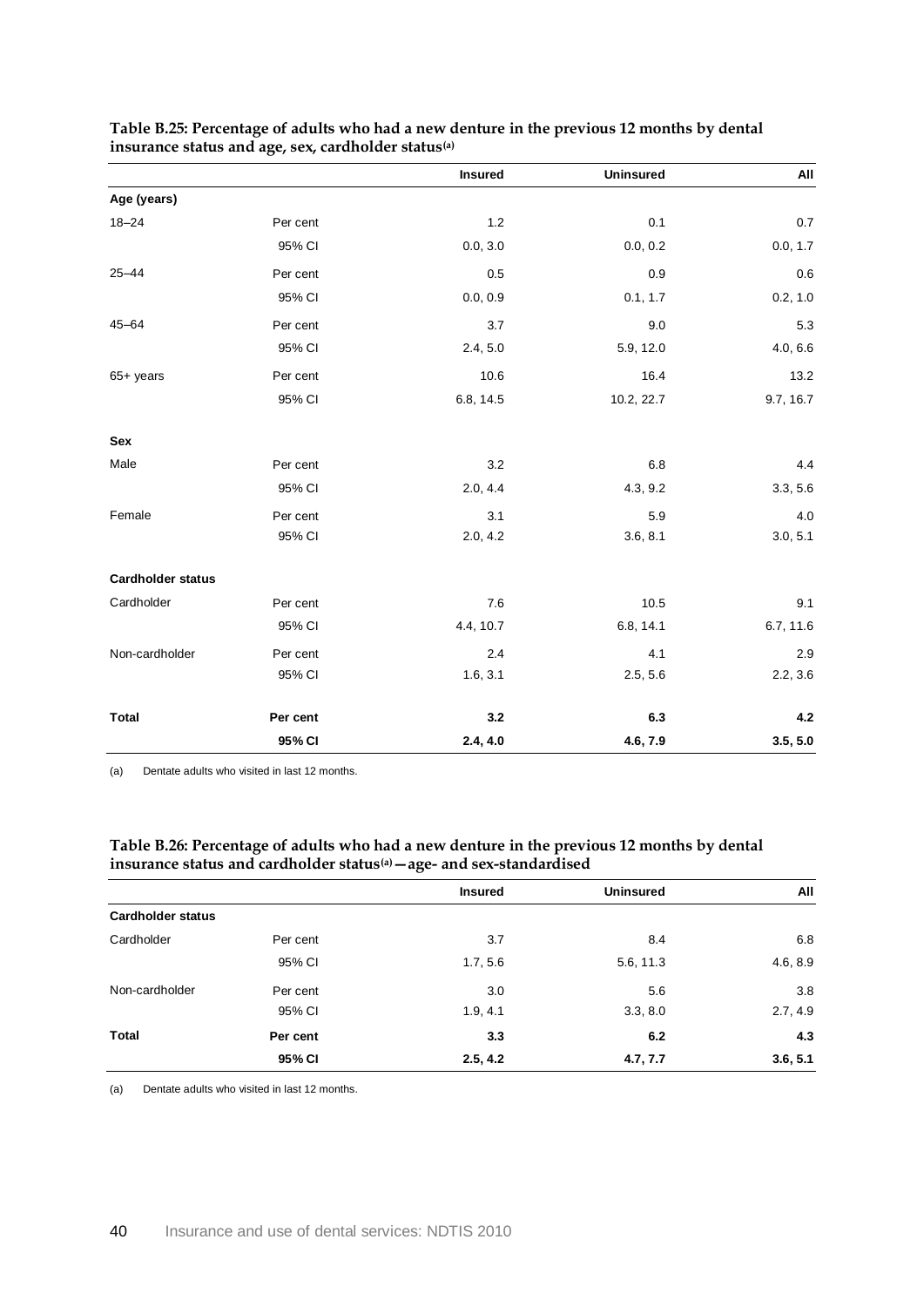## <span id="page-46-0"></span>**References**

ARCPOH (Australian Research Centre for Population Oral Health): Balasubramanian M, Teusner DN, Brennan DS 2010. Dental specialists in Australia. Australian Dental Journal 55: 96–100.

ABS (Australian Bureau of Statistics) 2009. Super CUBE data set Population estimates by age and sex, Australia, by geographical classification (ASGC 2009) at 30 June 2009.

AIHW (Australian Institute of Health and Welfare) 2010. Australia's health 2010. Australia's health series no. 12. Cat. no. AUS 122. Canberra: AIHW.

Bailit H, Newhouse J, Brook R, Duan N, Goldberg G, Hamley J et al. 1985. Does more generous dental insurance coverage improve oral health? Journal of the American Dental Association 110: 701–7.

Bischof W & Brown L 1999. The relationship between the diagnosis and reason for tooth extraction. [abstract] Journal of Dental Research 78: 943.

Brennan DS, Spencer AJ & Slade GD 1997. Service provision among adult public dental service patients: baseline data from the Commonwealth Dental Health Program. Australian and New Zealand Journal of Public Health 21: 40–4.

Brennan DS, Spencer AJ & Szuster FSP 1997. Insurance status and provision of dental services in Australian private general practice. Community Dentistry and Oral Epidemiology 25: 423–8.

Brennan DS, Spencer AJ & Szuster FSP 2000. Service provision patterns by main diagnoses and characteristics of patients. Community Dentistry and Oral Epidemiology 28: 225–33.

Brennan DS, Spencer AJ & Szuster FSP 2001. Provision of extractions by main diagnoses. International Dental Journal 51: 1–6.

Dooland M 1992. Improving Dental Health in Australia, Background Paper No. 9. National Health Strategy, Department of Health Housing and Community Services, AGPS: Canberra. Eklund SA & Burt BA 1994. Risk factors for total tooth loss in the United States; longitudinal analysis of national data. Journal of Public Health Dentistry 54: 5–14.

Elderton RJ 1993. Overtreatment with restorative dentistry: when to intervene? International Dental Journal 43: 17–24.

Kiyak HA 1987. An explanatory model of older persons' use of dental services. Implications for health policy. Medical Care 25: 936–952.

Manning WG, Bailit HL, Benjamin B & Newhouse JP 1985. The demand for dental care: evidence from a randomised trial in health insurance. Journal of the American Dental Association 110: 895–902.

Mueller CD & Monheit AC 1988. Insurance coverage and the demand for dental care. Results for non-aged whites. Journal of Health Economics 7: 59–72.

NACOH (National Advisory Committee on Oral Health) 2004. Healthy mouths, Healthy lives. Australia's National Oral Health Plan 2004–2013. Canberra: AHMAC.

Nuttall NM 1984. General Dental Service treatment received by frequent and infrequent attenders in Scotland. British Dental Journal 156: 363–366.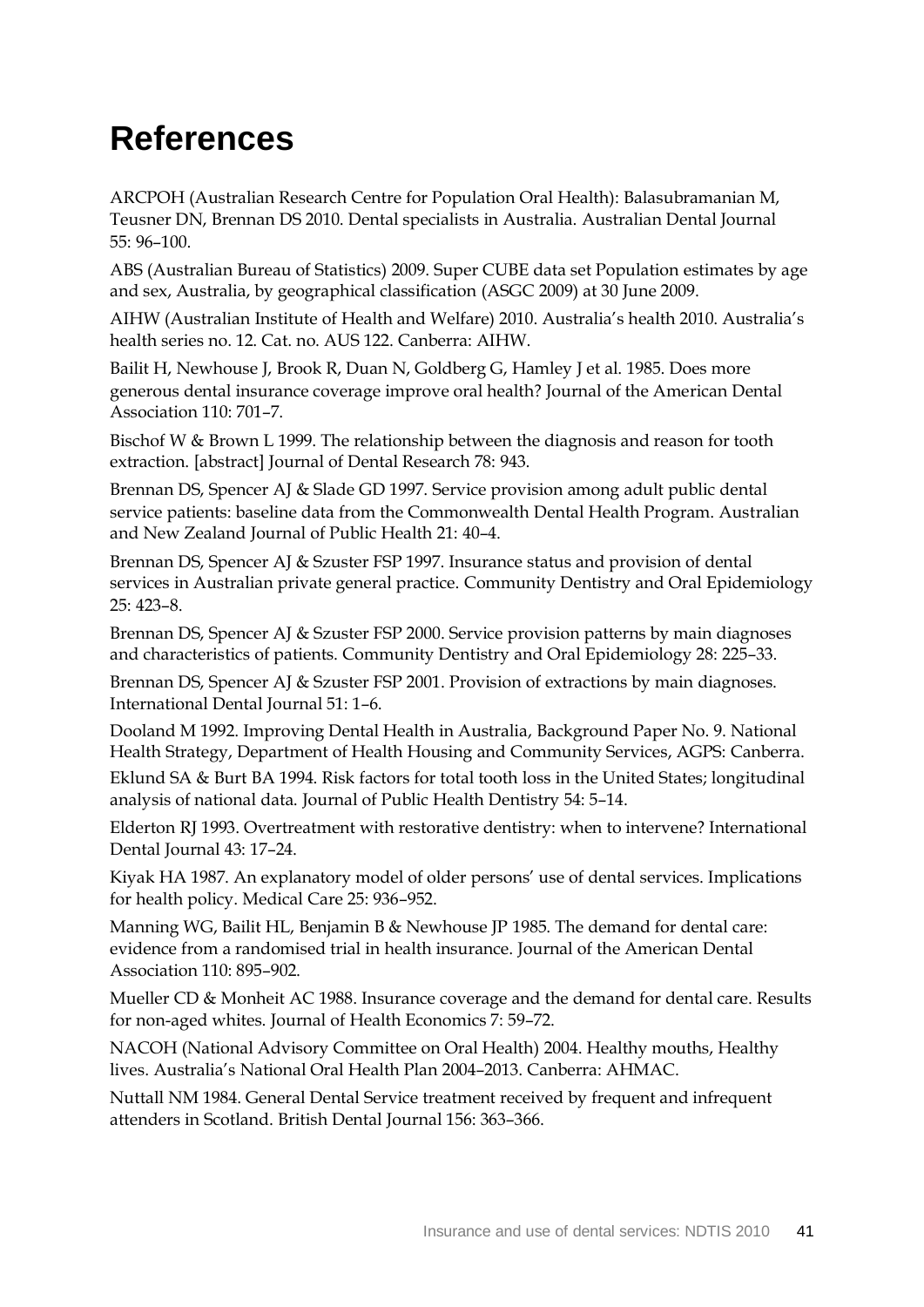PHIAC (Private Health Insurance Administration Council) 2012. Quarterly Statistics. December 2011. Canberra: PHIAC.

Sheiham A, Maizels J, Cushing A & Holmes J 1985. Dental attendance and dental status. Community Dentistry and Oral Epidemiology 13: 304–309.

Slade GD, Spencer AJ & Roberts-Thomson KF 2007. Australia's dental generations: the National Survey of Adult Oral Health. Canberra: AIHW.

Thomson WM, Williams SM, Broadbent JM, Poulton R & Locker D 2010. Long-term dental visiting patterns and adult oral health. Journal of Dental Research 89: 307–11.

Tyas MJ, Anusavice KJ, Frencken JE & Mount GJ 2000. Minimal intervention dentistry a review. FDI Commission Project 1–97. International Dental Journal 50: 1–12.

Weintraub JA & Burt BA 1985. Oral health status in the United States: tooth loss and edentulism. Journal of Dental Education 49: 368–76.

White JM & Eakle WS 2000. Rationale and treatment approach in minimally invasive dentistry. Journal of the American Dental Association 131: 13S–19S.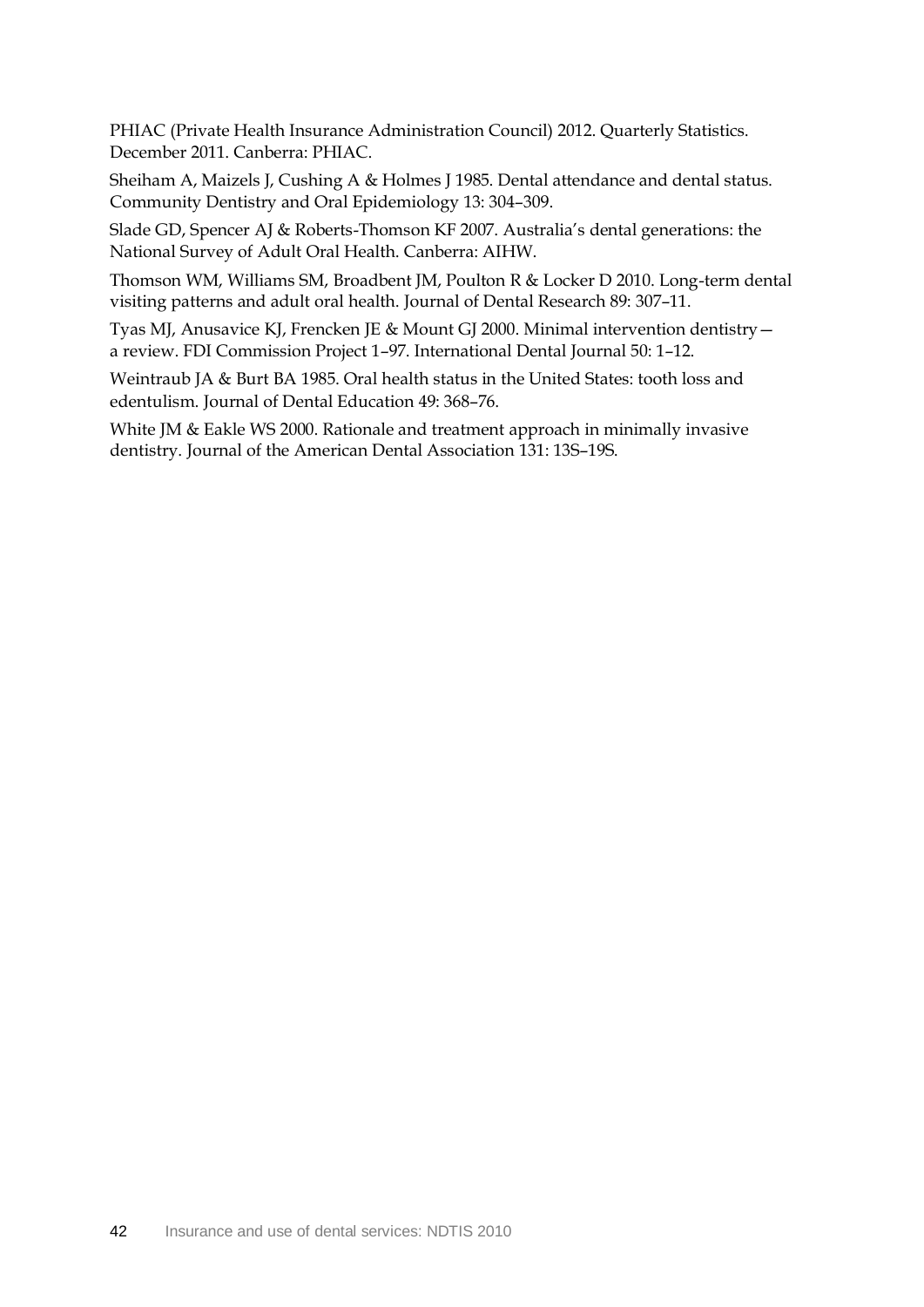# <span id="page-48-0"></span>**List of tables**

| Table 3.1:  | Percentage of adults who made a dental visit in the previous 12 months by dental                                                                             |
|-------------|--------------------------------------------------------------------------------------------------------------------------------------------------------------|
| Table 4.1:  | Mean number of dental visits in the previous 12 months by dental insurance status 4                                                                          |
| Table 5.1:  | Percentage of adults whose most recent dental visit was for a check-up by dental                                                                             |
| Table 6.1:  | Percentage of adults who had an extraction in the previous 12 months by dental                                                                               |
| Table 6.2:  | Percentage of adults who had a filling in the previous 12 months by dental insurance                                                                         |
| Table 6.3:  | Percentage of adults who had a scale and clean in the previous 12 months by dental                                                                           |
| Table 6.4:  | Percentage of adults who had root canal treatment in the previous 12 months by dental                                                                        |
| Table 6.5:  | Percentage of adults who had a crown or bridge in the previous 12 months by dental                                                                           |
| Table 6.6:  | Percentage of adults who had gum treatment in the previous 12 months by dental                                                                               |
| Table 6.7:  | Percentage of adults who had a new denture in the previous 12 months by dental                                                                               |
| Table A.1:  | Number of participants in the 2010 National Dental Telephone Interview Survey  23                                                                            |
| Table A.2:  | Participation in the 2010 National Dental Telephone Interview Survey  25                                                                                     |
| Table B.1:  |                                                                                                                                                              |
| Table B.2:  | Percentage of adults who have dental insurance by cardholder status and age  27                                                                              |
| Table B.3:  | Percentage of adults who made a dental visit in the previous 12 months by dental                                                                             |
| Table B.4:  | Percentage of adults who made a dental visit in the previous 12 months by dental<br>insurance status and cardholder status - age- and sex-standardised<br>28 |
| Table B.5:  | Percentage of adults who made a dental visit in the previous 12 months by dental                                                                             |
| Table B.6:  | Percentage of adults who made a dental visit in the previous 12 months by dental                                                                             |
| Table B.7:  | Mean number of dental visits in the previous 12 months by dental insurance status and                                                                        |
| Table B.8:  | Mean number of dental visits in the previous 12 months by dental insurance status and                                                                        |
| Table B.9:  | Percentage of adults whose last dental visit was for a check-up by dental insurance                                                                          |
| Table B.10: | Percentage of adults whose last dental visit was for a check-up by dental insurance                                                                          |
| Table B.11: | Percentage of adults who had an extraction in the previous 12 months by dental                                                                               |
| Table B.12: | Percentage of adults who had an extraction in the previous 12 months by dental<br>insurance status and cardholder status - age- and sex-standardised 33      |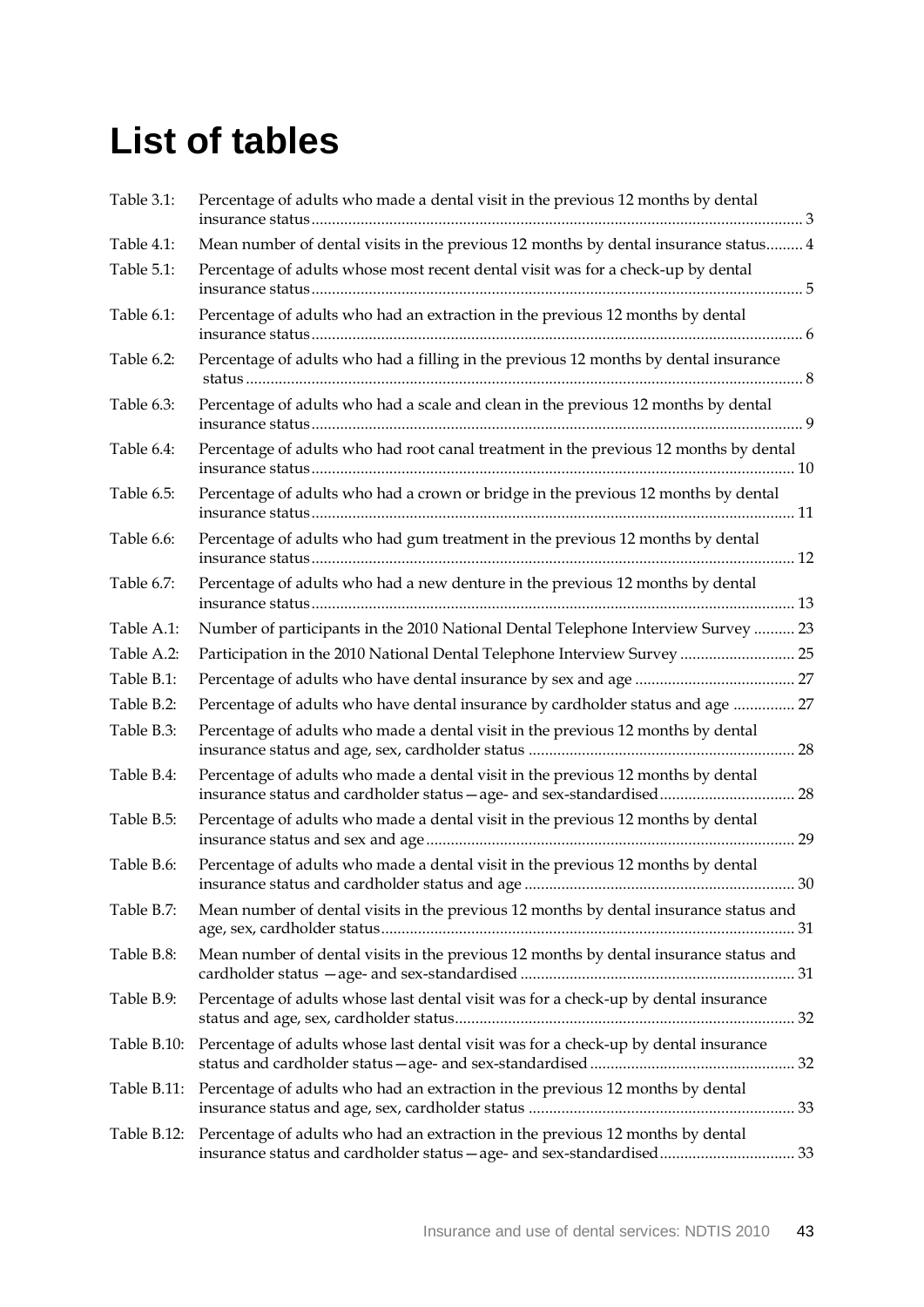| Table B.13: | Percentage of adults who had a filling in the previous 12 months by dental insurance                                                                           |
|-------------|----------------------------------------------------------------------------------------------------------------------------------------------------------------|
|             | Table B.14: Percentage of adults who had a filling in the previous 12 months by dental insurance                                                               |
| Table B.15: | Percentage of adults who had a scale and clean in the previous 12 months by dental                                                                             |
| Table B.16: | Percentage of adults who had a scale and clean in the previous 12 months by dental<br>insurance status and cardholder status - age- and sex-standardised 35    |
| Table B.17: | Percentage of adults who had a check-up in the previous 12 months by dental                                                                                    |
| Table B.18: | Percentage of adults who had a check-up in the previous 12 months by dental<br>insurance status and cardholder status - age- and sex-standardised 36           |
| Table B.19: | Percentage of adults who had root canal treatment in the previous 12 months by dental                                                                          |
| Table B.20: | Percentage of adults who had root canal treatment in the previous 12 months by dental<br>insurance status and cardholder status - age- and sex-standardised 37 |
| Table B.21: | Percentage of adults who had a crown or bridge in the previous 12 months by dental                                                                             |
| Table B.22: | Percentage of adults who had a crown or bridge in the previous 12 months by dental<br>insurance status and cardholder status - age- and sex-standardised 38    |
| Table B.23: | Percentage of adults who had gum treatment in the previous 12 months by dental                                                                                 |
| Table B.24: | Percentage of adults who had gum treatment in the previous 12 months by dental<br>insurance status and cardholder status - age- and sex-standardised 39        |
|             | Table B.25: Percentage of adults who had a new denture in the previous 12 months by dental                                                                     |
| Table B.26: | Percentage of adults who had a new denture in the previous 12 months by dental<br>insurance status and cardholder status - age- and sex-standardised 40        |